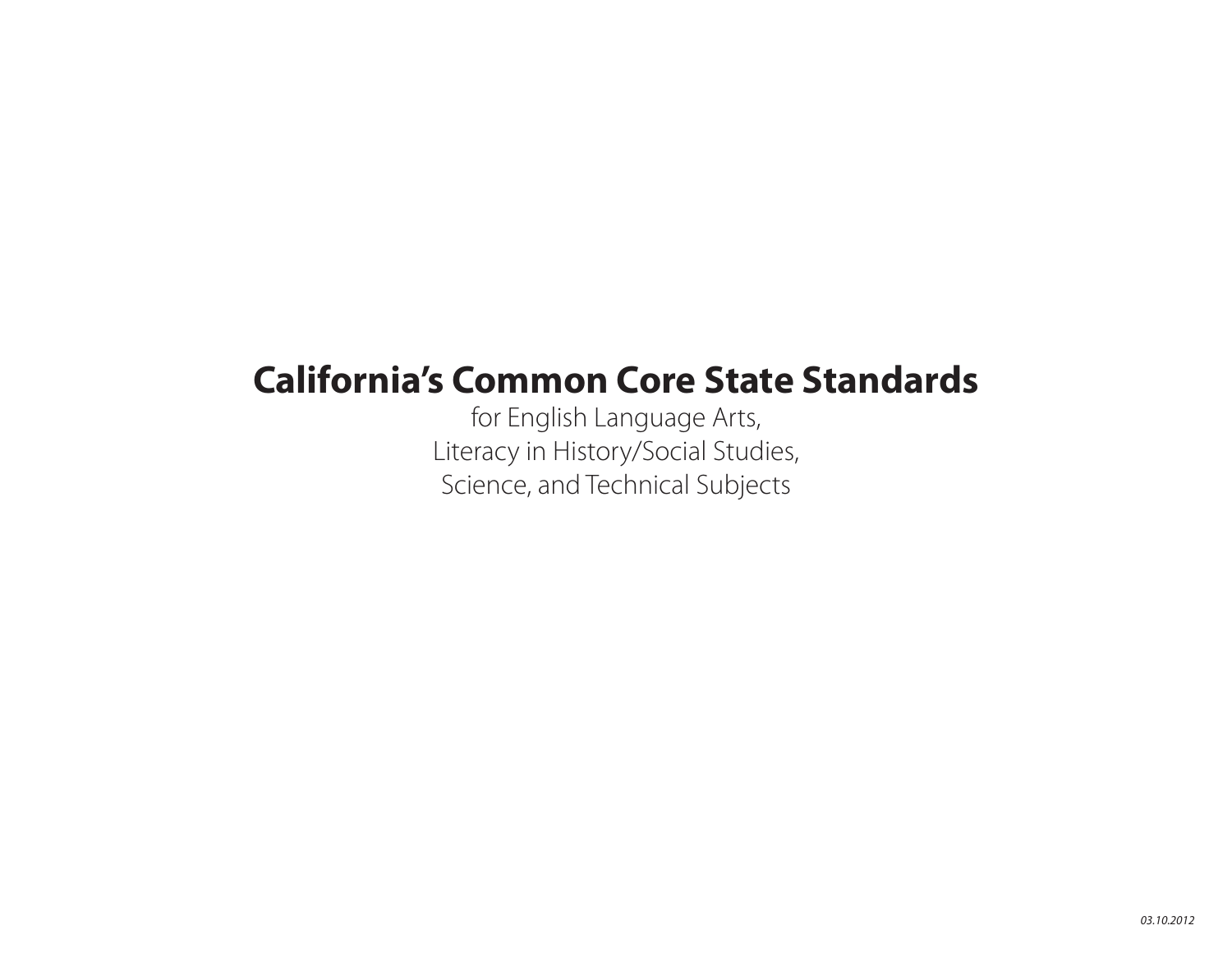

The Common Core State Standards Initiative is a state‐led effort coordinated by the national Governors Association Center for Best Practices (NGA Center) and the Council of Chief State School Officers (CCSSO). The standards for the English‐language arts and mathematics, which were released June 2, 2010, and were developed in collaboration with teachers, school administration and experts.

The standards:

- Are aligned with college and work ready expectations
- Include rigorous content and application of knowledge through high-order skills
- **Ensuring programs and curricula include development of 21st Century Skills** necessary for succeeding in the "real world"
- Are informed by other top performing countries, making them internationally benchmarked, so that all students are prepared to succeed in our global economy and society
- Are evidence-based
- Include an integration of technology and media skills
- Include a shared responsibility of literacy throughout content areas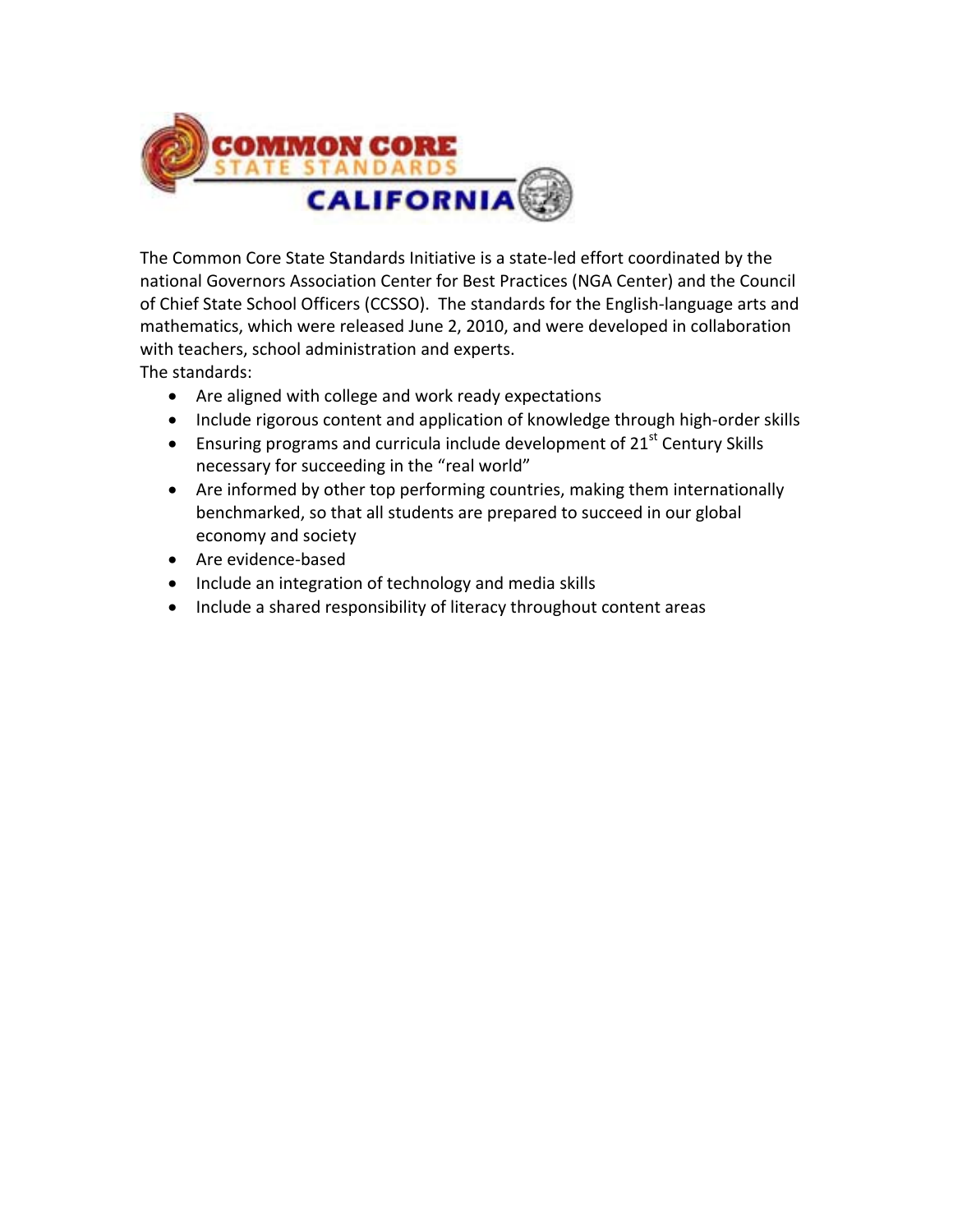## **READING STANDARDS FOR LITERATURE K-5**

The following standards offer a focus for instruction each year and help ensure that students gain adequate exposure to a range of texts and tasks. Rigor is also infused through the requirement that students read increasingly complex texts through the grades. Students advancing through the grades are expected to meet each year's grade specifi c standards and retain or further develop skills and understandings mastered in preceding grades.

| Kindergartners:                                                                                                                                                                 | <b>Grade 1 Students:</b>                                                                                                                                                            | <b>Grade 2 Students:</b>                                                                                                                                                                                                                 |
|---------------------------------------------------------------------------------------------------------------------------------------------------------------------------------|-------------------------------------------------------------------------------------------------------------------------------------------------------------------------------------|------------------------------------------------------------------------------------------------------------------------------------------------------------------------------------------------------------------------------------------|
| <b>Key Ideas and Details</b>                                                                                                                                                    |                                                                                                                                                                                     |                                                                                                                                                                                                                                          |
| 1. With prompting and support, ask and answer questions about 1. Ask and answer questions about key details in a text.<br>key details in a text.                                |                                                                                                                                                                                     | 1. Ask and answer such questions as who, what, where, when, why,<br>and how to demonstrate understanding of key details in a text.                                                                                                       |
| 2. With prompting and support, retell familiar stories, including<br>key details.                                                                                               | 2. Retell stories, including key details, and demonstrate<br>understanding of their central message or lesson.                                                                      | 2. Recount stories, including fables and folktales from diverse<br>cultures, and determine their central message, lesson, or moral.                                                                                                      |
| 3. With prompting and support, identify characters, settings, and<br>major events in a story.                                                                                   | Describe characters, settings, and major events in a story, using 3. Describe how characters in a story respond to major events<br>-3.<br>key details.                              | and challenges.                                                                                                                                                                                                                          |
| <b>Craft and Structure</b>                                                                                                                                                      |                                                                                                                                                                                     |                                                                                                                                                                                                                                          |
| 4. Ask and answer questions about unknown words in a text.<br>(See grade K Language standards 4-6 on page 13 for<br>additional expectations.)                                   | 4. Identify words and phrases in stories or poems that suggest<br>feelings or appeal to the senses. (See grade 1 Language<br>standards 4-6 on page 13 for additional expectations.) | 4. Describe how words and phrases (e.g., regular beats,<br>alliteration, rhymes, repeated lines) supply rhythm and<br>meaning in a story, poem, or song. (See grade 2 Language<br>standards 4-6 on page 13 for additional expectations.) |
| 5. Recognize common types of texts (e.g., storybooks, poems,<br>fantasy, realistic text).                                                                                       | 5. Explain major differences between books that tell stories and<br>books that give information, drawing on a wide reading of a<br>range of text types.                             | 5. Describe the overall structure of a story, including describing<br>how the beginning introduces the story and the ending<br>concludes the action.                                                                                     |
| 6. With prompting and support, name the author and illustrator<br>of a story and define the role of each in telling the story.                                                  | 6. Identify who is telling the story at various points in a text.                                                                                                                   | 6. Acknowledge differences in the points of view of characters,<br>including by speaking in a different voice for each character<br>when reading dialogue aloud.                                                                         |
| <b>Integration of Knowledge and Ideas</b>                                                                                                                                       |                                                                                                                                                                                     |                                                                                                                                                                                                                                          |
| 7. With prompting and support, describe the relationship<br>between illustrations and the story in which they appear (e.g.,<br>what moment in a story an illustration depicts). | 7. Use illustrations and details in a story to describe its characters, 7. Use information gained from the illustrations and words<br>setting, or events.                           | in print or digital text to demonstrate understanding of its<br>characters, setting, or plot.                                                                                                                                            |
| 8. (Not applicable to literature)                                                                                                                                               | 8. (Not applicable to literature)                                                                                                                                                   | 8. (Not applicable to literature)                                                                                                                                                                                                        |
| 9. With prompting and support, compare and contrast the<br>adventures and experiences of characters in familiar stories.                                                        | 9. Compare and contrast the adventures and experiences of<br>characters in stories.                                                                                                 | 9. Compare and contrast two or more versions of the same<br>story (e.g., Cinderella stories) by different authors or from<br>different cultures.                                                                                         |
| <b>Range of Reading and Level of Text Complexity</b>                                                                                                                            |                                                                                                                                                                                     |                                                                                                                                                                                                                                          |
| 10. Actively engage in group reading activities with purpose<br>and understanding.                                                                                              | 10. With prompting and support, read prose and poetry of<br>appropriate complexity for grade 1.                                                                                     | 10. By the end of the year, read and comprehend literature,<br>including stories and poetry, in the grades 2-3 text complexity                                                                                                           |
| a. Activate prior knowledge related to the information and<br>events in texts.                                                                                                  | a. Activate prior knowledge related to the information and<br>events in a text.                                                                                                     | band proficiently, with scaffolding as needed at the high end<br>of the range.                                                                                                                                                           |
| b. Use illustrations and context to make predictions<br>about text.                                                                                                             | b. Confirm predictions about what will happen next in<br>a text.                                                                                                                    |                                                                                                                                                                                                                                          |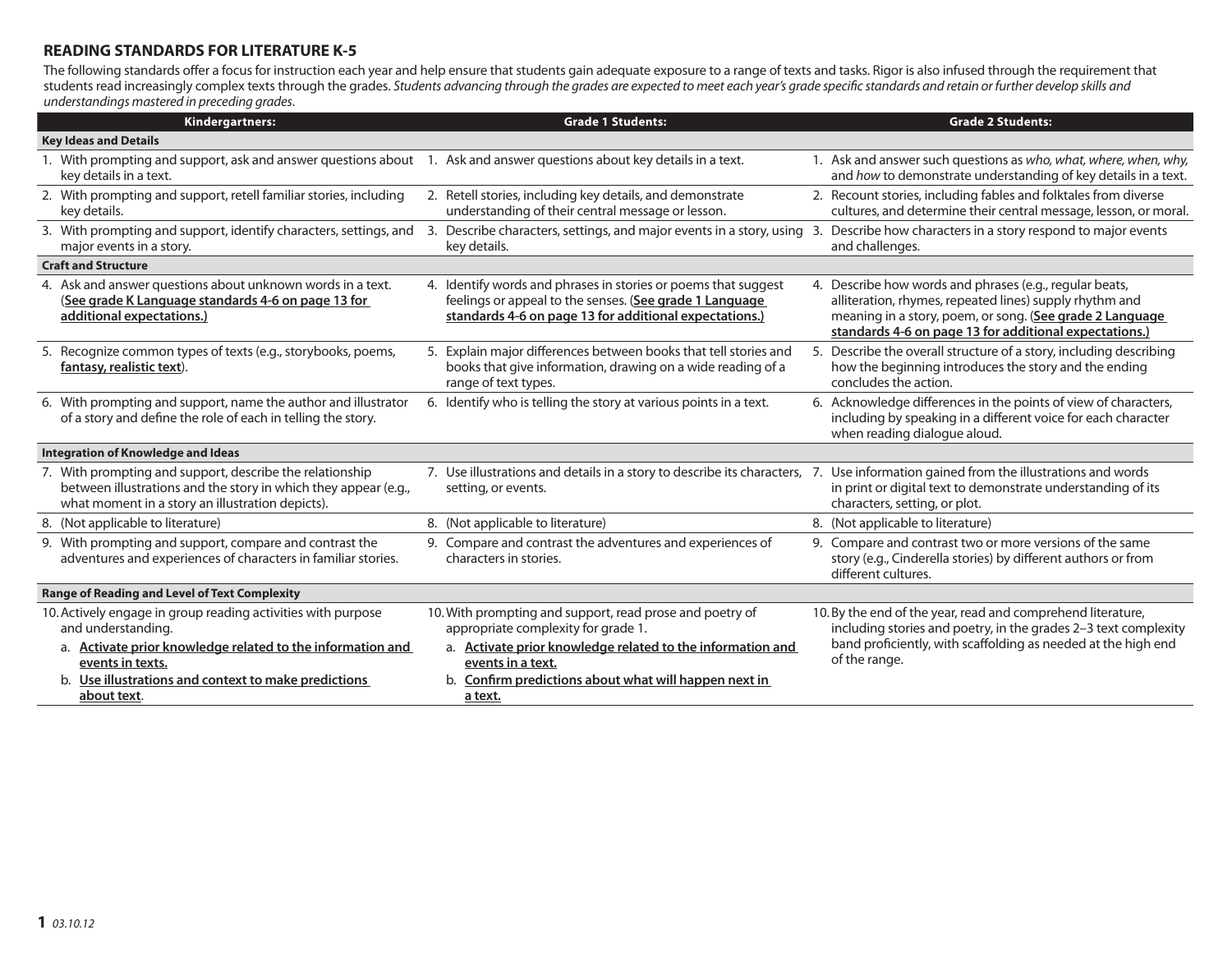# **READING STANDARDS FOR LITERATURE K-5**

The following standards offer a focus for instruction each year and help ensure that students gain adequate exposure to a range of texts and tasks. Rigor is also infused through the requirement that students read increasingly complex texts through the grades. Students advancing through the grades are expected to meet each year's grade specifi c standards and retain or further develop skills and understandings mastered in preceding grades.

| <b>Grade 3 Students:</b>                                                                                                                                                                                         |    | <b>Grade 4 Students:</b>                                                                                                                                                                                                                                                              |              | <b>Grade 5 Students:</b>                                                                                                                                                                                                      |
|------------------------------------------------------------------------------------------------------------------------------------------------------------------------------------------------------------------|----|---------------------------------------------------------------------------------------------------------------------------------------------------------------------------------------------------------------------------------------------------------------------------------------|--------------|-------------------------------------------------------------------------------------------------------------------------------------------------------------------------------------------------------------------------------|
| <b>Key Ideas and Details</b>                                                                                                                                                                                     |    |                                                                                                                                                                                                                                                                                       |              |                                                                                                                                                                                                                               |
| 1. Ask and answer questions to demonstrate understanding of a<br>text, referring explicitly to the text as the basis for the answers.                                                                            |    | Refer to details and examples in a text when explaining what<br>the text says explicitly and when drawing inferences from<br>the text.                                                                                                                                                |              | 1. Quote accurately from a text when explaining what the text<br>says explicitly and when drawing inferences from the text.                                                                                                   |
| 2. Recount stories, including fables, folktales, and myths from<br>diverse cultures; determine the central message, lesson, or<br>moral and explain how it is conveyed through key details in<br>the text.       |    | 2. Determine a theme of a story, drama, or poem from details in<br>the text; summarize the text.                                                                                                                                                                                      |              | 2. Determine a theme of a story, drama, or poem from details in<br>the text, including how characters in a story or drama respond<br>to challenges or how the speaker in a poem reflects upon a<br>topic; summarize the text. |
| 3. Describe characters in a story (e.g., their traits, motivations,<br>or feelings) and explain how their actions contribute to the<br>sequence of events.                                                       |    | 3. Describe in depth a character, setting, or event in a story or<br>drama, drawing on specific details in the text (e.g., a character's<br>thoughts, words, or actions).                                                                                                             |              | 3. Compare and contrast two or more characters, settings, or<br>events in a story or drama, drawing on specific details in the<br>text (e.g., how characters interact).                                                       |
| <b>Craft and Structure</b>                                                                                                                                                                                       |    |                                                                                                                                                                                                                                                                                       |              |                                                                                                                                                                                                                               |
| 4. Determine the meaning of words and phrases as they are<br>used in a text, distinguishing literal from nonliteral language.<br>(See grade 3 Language standards 4-6 on page 15 for<br>additional expectations.) |    | 4. Determine the meaning of words and phrases as they are used<br>in a text, including those that allude to significant characters<br>found in mythology (e.g., Herculean). (See grade 4 Language<br>standards 4-6 on page 15 for additional expectations.)                           | $\mathbf{4}$ | Determine the meaning of words and phrases as they are used<br>in a text, including figurative language such as metaphors and<br>similes. (See grade 5 Language standards 4-6 on page 15 for<br>additional expectations.)     |
| 5. Refer to parts of stories, dramas, and poems when writing or<br>speaking about a text, using terms such as chapter, scene,<br>and stanza; describe how each successive part builds on<br>earlier sections.    |    | 5. Explain major differences between poems, drama, and prose,<br>and refer to the structural elements of poems (e.g., verse,<br>rhythm, meter) and drama (e.g., casts of characters, settings,<br>descriptions, dialogue, stage directions) when writing or<br>speaking about a text. |              | 5. Explain how a series of chapters, scenes, or stanzas fits<br>together to provide the overall structure of a particular story,<br>drama, or poem.                                                                           |
| 6. Distinguish their own point of view from that of the narrator<br>or those of the characters.                                                                                                                  |    | 6. Compare and contrast the point of view from which different<br>stories are narrated, including the difference between first- and<br>third-person narrations.                                                                                                                       |              | 6. Describe how a narrator's or speaker's point of view influences<br>how events are described.                                                                                                                               |
| <b>Integration of Knowledge and Ideas</b>                                                                                                                                                                        |    |                                                                                                                                                                                                                                                                                       |              |                                                                                                                                                                                                                               |
| 7. Explain how specific aspects of a text's illustrations contribute<br>to what is conveyed by the words in a story (e.g., create mood,<br>emphasize aspects of a character or setting).                         |    | 7. Make connections between the text of a story or drama and a<br>visual or oral presentation of the text, identifying where each<br>version reflects specific descriptions and directions in the text.                                                                               |              | 7. Analyze how visual and multimedia elements contribute to<br>the meaning, tone, or beauty of a text (e.g., graphic novel,<br>multimedia presentation of fiction, folktale, myth, poem).                                     |
| 8. (Not applicable to literature)                                                                                                                                                                                |    | 8. (Not applicable to literature)                                                                                                                                                                                                                                                     |              | 8. (Not applicable to literature)                                                                                                                                                                                             |
| 9. Compare and contrast the themes, settings, and plots of<br>stories written by the same author about the same or similar<br>characters (e.g., in books from a series).                                         | 9. | Compare and contrast the treatment of similar themes and<br>topics (e.g., opposition of good and evil) and patterns of events<br>(e.g., the quest) in stories, myths, and traditional literature from<br>different cultures.                                                          |              | 9. Compare and contrast stories in the same genre (e.g., mysteries<br>and adventure stories) on their approaches to similar themes<br>and topics.                                                                             |
| <b>Range of Reading and Level of Text Complexity</b>                                                                                                                                                             |    |                                                                                                                                                                                                                                                                                       |              |                                                                                                                                                                                                                               |
| 10. By the end of the year, read and comprehend literature,<br>including stories, dramas, and poetry, at the high end<br>of the grades 2-3 text complexity band independently<br>and proficiently.               |    | 10. By the end of the year, read and comprehend literature,<br>including stories, dramas, and poetry, in the grades 4-5 text<br>complexity band proficiently, with scaffolding as needed at the<br>high end of the range.                                                             |              | 10. By the end of the year, read and comprehend literature,<br>including stories, dramas, and poetry, at the high end<br>of the grades 4-5 text complexity band independently<br>and proficiently.                            |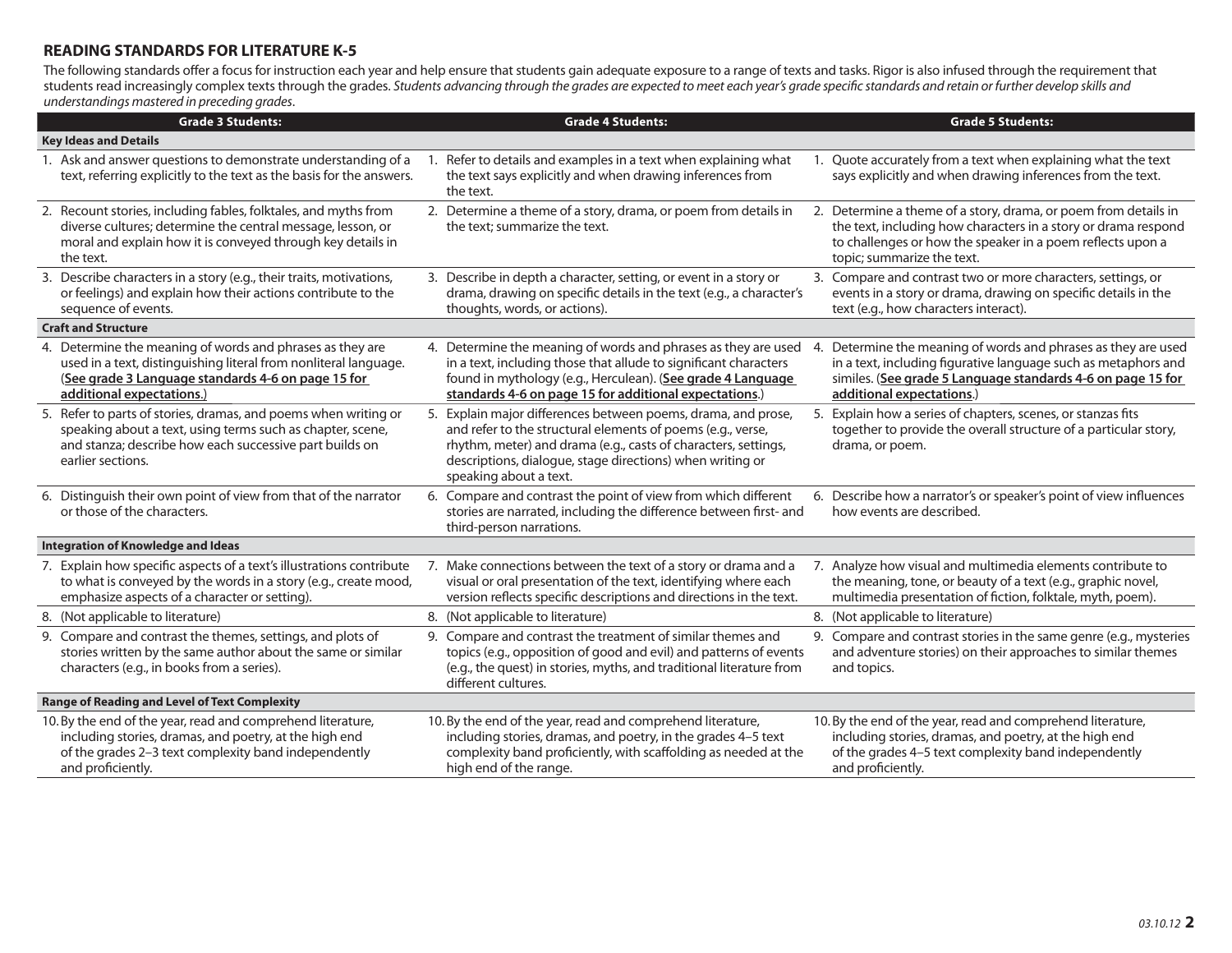#### **READING STANDARDS FOR INFORMATIONAL TEXT K-5**

The following standards offer a focus for instruction each year and help ensure that students gain adequate exposure to a range of texts and tasks. Rigor is also infused through the requirement that students read increasingly complex texts through the grades. Students advancing through the grades are expected to meet each year's grade specific standards and retain or further develop skills and understandings mastered in preceding grades.

| Kindergartners:                                                                                                                                                                                           | <b>Grade 1 Students:</b>                                                                                                                                                                                    | <b>Grade 2 Students:</b>                                                                                                                                                                      |
|-----------------------------------------------------------------------------------------------------------------------------------------------------------------------------------------------------------|-------------------------------------------------------------------------------------------------------------------------------------------------------------------------------------------------------------|-----------------------------------------------------------------------------------------------------------------------------------------------------------------------------------------------|
| <b>Key Ideas and Details</b>                                                                                                                                                                              |                                                                                                                                                                                                             |                                                                                                                                                                                               |
| 1. With prompting and support, ask and answer questions about 1. Ask and answer questions about key details in a text.<br>key details in a text.                                                          |                                                                                                                                                                                                             | 1. Ask and answer such questions as who, what, where, when, why,<br>and how to demonstrate understanding of key details in a text.                                                            |
| 2. With prompting and support, identify the main topic and retell 2. Identify the main topic and retell key details of a text.<br>key details of a text.                                                  |                                                                                                                                                                                                             | 2. Identify the main topic of a multiparagraph text as well as the<br>focus of specific paragraphs within the text.                                                                           |
| 3. With prompting and support, describe the connection<br>between two individuals, events, ideas, or pieces of<br>information in a text.                                                                  | 3. Describe the connection between two individuals, events,<br>ideas, or pieces of information in a text.                                                                                                   | 3. Describe the connection between a series of historical events.<br>scientific ideas or concepts, or steps in technical procedures in<br>a text.                                             |
| <b>Craft and Structure</b>                                                                                                                                                                                |                                                                                                                                                                                                             |                                                                                                                                                                                               |
| 4. With prompting and support, ask and answer questions about 4.<br>unknown words in a text. (See grade K Language standards<br>4-6 on page 13 for additional expectations.)                              | Ask and answer questions to help determine or<br>clarify the meaning of words and phrases in a text.<br>(See grade 1 Language standards 4-6 on page 13 for<br>additional expectations.)                     | 4. Determine the meaning of words and phrases in a text relevant<br>to a grade 2 topic or subject area. (See grade 2 Language<br>standards 4-6 on page 13 for additional expectations.)       |
| 5. Identify the front cover, back cover, and title page of a book.                                                                                                                                        | 5. Know and use various text structures (e.g., sequence) and<br>text features (e.g., headings, tables of contents, glossaries,<br>electronic menus, icons) to locate key facts or information<br>in a text. | 5. Know and use various text features (e.g., captions, bold print,<br>subheadings, glossaries, indexes, electronic menus, icons) to<br>locate key facts or information in a text efficiently. |
| 6. Name the author and illustrator of a text and define the role of<br>each in presenting the ideas or information in a text.                                                                             | 6. Distinguish between information provided by pictures or other 6. Identify the main purpose of a text, including what the author<br>illustrations and information provided by the words in a text.        | wants to answer, explain, or describe.                                                                                                                                                        |
| <b>Integration of Knowledge and Ideas</b>                                                                                                                                                                 |                                                                                                                                                                                                             |                                                                                                                                                                                               |
| 7. With prompting and support, describe the relationship<br>between illustrations and the text in which they appear<br>(e.g., what person, place, thing, or idea in the text an<br>illustration depicts). | 7. Use the illustrations and details in a text to describe its<br>key ideas.                                                                                                                                | 7. Explain how specific images (e.g., a diagram showing how a<br>machine works) contribute to and clarify a text.                                                                             |
| 8. With prompting and support, identify the reasons an author<br>gives to support points in a text.                                                                                                       | 8. Identify the reasons an author gives to support points in a text. 8. Describe how reasons support specific points the author                                                                             | makes in a text.                                                                                                                                                                              |
| 9. With prompting and support, identify basic similarities in<br>and differences between two texts on the same topic (e.g., in<br>illustrations, descriptions, or procedures).                            | 9. Identify basic similarities in and differences between two<br>texts on the same topic (e.g., in illustrations, descriptions,<br>or procedures).                                                          | 9. Compare and contrast the most important points presented by<br>two texts on the same topic.                                                                                                |
| <b>Range of Reading and Level of Text Complexity</b>                                                                                                                                                      |                                                                                                                                                                                                             |                                                                                                                                                                                               |
| 10. Actively engage in group reading activities with purpose<br>and understanding.                                                                                                                        | 10. With prompting and support, read informational texts<br>appropriately complex for grade 1.                                                                                                              | 10. By the end of year, read and comprehend informational texts,<br>including history/social studies, science, and technical texts,                                                           |
| a. Activate prior knowledge related to the information and<br>events in texts.                                                                                                                            | a. Activate prior knowledge related to the information and<br>events in a text.                                                                                                                             | in the grades 2-3 text complexity band proficiently, with<br>scaffolding as needed at the high end of the range.                                                                              |
| b. Use illustrations and context to make predictions<br>about text.                                                                                                                                       | b. Confirm predictions about what will happen next in<br>a text.                                                                                                                                            |                                                                                                                                                                                               |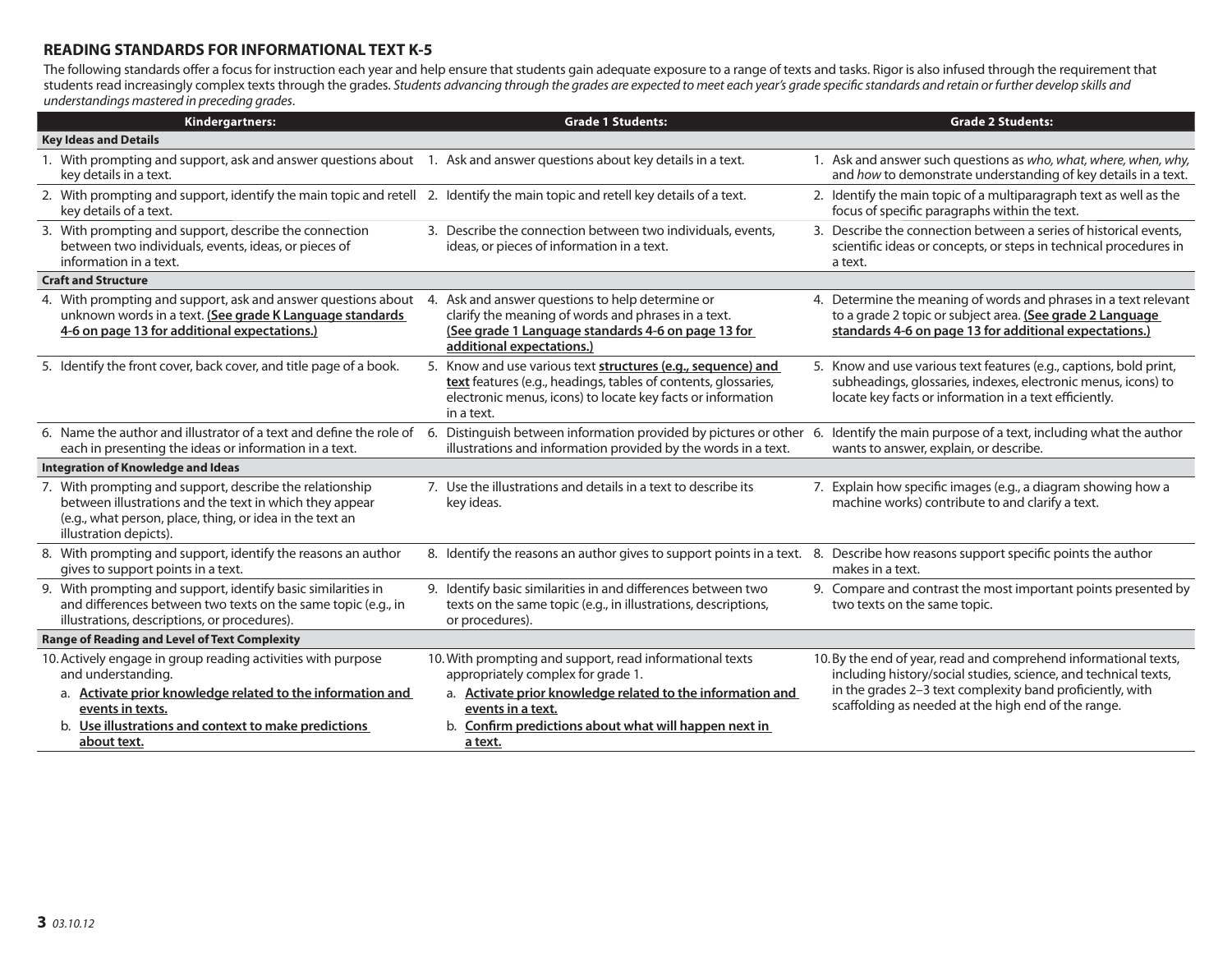## **READING STANDARDS FOR INFORMATIONAL TEXT K-5**

The following standards offer a focus for instruction each year and help ensure that students gain adequate exposure to a range of texts and tasks. Rigor is also infused through the requirement that students read increasingly complex texts through the grades. Students advancing through the grades are expected to meet each year's grade specific standards and retain or further develop skills and understandings mastered in preceding grades.

| <b>Grade 3 Students:</b>                                                                                                                                                                                                             |    | <b>Grade 4 Students:</b>                                                                                                                                                                                                                                                              |    | <b>Grade 5 Students:</b>                                                                                                                                                                                                             |
|--------------------------------------------------------------------------------------------------------------------------------------------------------------------------------------------------------------------------------------|----|---------------------------------------------------------------------------------------------------------------------------------------------------------------------------------------------------------------------------------------------------------------------------------------|----|--------------------------------------------------------------------------------------------------------------------------------------------------------------------------------------------------------------------------------------|
| <b>Key Ideas and Details</b>                                                                                                                                                                                                         |    |                                                                                                                                                                                                                                                                                       |    |                                                                                                                                                                                                                                      |
| 1. Ask and answer questions to demonstrate understanding of a<br>text, referring explicitly to the text as the basis for the answers.                                                                                                |    | 1. Refer to details and examples in a text when explaining what<br>the text says explicitly and when drawing inferences from<br>the text.                                                                                                                                             |    | 1. Quote accurately from a text when explaining what the text<br>says explicitly and when drawing inferences from the text.                                                                                                          |
| 2. Determine the main idea of a text; recount the key details and<br>explain how they support the main idea.                                                                                                                         |    | 2. Determine the main idea of a text and explain how it is<br>supported by key details; summarize the text.                                                                                                                                                                           |    | 2. Determine two or more main ideas of a text and explain how<br>they are supported by key details; summarize the text.                                                                                                              |
| 3. Describe the relationship between a series of historical events,<br>scientific ideas or concepts, or steps in technical procedures<br>in a text, using language that pertains to time, sequence,<br>and cause/effect.             | 3. | Explain events, procedures, ideas, or concepts in a historical,<br>scientific, or technical text, including what happened and why,<br>based on specific information in the text.                                                                                                      |    | 3. Explain the relationships or interactions between two or more<br>individuals, events, ideas, or concepts in a historical, scientific,<br>or technical text based on specific information in the text.                             |
| <b>Craft and Structure</b>                                                                                                                                                                                                           |    |                                                                                                                                                                                                                                                                                       |    |                                                                                                                                                                                                                                      |
| 4. Determine the meaning of general academic and domain-<br>specific words and phrases in a text relevant to a grade 3 topic<br>or subject area. (See grade 3 Language standards 4-6 on<br>page 15 for additional expectations.)     |    | 4. Determine the meaning of general academic and domain-<br>specific words or phrases in a text relevant to a grade 4 topic or<br>subject area. (See grade 4 Language standards 4-6 on<br>page 15 for additional expectations.)                                                       |    | 4. Determine the meaning of general academic and domain-<br>specific words and phrases in a text relevant to a grade 5 topic<br>or subject area. (See grade 5 Language standards 4-6 on<br>page 15 for additional expectations.)     |
| 5. Use text features and search tools (e.g., key words,<br>sidebars, hyperlinks) to locate information relevant to<br>a given topic efficiently.                                                                                     |    | 5. Describe the overall structure (e.g., chronology, comparison,<br>cause/effect, problem/solution) of events, ideas, concepts, or<br>information in a text or part of a text.                                                                                                        |    | 5. Compare and contrast the overall structure (e.g., chronology,<br>comparison, cause/effect, problem/solution) of events, ideas,<br>concepts, or information in two or more texts.                                                  |
| 6. Distinguish their own point of view from that of the author of<br>a text.                                                                                                                                                         |    | 6. Compare and contrast a firsthand and secondhand account of<br>the same event or topic; describe the differences in focus and<br>the information provided.                                                                                                                          |    | 6. Analyze multiple accounts of the same event or topic, noting<br>important similarities and differences in the point of view<br>they represent.                                                                                    |
| <b>Integration of Knowledge and Ideas</b>                                                                                                                                                                                            |    |                                                                                                                                                                                                                                                                                       |    |                                                                                                                                                                                                                                      |
| 7. Use information gained from illustrations (e.g., maps,<br>photographs) and the words in a text to demonstrate<br>understanding of the text (e.g., where, when, why, and how<br>key events occur).                                 |    | 7. Interpret information presented visually, orally, or<br>quantitatively (e.g., in charts, graphs, diagrams, time lines,<br>animations, or interactive elements on Web pages) and explain<br>how the information contributes to an understanding of the<br>text in which it appears. |    | 7. Draw on information from multiple print or digital sources,<br>demonstrating the ability to locate an answer to a question<br>quickly or to solve a problem efficiently.                                                          |
| 8. Describe the logical connection between particular sentences<br>and paragraphs in a text (e.g., comparison, cause/effect, first/<br>second/third in a sequence).                                                                  |    | 8. Explain how an author uses reasons and evidence to support<br>particular points in a text.                                                                                                                                                                                         | 8. | Explain how an author uses reasons and evidence to support<br>particular points in a text, identifying which reasons and<br>evidence support which point(s).                                                                         |
| 9. Compare and contrast the most important points and key<br>details presented in two texts on the same topic.                                                                                                                       |    | 9. Integrate information from two texts on the same topic in<br>order to write or speak about the subject knowledgeably.                                                                                                                                                              |    | 9. Integrate information from several texts on the same topic in<br>order to write or speak about the subject knowledgeably.                                                                                                         |
| <b>Range of Reading and Level of Text Complexity</b>                                                                                                                                                                                 |    |                                                                                                                                                                                                                                                                                       |    |                                                                                                                                                                                                                                      |
| 10. By the end of the year, read and comprehend informational<br>texts, including history/social studies, science, and technical<br>texts, at the high end of the grades 2-3 text complexity band<br>independently and proficiently. |    | 10. By the end of year, read and comprehend informational texts,<br>including history/social studies, science, and technical texts,<br>in the grades 4-5 text complexity band proficiently, with<br>scaffolding as needed at the high end of the range.                               |    | 10. By the end of the year, read and comprehend informational<br>texts, including history/social studies, science, and technical<br>texts, at the high end of the grades 4-5 text complexity band<br>independently and proficiently. |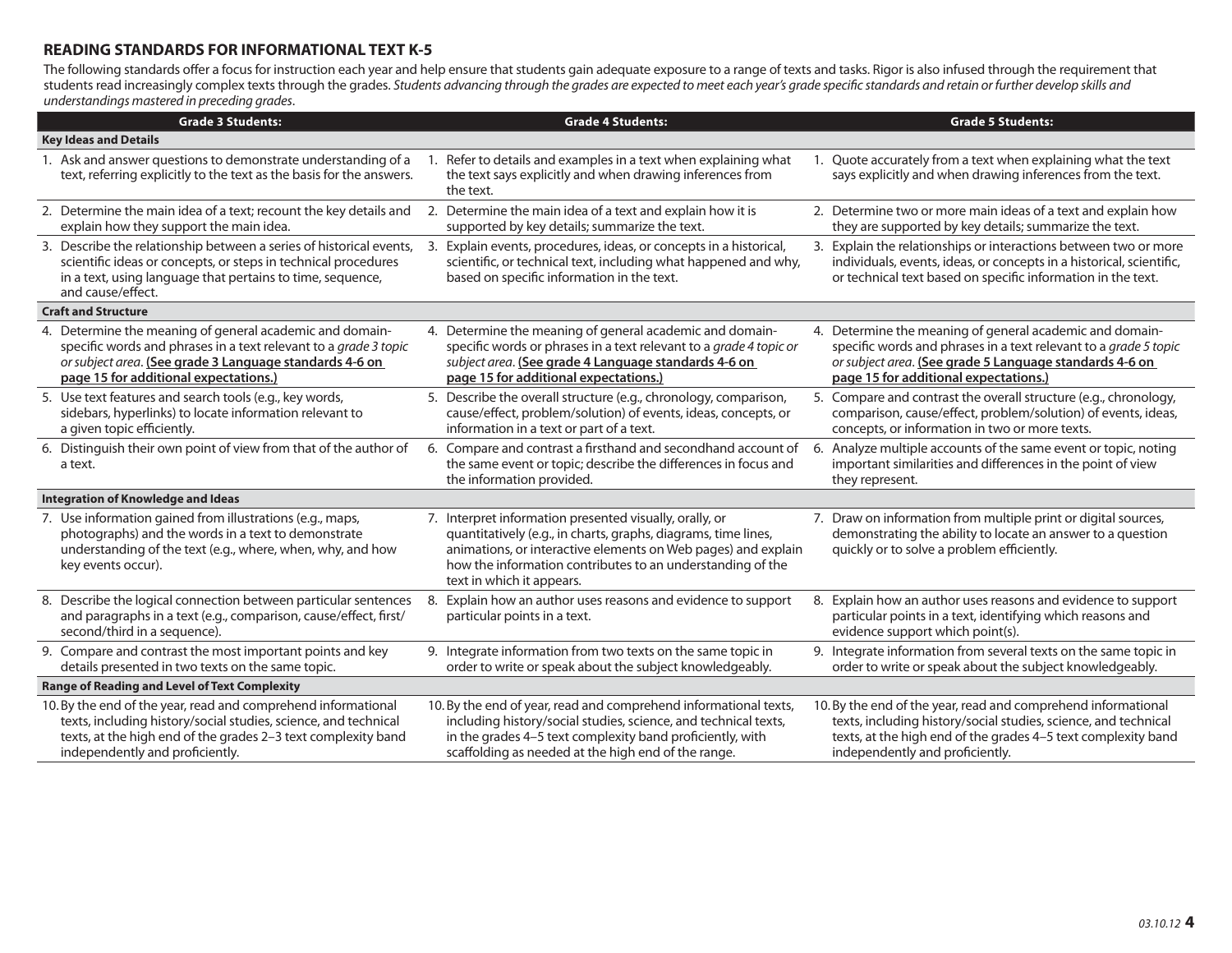#### **READING STANDARDS: FOUNDATIONAL SKILLS (K-5)**

These standards are directed toward fostering students' understanding and working knowledge of concepts of print, the alphabetic principle, and other basic conventions of the English writing system. These foundational skills are not an end in and of themselves; rather, they are necessary and important components of an effective, comprehensive reading program designed to develop proficient readers with the capacity to comprehend texts across a range of types and disciplines. Instruction should be differentiated: good readers will need much less practice with these concepts than struggling readers will. The point is to teach students what they need to learn and not what they already know—to discern when particular children or activities warrant more or less attention. *Note: In kindergarten, children are expected to demonstrate increasing awareness and competence in the areas that follow.*

| Kindergartners:                                                                                                                                                                                                                                                                                                                                                                                                                                                                                                                                                                                                                                                           | <b>Grade 1 Students:</b>                                                                                                                                                                                                                                                                                                                                                                                                                                                                                                                                                                                                                                                                          | <b>Grade 2 Students:</b>                                                                                                                                                                                                                                                                                                                                                                                                                                                                                                                                                                    |
|---------------------------------------------------------------------------------------------------------------------------------------------------------------------------------------------------------------------------------------------------------------------------------------------------------------------------------------------------------------------------------------------------------------------------------------------------------------------------------------------------------------------------------------------------------------------------------------------------------------------------------------------------------------------------|---------------------------------------------------------------------------------------------------------------------------------------------------------------------------------------------------------------------------------------------------------------------------------------------------------------------------------------------------------------------------------------------------------------------------------------------------------------------------------------------------------------------------------------------------------------------------------------------------------------------------------------------------------------------------------------------------|---------------------------------------------------------------------------------------------------------------------------------------------------------------------------------------------------------------------------------------------------------------------------------------------------------------------------------------------------------------------------------------------------------------------------------------------------------------------------------------------------------------------------------------------------------------------------------------------|
| <b>Print Concepts</b>                                                                                                                                                                                                                                                                                                                                                                                                                                                                                                                                                                                                                                                     |                                                                                                                                                                                                                                                                                                                                                                                                                                                                                                                                                                                                                                                                                                   |                                                                                                                                                                                                                                                                                                                                                                                                                                                                                                                                                                                             |
| 1. Demonstrate understanding of the organization and basic features of print. 1.<br>a. Follow words from left to right, top to bottom, and page by page.<br>b. Recognize that spoken words are represented in written language<br>by specific sequences of letters.<br>c. Understand that words are separated by spaces in print.<br>d. Recognize and name all upper- and lowercase letters of the alphabet.                                                                                                                                                                                                                                                              | Demonstrate understanding of the organization and basic<br>features of print.<br>a. Recognize the distinguishing features of a sentence<br>(e.g., first word, capitalization, ending punctuation).                                                                                                                                                                                                                                                                                                                                                                                                                                                                                                |                                                                                                                                                                                                                                                                                                                                                                                                                                                                                                                                                                                             |
| <b>Phonological Awareness</b>                                                                                                                                                                                                                                                                                                                                                                                                                                                                                                                                                                                                                                             |                                                                                                                                                                                                                                                                                                                                                                                                                                                                                                                                                                                                                                                                                                   |                                                                                                                                                                                                                                                                                                                                                                                                                                                                                                                                                                                             |
| 2. Demonstrate understanding of spoken words, syllables, and<br>sounds (phonemes).<br>a. Recognize and produce rhyming words.<br>b. Count, pronounce, blend, and segment syllables in spoken words.<br>Blend and segment onsets and rimes of single-syllable spoken words.<br>C.<br>Blend two to three phonemes into recognizable words.<br>d.<br>e. Isolate and pronounce the initial, medial vowel, and final sounds<br>(phonemes) in three-phoneme (consonant-vowel-consonant, or CVC)<br>words.* (This does not include CVCs ending with /l/, /r/, or /x/.)<br>f. Add or substitute individual sounds (phonemes) in simple, one-<br>syllable words to make new words. | 2. Demonstrate understanding of spoken words, syllables, and<br>sounds (phonemes).<br>a. Distinguish long from short vowel sounds in spoken single-<br>syllable words.<br>b. Orally produce single-syllable words by blending sounds<br>(phonemes), including consonant blends.<br>c. Isolate and pronounce initial, medial vowel, and final<br>sounds (phonemes) in spoken single-syllable words.<br>d. Segment spoken single-syllable words into their complete<br>sequence of individual sounds (phonemes).                                                                                                                                                                                    |                                                                                                                                                                                                                                                                                                                                                                                                                                                                                                                                                                                             |
| <b>Phonics and Word Recognition</b>                                                                                                                                                                                                                                                                                                                                                                                                                                                                                                                                                                                                                                       |                                                                                                                                                                                                                                                                                                                                                                                                                                                                                                                                                                                                                                                                                                   |                                                                                                                                                                                                                                                                                                                                                                                                                                                                                                                                                                                             |
| 3. Know and apply grade-level phonics and word analysis skills in<br>decoding words both in isolation and in text.<br>a. Demonstrate basic knowledge of one-to-one letter-sound<br>correspondences by producing the primary or many of the most<br>frequent sound for each consonant.<br>b. Associate the long and short sounds with common spellings<br>(graphemes) for the five major vowels.*<br>c. Read common high-frequency words by sight (e.g., the, of, to, you,<br>she, my, is, are, do, does).<br>d. Distinguish between similarly spelled words by identifying the<br>sounds of the letters that differ.                                                      | 3. Know and apply grade-level phonics and word analysis skills in<br>decoding words both in isolation and in text.<br>a. Know the spelling-sound correspondences for common<br>consonant digraphs.<br>b. Decode regularly spelled one-syllable words.<br>c. Know final -e and common vowel team conventions for<br>representing long vowel sounds.<br>d. Use knowledge that every syllable must have a vowel sound<br>to determine the number of syllables in a printed word.<br>e. Decode two-syllable words following basic patterns by<br>breaking the words into syllables.<br>f. Read words with inflectional endings.<br>g. Recognize and read grade-appropriate irregularly spelled words. | 3. Know and apply grade-level phonics and word analysis<br>skills in decoding words both in isolation and in text.<br>a. Distinguish long and short vowels when reading<br>regularly spelled one-syllable words.<br>b. Know spelling-sound correspondences for<br>additional common vowel teams.<br>c. Decode regularly spelled two-syllable words with<br>long vowels.<br>d. Decode words with common prefixes and suffixes.<br>e. Identify words with inconsistent but common<br>spelling-sound correspondences.<br>f. Recognize and read grade-appropriate irregularly<br>spelled words. |
| <b>Fluency</b>                                                                                                                                                                                                                                                                                                                                                                                                                                                                                                                                                                                                                                                            |                                                                                                                                                                                                                                                                                                                                                                                                                                                                                                                                                                                                                                                                                                   |                                                                                                                                                                                                                                                                                                                                                                                                                                                                                                                                                                                             |
| 4. Read emergent-reader texts with purpose and understanding.                                                                                                                                                                                                                                                                                                                                                                                                                                                                                                                                                                                                             | 4. Read with sufficient accuracy and fluency to support<br>comprehension.<br>a. Read on-level text with purpose and understanding.<br>b. Read on-level text orally with accuracy, appropriate rate,<br>and expression on successive readings.<br>c. Use context to confirm or self-correct word recognition and<br>understanding, rereading as necessary.                                                                                                                                                                                                                                                                                                                                         | 4. Read with sufficient accuracy and fluency to<br>support comprehension.<br>a. Read on-level text with purpose and understanding.<br>b. Read on-level text orally with accuracy, appropriate<br>rate, and expression on successive readings.<br>c. Use context to confirm or self-correct word recognition<br>and understanding, rereading as necessary.                                                                                                                                                                                                                                   |

\*Words, syllables, or phonemes written in /slashes/ refer to their pronunciation or phonology.

Thus, /CVC/ is a word with three phonemes regardless of the number of letters in the spelling of the word.

\*Identify which letters represent the five major vowels (Aa, Ee, Ii, Oo, and Uu) and know the long and short sound of each vowel. More complex long vowel graphemes and spellings are targeted in the grade 1 phonics standard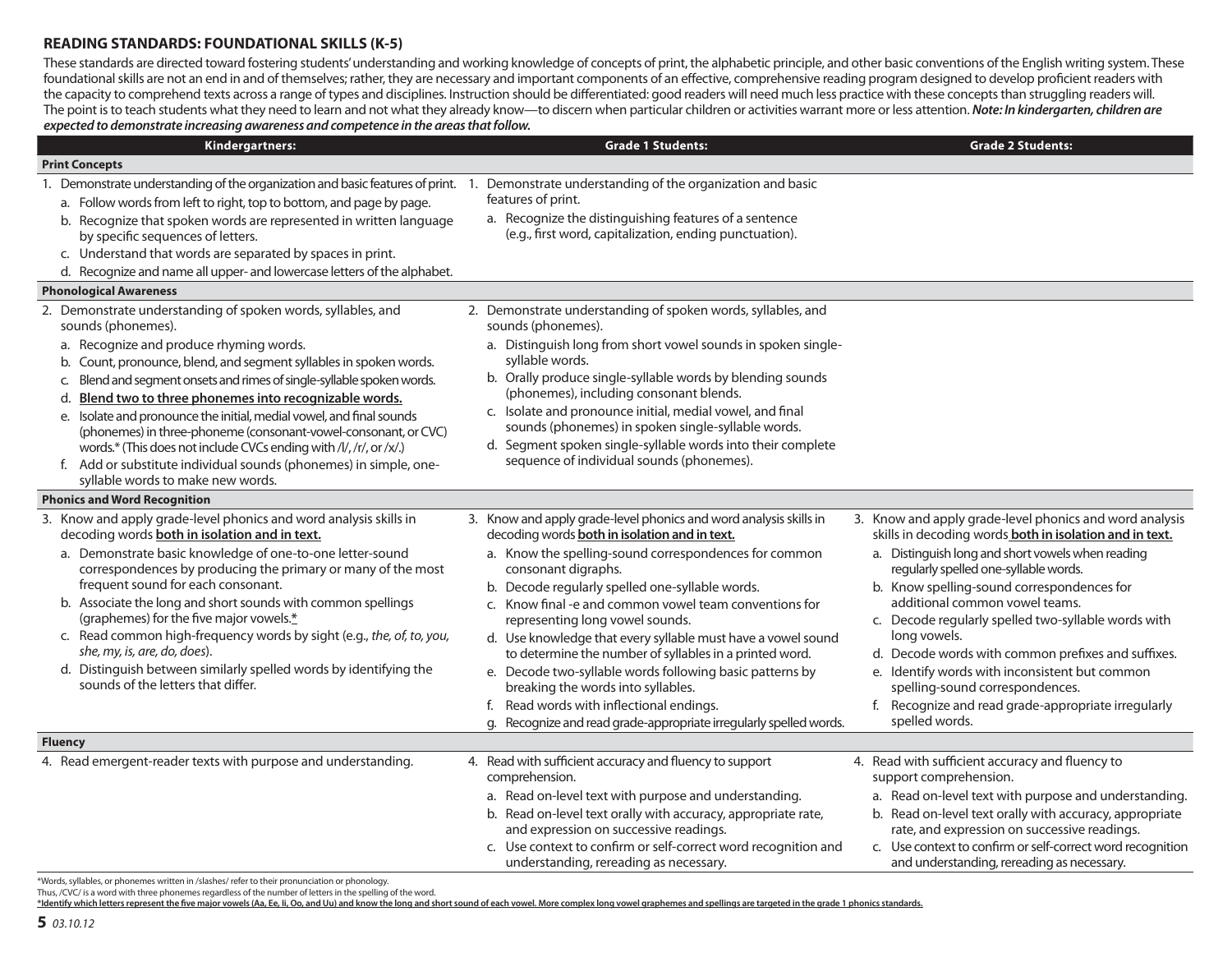#### **READING STANDARDS: FOUNDATIONAL SKILLS (K-5)**

These standards are directed toward fostering students' understanding and working knowledge of concepts of print, the alphabetic principle, and other basic conventions of the English writing system. These foundational skills are not an end in and of themselves; rather, they are necessary and important components of an effective, comprehensive reading program designed to develop proficient readers with the capacity to comprehend texts across a range of types and disciplines. Instruction should be differentiated: good readers will need much less practice with these concepts than struggling readers will. The point is to teach students what they need to learn and not what they already know—to discern when particular children or activities warrant more or less attention. *Note: In kindergarten, children are expected to demonstrate increasing awareness and competence in the areas that follow.*

| <b>Grade 3 Students:</b>                                                                                            | <b>Grade 4 Students:</b>                                                                                            | <b>Grade 5 Students:</b>                                                                                            |
|---------------------------------------------------------------------------------------------------------------------|---------------------------------------------------------------------------------------------------------------------|---------------------------------------------------------------------------------------------------------------------|
| <b>Print Concepts</b>                                                                                               |                                                                                                                     |                                                                                                                     |
|                                                                                                                     |                                                                                                                     |                                                                                                                     |
| <b>Phonological Awareness</b>                                                                                       |                                                                                                                     |                                                                                                                     |
|                                                                                                                     |                                                                                                                     |                                                                                                                     |
| <b>Phonics and Word Recognition</b>                                                                                 |                                                                                                                     |                                                                                                                     |
| 3. Know and apply grade-level phonics and word analysis skills in<br>decoding words both in isolation and in text.  | Know and apply grade-level phonics and word analysis skills in<br>3.<br>decoding words.                             | Know and apply grade-level phonics and word analysis skills in<br>decoding words.                                   |
| a. Identify and know the meaning of the most common<br>prefixes and derivational suffixes.                          | a. Use combined knowledge of all letter-sound<br>correspondences, syllabication patterns, and                       | a. Use combined knowledge of all letter-sound<br>correspondences, syllabication patterns, and                       |
| b. Decode words with common Latin suffixes.                                                                         | morphology (e.g., roots and affixes) to read                                                                        | morphology (e.g., roots and affixes) to read                                                                        |
| c. Decode multisyllable words.                                                                                      | accurately unfamiliar multisyllabic words in context<br>and out of context.                                         | accurately unfamiliar multisyllabic words in context<br>and out of context.                                         |
| d. Read grade-appropriate irregularly spelled words.                                                                |                                                                                                                     |                                                                                                                     |
| <b>Fluency</b>                                                                                                      |                                                                                                                     |                                                                                                                     |
| 4. Read with sufficient accuracy and fluency to<br>support comprehension.                                           | 4. Read with sufficient accuracy and fluency to<br>support comprehension.                                           | 4. Read with sufficient accuracy and fluency to<br>support comprehension.                                           |
| a. Read on-level text with purpose and understanding.                                                               | a. Read on-level text with purpose and understanding.                                                               | a. Read on-level text with purpose and understanding.                                                               |
| b. Read on-level prose and poetry orally with accuracy,<br>appropriate rate, and expression on successive readings. | b. Read on-level prose and poetry orally with accuracy,<br>appropriate rate, and expression on successive readings. | b. Read on-level prose and poetry orally with accuracy,<br>appropriate rate, and expression on successive readings. |
| c. Use context to confirm or self-correct word recognition and<br>understanding, rereading as necessary.            | c. Use context to confirm or self-correct word recognition and<br>understanding, rereading as necessary.            | c. Use context to confirm or self-correct word recognition<br>and understanding, rereading as necessary.            |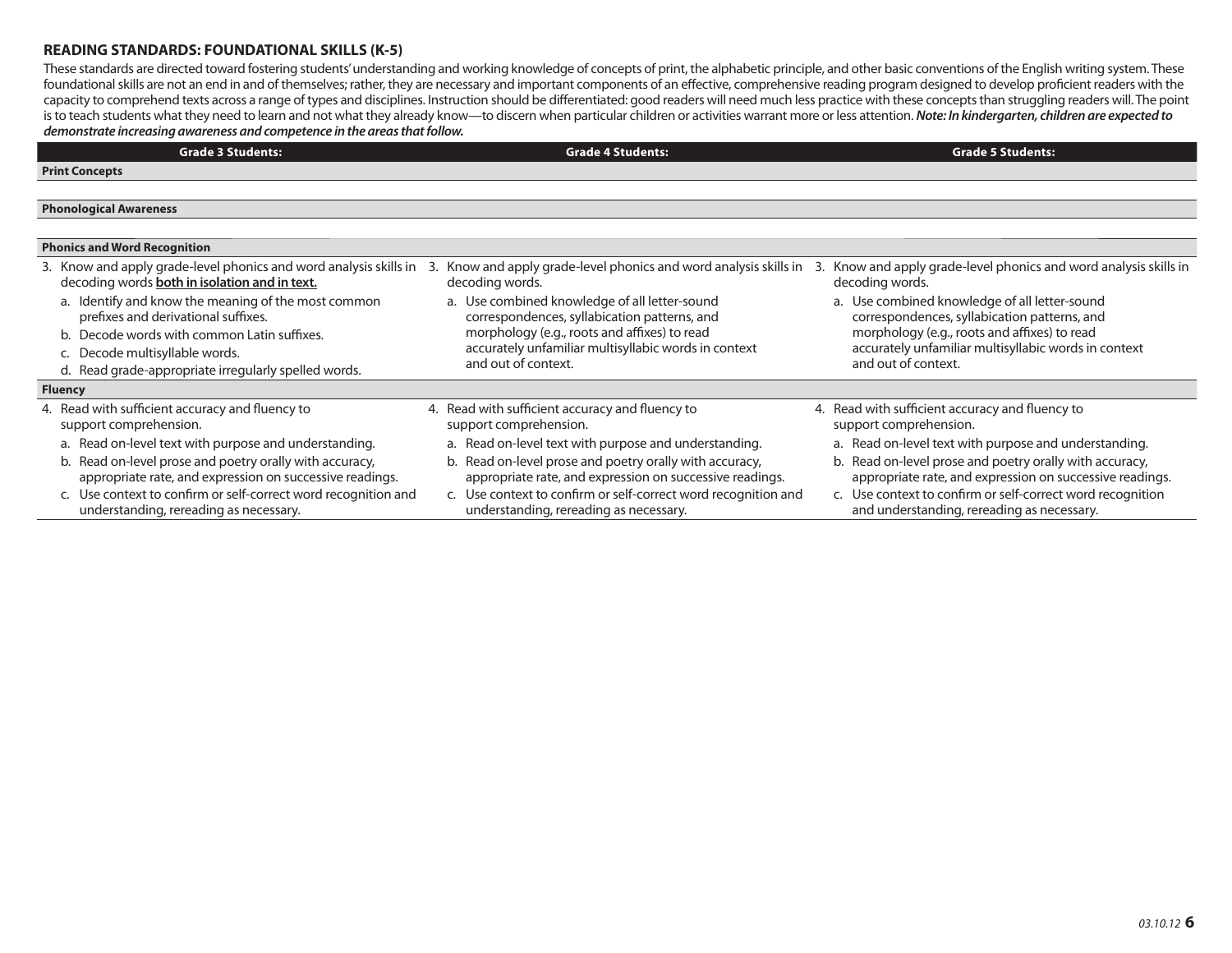## **WRITING STANDARDS K-5**

The following standards for K–5 offer a focus for instruction each year to help ensure that students gain adequate mastery of a range of skills and applications. Each year in their writing, students should demonstrate increasing sophistication in all aspects of language use, from vocabulary and syntax to the development and organization of ideas, and they should address increasingly demanding content and sources. Students advancing through the grades are expected to meet each year's grade-specific standards and retain or further develop skills and understandings mastered in preceding grades. The expected growth in student writing ability is reflected both in the standards themselves and in the collection of annotated student writing samples in Appendix C.

| Kindergartners:                                                                                                                                                                                                                                                             | <b>Grade 1 Students:</b>                                                                                                                                                                                               | <b>Grade 2 Students:</b>                                                                                                                                                                                                                                                                     |
|-----------------------------------------------------------------------------------------------------------------------------------------------------------------------------------------------------------------------------------------------------------------------------|------------------------------------------------------------------------------------------------------------------------------------------------------------------------------------------------------------------------|----------------------------------------------------------------------------------------------------------------------------------------------------------------------------------------------------------------------------------------------------------------------------------------------|
| <b>Text Types and Purposes</b>                                                                                                                                                                                                                                              |                                                                                                                                                                                                                        |                                                                                                                                                                                                                                                                                              |
| 1. Use a combination of drawing, dictating, and writing to<br>compose opinion pieces in which they tell a reader the topic<br>or the name of the book they are writing about and state an<br>opinion or preference about the topic or book (e.g., My favorite<br>book is ). | 1. Write opinion pieces in which they introduce the topic or<br>name the book they are writing about, state an opinion, supply<br>a reason for the opinion, and provide some sense of closure.                         | 1. Write opinion pieces in which they introduce the topic or book<br>they are writing about, state an opinion, supply reasons that<br>support the opinion, use linking words (e.g., because, and, also)<br>to connect opinion and reasons, and provide a concluding<br>statement or section. |
| 2. Use a combination of drawing, dictating, and writing to<br>compose informative/explanatory texts in which they name<br>what they are writing about and supply some information<br>about the topic.                                                                       | 2. Write informative/explanatory texts in which they name a<br>topic, supply some facts about the topic, and provide some<br>sense of closure.                                                                         | 2. Write informative/explanatory texts in which they introduce a<br>topic, use facts and definitions to develop points, and provide<br>a concluding statement or section.                                                                                                                    |
| 3. Use a combination of drawing, dictating, and writing to narrate 3.<br>a single event or several loosely linked events, tell about the<br>events in the order in which they occurred, and provide a<br>reaction to what happened.                                         | Write narratives in which they recount two or more<br>appropriately sequenced events, include some details<br>regarding what happened, use temporal words to signal event<br>order, and provide some sense of closure. | 3. Write narratives in which they recount a well-elaborated<br>event or short sequence of events, include details to describe<br>actions, thoughts, and feelings, use temporal words to signal<br>event order, and provide a sense of closure.                                               |
| <b>Production and Distribution of Writing</b>                                                                                                                                                                                                                               |                                                                                                                                                                                                                        |                                                                                                                                                                                                                                                                                              |
| 4. (Begins in grade 2)                                                                                                                                                                                                                                                      | 4. (Begins in grade 2)                                                                                                                                                                                                 | 4. With guidance and support from adults, produce writing in<br>which the development and organization are appropriate to<br>task and purpose. (Grade-specific expectations for writing<br>types are defined in standards 1-3.)                                                              |
| 5. With guidance and support from adults, respond to questions<br>and suggestions from peers and add details to strengthen<br>writing as needed.                                                                                                                            | 5. With guidance and support from adults, focus on a topic,<br>respond to questions and suggestions from peers, and add<br>details to strengthen writing as needed.                                                    | 5. With guidance and support from adults and peers, focus on<br>a topic and strengthen writing as needed by revising and<br>editing.                                                                                                                                                         |
| 6. With guidance and support from adults, explore a variety<br>of digital tools to produce and publish writing, including in<br>collaboration with peers.                                                                                                                   | 6. With quidance and support from adults, use a variety of<br>digital tools to produce and publish writing, including in<br>collaboration with peers.                                                                  | 6. With guidance and support from adults, use a variety of<br>digital tools to produce and publish writing, including in<br>collaboration with peers.                                                                                                                                        |
| <b>Research to Build and Present Knowledge</b>                                                                                                                                                                                                                              |                                                                                                                                                                                                                        |                                                                                                                                                                                                                                                                                              |
| 7. Participate in shared research and writing projects (e.g.,<br>explore a number of books by a favorite author and express<br>opinions about them).                                                                                                                        | 7. Participate in shared research and writing projects (e.g.,<br>explore a number of "how-to" books on a given topic and use<br>them to write a sequence of instructions).                                             | 7. Participate in shared research and writing projects (e.g., read a<br>number of books on a single topic to produce a report; record<br>science observations).                                                                                                                              |
| 8. With guidance and support from adults, recall information<br>from experiences or gather information from provided sources<br>to answer a question.                                                                                                                       | 8. With guidance and support from adults, recall information<br>from experiences or gather information from provided sources<br>to answer a question.                                                                  | 8. Recall information from experiences or gather information<br>from provided sources to answer a question.                                                                                                                                                                                  |
| 9. (Begins in grade 4)                                                                                                                                                                                                                                                      | 9. (Begins in grade 4)                                                                                                                                                                                                 | 9. (Begins in grade 4)                                                                                                                                                                                                                                                                       |
| <b>Range of Writing</b>                                                                                                                                                                                                                                                     |                                                                                                                                                                                                                        |                                                                                                                                                                                                                                                                                              |
| 10. (Begins in grade 2)                                                                                                                                                                                                                                                     | 10. (Begins in grade 2)                                                                                                                                                                                                | 10. Write routinely over extended time frames (time for<br>research, reflection, and revision) and shorter time frames<br>(a single sitting or a day or two) for a range of discipline-<br>specific tasks, purposes, and audiences.                                                          |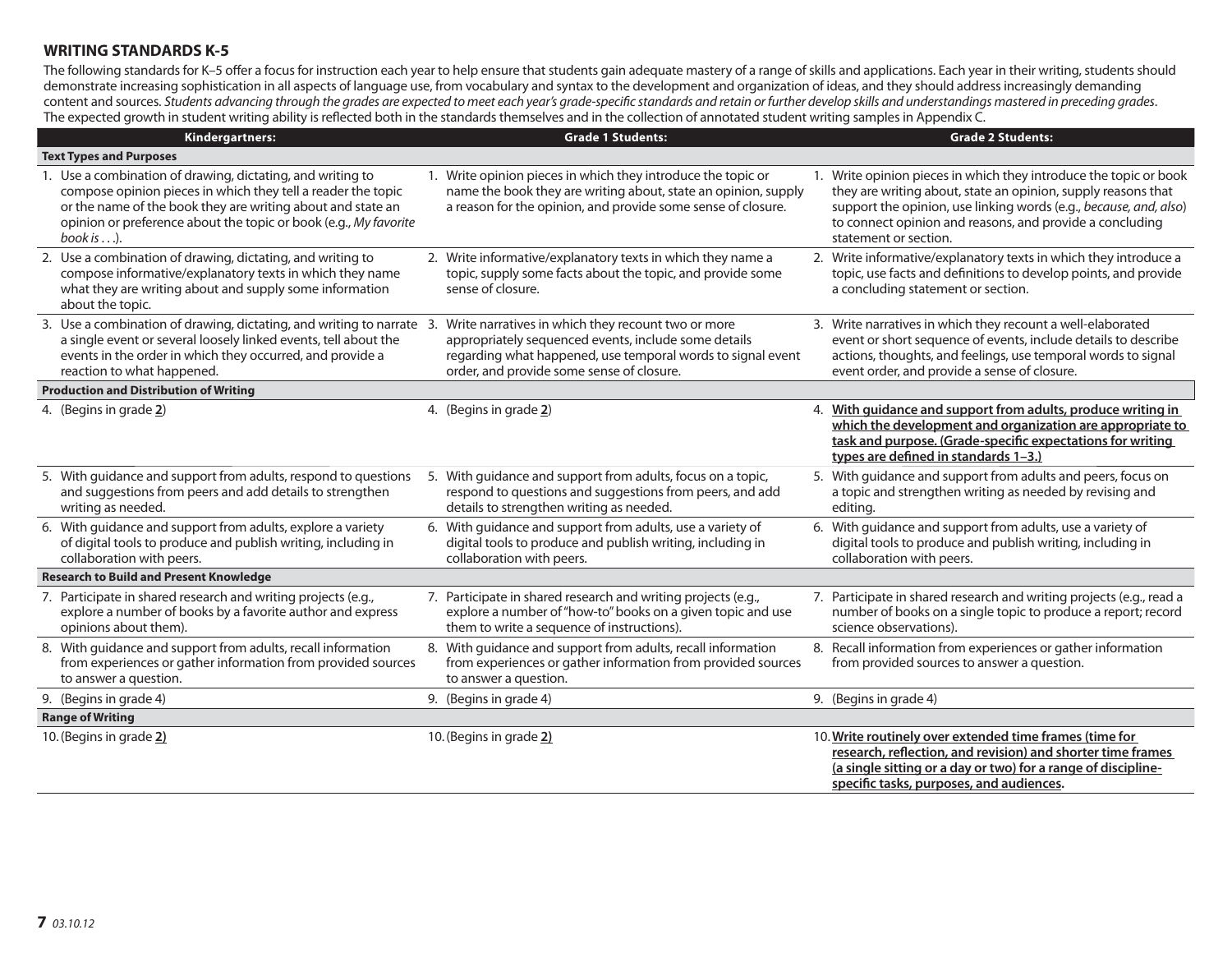## **WRITING STANDARDS K-5**

The following standards for K–5 offer a focus for instruction each year to help ensure that students gain adequate mastery of a range of skills and applications. Each year in their writing, students should demonstrate increasing sophistication in all aspects of language use, from vocabulary and syntax to the development and organization of ideas, and they should address increasingly demanding content and sources. Students advancing through the grades are expected to meet each year's grade-specific standards and retain or further develop skills and understandings mastered in preceding grades. The expected growth in student writing ability is reflected both in the standards themselves and in the collection of annotated student writing samples in Appendix C.

| <b>Grade 3 Students:</b>                                                                                                                                                                                                                                                                                                                                                                                                                                                                                                                               | <b>Grade 4 Students:</b>                                                                                                                                                                                                                                                                                                                                                                                                                                                                                                                                                                                                                                                                                                                                                                            | المتحاطة والمتحدث والمتحدث والمتحدث<br><b>Grade 5 Students:</b>                                                                                                                                                                                                                                                                                                                                                                                                                                                                                                                                                                                                                                                                                                                                                                       |
|--------------------------------------------------------------------------------------------------------------------------------------------------------------------------------------------------------------------------------------------------------------------------------------------------------------------------------------------------------------------------------------------------------------------------------------------------------------------------------------------------------------------------------------------------------|-----------------------------------------------------------------------------------------------------------------------------------------------------------------------------------------------------------------------------------------------------------------------------------------------------------------------------------------------------------------------------------------------------------------------------------------------------------------------------------------------------------------------------------------------------------------------------------------------------------------------------------------------------------------------------------------------------------------------------------------------------------------------------------------------------|---------------------------------------------------------------------------------------------------------------------------------------------------------------------------------------------------------------------------------------------------------------------------------------------------------------------------------------------------------------------------------------------------------------------------------------------------------------------------------------------------------------------------------------------------------------------------------------------------------------------------------------------------------------------------------------------------------------------------------------------------------------------------------------------------------------------------------------|
| <b>Text Types and Purposes</b>                                                                                                                                                                                                                                                                                                                                                                                                                                                                                                                         |                                                                                                                                                                                                                                                                                                                                                                                                                                                                                                                                                                                                                                                                                                                                                                                                     |                                                                                                                                                                                                                                                                                                                                                                                                                                                                                                                                                                                                                                                                                                                                                                                                                                       |
| 1. Write opinion pieces on topics or texts, supporting a point of<br>view with reasons.<br>a. Introduce the topic or text they are writing about, state<br>an opinion, and create an organizational structure that<br>lists reasons.<br>b. Provide reasons that support the opinion.<br>c. Use linking words and phrases (e.g., because, therefore, since,<br>for example) to connect opinion and reasons.<br>d. Provide a concluding statement or section.                                                                                            | 1. Write opinion pieces on topics or texts, supporting a point of<br>view with reasons and information.<br>a. Introduce a topic or text clearly, state an opinion, and<br>create an organizational structure in which related ideas are<br>grouped to support the writer's purpose.<br>b. Provide reasons that are supported by facts and details.<br>c. Link opinion and reasons using words and phrases (e.g., for<br>instance, in order to, in addition).<br>d. Provide a concluding statement or section related to the<br>opinion presented.                                                                                                                                                                                                                                                   | 1. Write opinion pieces on topics or texts, supporting a point of<br>view with reasons and information.<br>a. Introduce a topic or text clearly, state an opinion, and create<br>an organizational structure in which ideas are logically<br>grouped to support the writer's purpose.<br>b. Provide logically ordered reasons that are supported by<br>facts and details.<br>c. Link opinion and reasons using words, phrases, and clauses<br>(e.g., consequently, specifically).<br>d. Provide a concluding statement or section related to the<br>opinion presented.                                                                                                                                                                                                                                                                |
| 2. Write informative/explanatory texts to examine a topic and<br>convey ideas and information clearly.<br>a. Introduce a topic and group related information together;<br>include illustrations when useful to aiding comprehension.<br>b. Develop the topic with facts, definitions, and details.<br>c. Use linking words and phrases (e.g., also, another,<br>and, more, but) to connect ideas within categories<br>of information.<br>d. Provide a concluding statement or section.                                                                 | 2. Write informative/explanatory texts to examine a topic and<br>convey ideas and information clearly.<br>a. Introduce a topic clearly and group related information<br>in paragraphs and sections; include formatting (e.g.,<br>headings), illustrations, and multimedia when useful to<br>aiding comprehension.<br>b. Develop the topic with facts, definitions, concrete details,<br>quotations, or other information and examples related to<br>the topic.<br>c. Link ideas within categories of information using words and<br>phrases (e.g., another, for example, also, because).<br>d. Use precise language and domain-specific vocabulary to<br>inform about or explain the topic.<br>e. Provide a concluding statement or section related to the<br>information or explanation presented. | 2. Write informative/explanatory texts to examine a topic and<br>convey ideas and information clearly.<br>a. Introduce a topic clearly, provide a general observation and<br>focus, and group related information logically; include<br>formatting (e.g., headings), illustrations, and multimedia<br>when useful to aiding comprehension.<br>b. Develop the topic with facts, definitions, concrete details,<br>quotations, or other information and examples related to<br>the topic.<br>c. Link ideas within and across categories of information using<br>words, phrases, and clauses (e.g., in contrast, especially).<br>d. Use precise language and domain-specific vocabulary to<br>inform about or explain the topic.<br>e. Provide a concluding statement or section related to the<br>information or explanation presented. |
| 3. Write narratives to develop real or imagined experiences or<br>events using effective technique, descriptive details, and clear<br>event sequences.<br>a. Establish a situation and introduce a narrator<br>and/or characters; organize an event sequence<br>that unfolds naturally.<br>b. Use dialogue and descriptions of actions, thoughts,<br>and feelings to develop experiences and events or show<br>the response of characters to situations.<br>c. Use temporal words and phrases to signal event order.<br>d. Provide a sense of closure. | 3. Write narratives to develop real or imagined experiences or<br>events using effective technique, descriptive details, and clear<br>event sequences.<br>a. Orient the reader by establishing a situation and<br>introducing a narrator and/or characters; organize<br>an event sequence that unfolds naturally.<br>b. Use dialogue and description to develop experiences and<br>events or show the responses of characters to situations.<br>c. Use a variety of transitional words and phrases to manage<br>the sequence of events.<br>d. Use concrete words and phrases and sensory details to<br>convey experiences and events precisely.<br>e. Provide a conclusion that follows from the narrated<br>experiences or events.                                                                 | 3. Write narratives to develop real or imagined experiences or<br>events using effective technique, descriptive details, and clear<br>event sequences.<br>a. Orient the reader by establishing a situation and<br>introducing a narrator and/or characters; organize<br>an event sequence that unfolds naturally.<br>b. Use narrative techniques, such as dialogue, description,<br>and pacing, to develop experiences and events or show the<br>responses of characters to situations.<br>c. Use a variety of transitional words, phrases, and clauses to<br>manage the sequence of events.<br>d. Use concrete words and phrases and sensory details to<br>convey experiences and events precisely.<br>e. Provide a conclusion that follows from the narrated<br>experiences or events.                                              |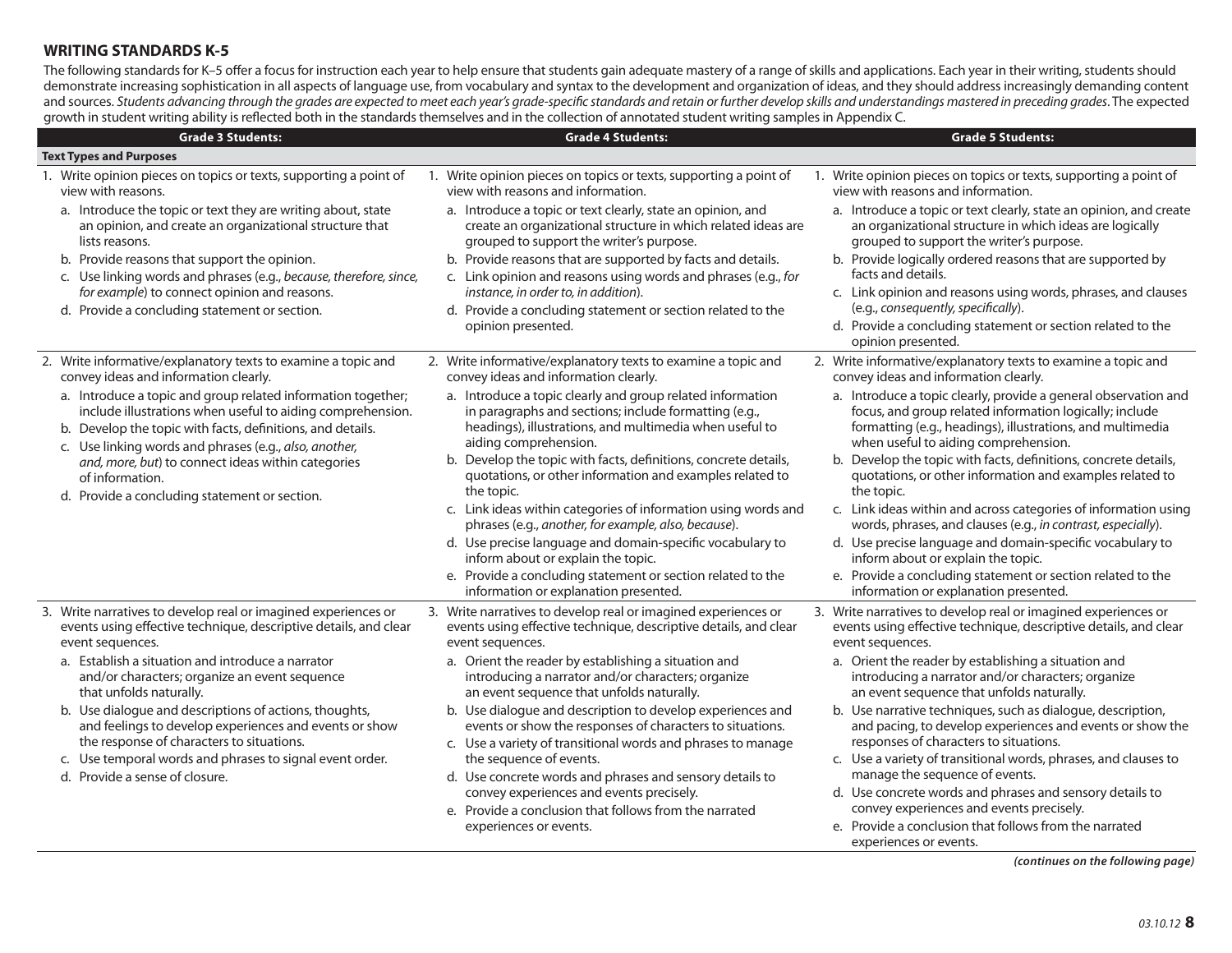# **WRITING STANDARDS K-5** *(continued)*

| <b>Grade 3 Students:</b>                                                                                                                                                                                                                                            | <b>Grade 4 Students:</b>                                                                                                                                                                                                                                                                      | <b>Grade 5 Students:</b>                                                                                                                                                                                                                                                                             |
|---------------------------------------------------------------------------------------------------------------------------------------------------------------------------------------------------------------------------------------------------------------------|-----------------------------------------------------------------------------------------------------------------------------------------------------------------------------------------------------------------------------------------------------------------------------------------------|------------------------------------------------------------------------------------------------------------------------------------------------------------------------------------------------------------------------------------------------------------------------------------------------------|
| <b>Production and Distribution of Writing</b>                                                                                                                                                                                                                       |                                                                                                                                                                                                                                                                                               |                                                                                                                                                                                                                                                                                                      |
| 4. With guidance and support from adults, produce writing in<br>which the development and organization are appropriate to<br>task and purpose. (Grade-specific expectations for writing<br>types are defined in standards 1-3.)                                     | 4. Produce clear and coherent writing (including multiple-<br>paragraph texts) in which the development and organization<br>are appropriate to task, purpose, and audience. (Grade-specific<br>expectations for writing types are defined in standards 1-3.)                                  | 4. Produce clear and coherent writing (including multiple-<br>paragraph texts) in which the development and organization<br>are appropriate to task, purpose, and audience. (Grade-specific<br>expectations for writing types are defined in standards 1-3.)                                         |
| 5. With guidance and support from peers and adults, develop<br>and strengthen writing as needed by planning, revising,<br>and editing. (Editing for conventions should demonstrate<br>command of Language standards 1-3 up to and including<br>grade 3 on page 14.) | 5. With guidance and support from peers and adults, develop<br>and strengthen writing as needed by planning, revising,<br>and editing. (Editing for conventions should demonstrate<br>command of Language standards 1-3 up to and including<br>grade 4 on page 14.)                           | 5. With guidance and support from peers and adults, develop<br>and strengthen writing as needed by planning, revising,<br>editing, rewriting, or trying a new approach. (Editing for<br>conventions should demonstrate command of Language<br>standards 1-3 up to and including grade 5 on page 14.) |
| 6. With guidance and support from adults, use technology to<br>produce and publish writing (using keyboarding skills) as well<br>as to interact and collaborate with others.                                                                                        | 6. With some guidance and support from adults, use technology,<br>including the Internet, to produce and publish writing as<br>well as to interact and collaborate with others; demonstrate<br>sufficient command of keyboarding skills to type a minimum<br>of one page in a single sitting. | 6. With some guidance and support from adults, use technology,<br>including the Internet, to produce and publish writing as<br>well as to interact and collaborate with others; demonstrate<br>sufficient command of keyboarding skills to type a minimum<br>of two pages in a single sitting.       |
| <b>Research to Build and Present Knowledge</b>                                                                                                                                                                                                                      |                                                                                                                                                                                                                                                                                               |                                                                                                                                                                                                                                                                                                      |
| 7. Conduct short research projects that build knowledge about<br>a topic.                                                                                                                                                                                           | 7. Conduct short research projects that build knowledge through 7. Conduct short research projects that use several sources to<br>investigation of different aspects of a topic.                                                                                                              | build knowledge through investigation of different aspects of<br>a topic.                                                                                                                                                                                                                            |
| 8. Recall information from experiences or gather information<br>from print and digital sources; take brief notes on sources and<br>sort evidence into provided categories.                                                                                          | 8. Recall relevant information from experiences or gather<br>relevant information from print and digital sources; take<br>notes, paraphrase, and categorize information, and provide<br>a list of sources.                                                                                    | 8. Recall relevant information from experiences or gather<br>relevant information from print and digital sources; summarize<br>or paraphrase information in notes and finished work, and<br>provide a list of sources.                                                                               |
| 9. (Begins in grade 4)                                                                                                                                                                                                                                              | 9. Draw evidence from literary or informational texts to support<br>analysis, reflection, and research.<br>a. Apply grade 4 Reading standards to literature (e.g., "Describe                                                                                                                  | 9. Draw evidence from literary or informational texts to support<br>analysis, reflection, and research.<br>a. Apply grade 5 Reading standards to literature (e.g., "Compare                                                                                                                          |
|                                                                                                                                                                                                                                                                     | in depth a character, setting, or event in a story or drama,<br>drawing on specific details in the text [e.g., a character's<br>thoughts, words, or actions].").                                                                                                                              | and contrast two or more characters, settings, or events in a<br>story or a drama, drawing on specific details in the text [e.g.,<br>how characters interact!").                                                                                                                                     |
|                                                                                                                                                                                                                                                                     | b. Apply grade 4 Reading standards to informational texts<br>(e.g., "Explain how an author uses reasons and evidence to<br>support particular points in a text").                                                                                                                             | b. Apply grade 5 Reading standards to informational texts<br>(e.g., "Explain how an author uses reasons and evidence<br>to support particular points in a text, identifying which<br>reasons and evidence support which point[s]").                                                                  |
| <b>Range of Writing</b>                                                                                                                                                                                                                                             |                                                                                                                                                                                                                                                                                               |                                                                                                                                                                                                                                                                                                      |
| 10. Write routinely over extended time frames (time for research,<br>reflection, and revision) and shorter time frames (a single<br>sitting or a day or two) for a range of discipline-specific tasks,<br>purposes, and audiences.                                  | 10. Write routinely over extended time frames (time for research,<br>reflection, and revision) and shorter time frames (a single<br>sitting or a day or two) for a range of discipline-specific tasks,<br>purposes, and audiences.                                                            | 10. Write routinely over extended time frames (time for research,<br>reflection, and revision) and shorter time frames (a single<br>sitting or a day or two) for a range of discipline-specific tasks,<br>purposes, and audiences.                                                                   |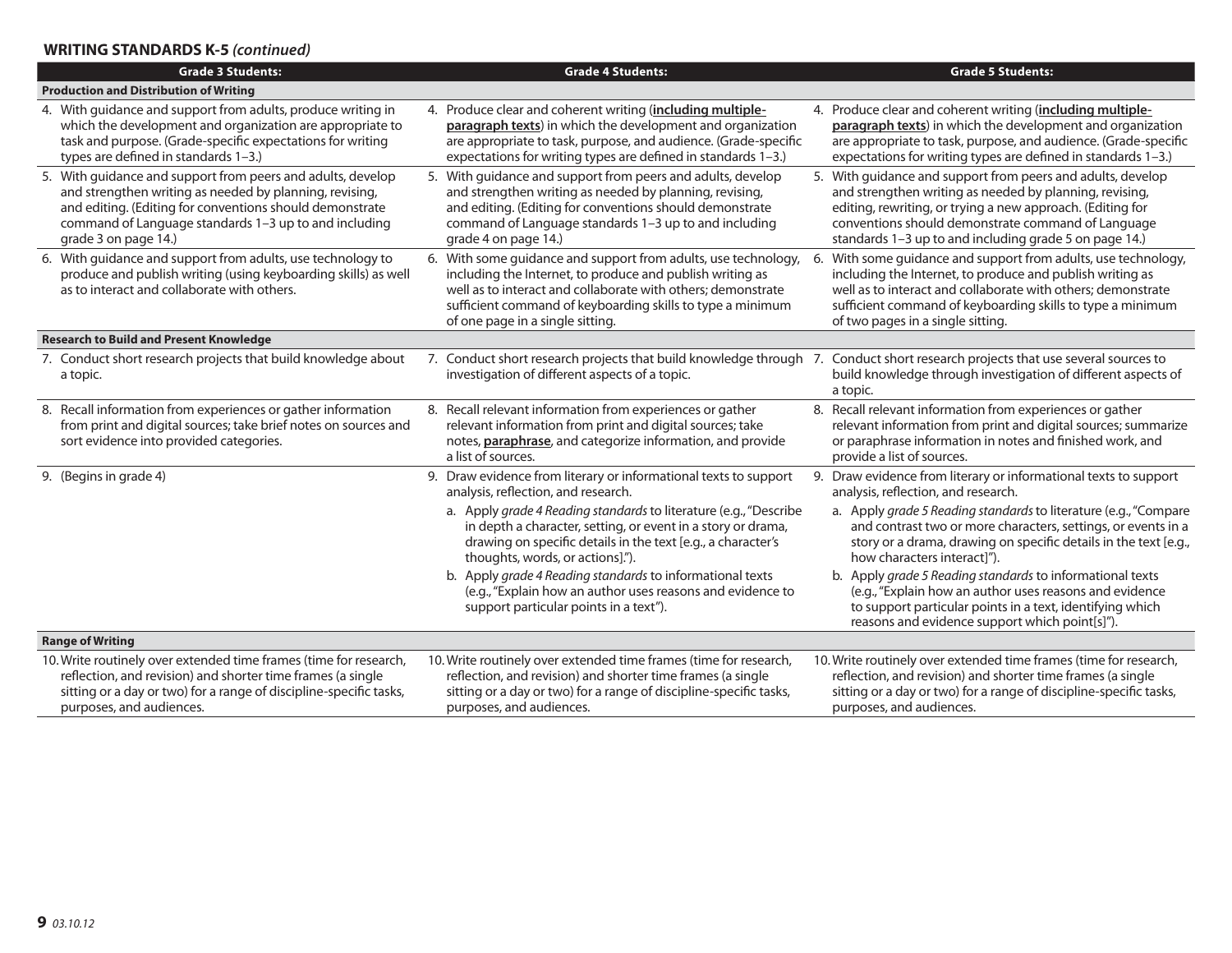#### **SPEAKING AND LISTENING STANDARDS K-5**

The following standards for K–5 offer a focus for instruction each year to help ensure that students gain adequate mastery of a range of skills and applications. Students advancing through the grades are expected to meet each year's grade-specific standards and retain or further develop skills and understandings mastered in preceding grades.

| <b>Kindergartners:</b>                                                                                                                                                                                                                                                                                                                                                            | <b>Grade 1 Students:</b>                                                                                                                                                                                                                                                                                                                                                                                                                                                                                                                  | <b>Grade 2 Students:</b>                                                                                                                                                                                                                                                                                                                                                                                                                                                                                                                                                           |
|-----------------------------------------------------------------------------------------------------------------------------------------------------------------------------------------------------------------------------------------------------------------------------------------------------------------------------------------------------------------------------------|-------------------------------------------------------------------------------------------------------------------------------------------------------------------------------------------------------------------------------------------------------------------------------------------------------------------------------------------------------------------------------------------------------------------------------------------------------------------------------------------------------------------------------------------|------------------------------------------------------------------------------------------------------------------------------------------------------------------------------------------------------------------------------------------------------------------------------------------------------------------------------------------------------------------------------------------------------------------------------------------------------------------------------------------------------------------------------------------------------------------------------------|
| <b>Comprehension and Collaboration</b>                                                                                                                                                                                                                                                                                                                                            |                                                                                                                                                                                                                                                                                                                                                                                                                                                                                                                                           |                                                                                                                                                                                                                                                                                                                                                                                                                                                                                                                                                                                    |
| 1. Participate in collaborative conversations with diverse partners<br>about kindergarten topics and texts with peers and adults in<br>small and larger groups.<br>a. Follow agreed-upon rules for discussions (e.g., listening to<br>others and taking turns speaking about the topics and texts<br>under discussion).<br>b. Continue a conversation through multiple exchanges. | Participate in collaborative conversations with diverse partners<br>about grade 1 topics and texts with peers and adults in small<br>and larger groups.<br>a. Follow agreed-upon rules for discussions (e.g., listening to<br>others with care, speaking one at a time about the topics and<br>texts under discussion).<br>b. Build on others' talk in conversations by responding to the<br>comments of others through multiple exchanges.<br>c. Ask questions to clear up any confusion about the topics<br>and texts under discussion. | Participate in collaborative conversations with diverse partners<br>about grade 2 topics and texts with peers and adults in small<br>and larger groups.<br>a. Follow agreed-upon rules for discussions (e.g., gaining<br>the floor in respectful ways, listening to others with<br>care, speaking one at a time about the topics and texts<br>under discussion).<br>b. Build on others' talk in conversations by linking their<br>comments to the remarks of others.<br>c. Ask for clarification and further explanation as needed<br>about the topics and texts under discussion. |
| 2. Confirm understanding of a text read aloud or information<br>presented orally or through other media by asking and<br>answering questions about key details and requesting<br>clarification if something is not understood.<br>a. Understand and follow one- and two-step oral directions.                                                                                     | 2. Ask and answer questions about key details in a text read<br>aloud or information presented orally or through other media.<br>a. Give, restate, and follow simple two-step directions.                                                                                                                                                                                                                                                                                                                                                 | 2. Recount or describe key ideas or details from a text read aloud<br>or information presented orally or through other media.<br>a. Give and follow three- and four-step oral directions.                                                                                                                                                                                                                                                                                                                                                                                          |
| 3. Ask and answer questions in order to seek help, get<br>information, or clarify something that is not understood.                                                                                                                                                                                                                                                               | 3. Ask and answer questions about what a speaker says in order<br>to gather additional information or clarify something that is<br>not understood.                                                                                                                                                                                                                                                                                                                                                                                        | 3. Ask and answer questions about what a speaker says in order<br>to clarify comprehension, gather additional information, or<br>deepen understanding of a topic or issue.                                                                                                                                                                                                                                                                                                                                                                                                         |
| <b>Presentation of Knowledge and Ideas</b>                                                                                                                                                                                                                                                                                                                                        |                                                                                                                                                                                                                                                                                                                                                                                                                                                                                                                                           |                                                                                                                                                                                                                                                                                                                                                                                                                                                                                                                                                                                    |
| 4. Describe familiar people, places, things, and events and, with<br>prompting and support, provide additional detail.                                                                                                                                                                                                                                                            | 4. Describe people, places, things, and events with relevant<br>details, expressing ideas and feelings clearly.<br>a. Memorize and recite poems, rhymes, and songs<br>with expression.                                                                                                                                                                                                                                                                                                                                                    | 4. Tell a story or recount an experience with appropriate<br>facts and relevant, descriptive details, speaking audibly in<br>coherent sentences.<br>a. Plan and deliver a narrative presentation that: recounts a<br>well-elaborated event, includes details, reflects a logical<br>sequence, and provides a conclusion.                                                                                                                                                                                                                                                           |
| 5. Add drawings or other visual displays to descriptions as<br>desired to provide additional detail.                                                                                                                                                                                                                                                                              | 5. Add drawings or other visual displays to descriptions when<br>appropriate to clarify ideas, thoughts, and feelings.                                                                                                                                                                                                                                                                                                                                                                                                                    | 5. Create audio recordings of stories or poems; add drawings or<br>other visual displays to stories or recounts of experiences when<br>appropriate to clarify ideas, thoughts, and feelings.                                                                                                                                                                                                                                                                                                                                                                                       |
| 6. Speak audibly and express thoughts, feelings, and ideas clearly. 6.                                                                                                                                                                                                                                                                                                            | Produce complete sentences when appropriate to task and<br>situation. (See grade 1 Language standards 1 and 3 on page 12<br>for specific expectations.).                                                                                                                                                                                                                                                                                                                                                                                  | 6. Produce complete sentences when appropriate to task and<br>situation in order to provide requested detail or clarification.<br>(See grade 2 Language standards 1 and 3 on page 12 for<br>specific expectations.)                                                                                                                                                                                                                                                                                                                                                                |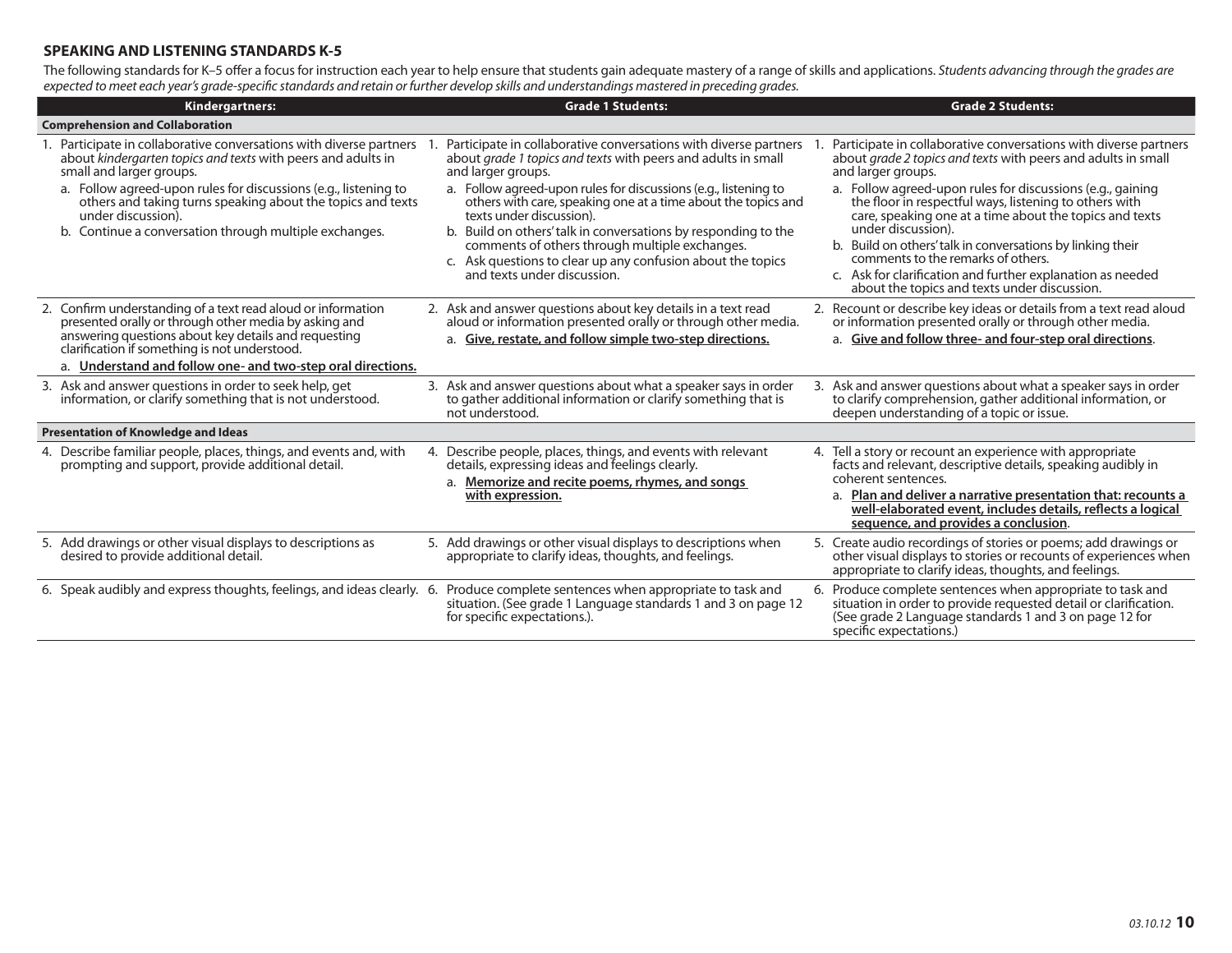## **SPEAKING AND LISTENING STANDARDS K-5**

The following standards for K–5 offer a focus for instruction each year to help ensure that students gain adequate mastery of a range of skills and applications. Students advancing through the grades are expected to meet each year's grade-specific standards and retain or further develop skills and understandings mastered in preceding grades.

| <b>Grade 3 Students:</b>                                                                                                                                                                                                                                             | <b>Grade 4 Students:</b>                                                                                                                                                                                                                                                                                                             | <b>Grade 5 Students:</b>                                                                                                                                                                                                                                                                                                                                                                                                                           |
|----------------------------------------------------------------------------------------------------------------------------------------------------------------------------------------------------------------------------------------------------------------------|--------------------------------------------------------------------------------------------------------------------------------------------------------------------------------------------------------------------------------------------------------------------------------------------------------------------------------------|----------------------------------------------------------------------------------------------------------------------------------------------------------------------------------------------------------------------------------------------------------------------------------------------------------------------------------------------------------------------------------------------------------------------------------------------------|
| <b>Comprehension and Collaboration</b>                                                                                                                                                                                                                               |                                                                                                                                                                                                                                                                                                                                      |                                                                                                                                                                                                                                                                                                                                                                                                                                                    |
| 1. Engage effectively in a range of collaborative discussions<br>(one-on-one, in groups, and teacher-led) with diverse partners<br>on grade 3 topics and texts, building on others' ideas and<br>expressing their own clearly.                                       | 1. Engage effectively in a range of collaborative discussions<br>(one-on-one, in groups, and teacher-led) with diverse partners<br>on grade 4 topics and texts, building on others' ideas and<br>expressing their own clearly.                                                                                                       | 1. Engage effectively in a range of collaborative discussions<br>(one-on-one, in groups, and teacher-led) with diverse partners<br>on grade 5 topics and texts, building on others' ideas and<br>expressing their own clearly.                                                                                                                                                                                                                     |
| a. Come to discussions prepared, having read or studied<br>required material; explicitly draw on that preparation and<br>other information known about the topic to explore ideas<br>under discussion.<br>b. Follow agreed-upon rules for discussions (e.g., gaining | a. Come to discussions prepared, having read or studied<br>required material; explicitly draw on that preparation and<br>other information known about the topic to explore ideas<br>under discussion.<br>b. Follow agreed-upon rules for discussions and carry out                                                                  | a. Come to discussions prepared, having read or studied<br>required material; explicitly draw on that preparation and<br>other information known about the topic to explore ideas<br>under discussion.<br>b. Follow agreed-upon rules for discussions and carry out                                                                                                                                                                                |
| the floor in respectful ways, listening to others with<br>care, speaking one at a time about the topics and texts<br>under discussion).<br>c. Ask questions to check understanding of information                                                                    | assigned roles.<br>c. Pose and respond to specific questions to clarify or follow<br>up on information, and make comments that contribute to<br>the discussion and link to the remarks of others.                                                                                                                                    | assigned roles.<br>c. Pose and respond to specific questions by making<br>comments that contribute to the discussion and elaborate<br>on the remarks of others.                                                                                                                                                                                                                                                                                    |
| presented, stay on topic, and link their comments to the<br>remarks of others.<br>d. Explain their own ideas and understanding in light of<br>the discussion.                                                                                                        | d. Review the key ideas expressed and explain their own ideas<br>and understanding in light of the discussion.                                                                                                                                                                                                                       | d. Review the key ideas expressed and draw conclusions<br>in light of information and knowledge gained from<br>the discussions.                                                                                                                                                                                                                                                                                                                    |
| 2. Determine the main ideas and supporting details of a text read 2.<br>aloud or information presented in diverse media and formats,<br>including visually, quantitatively, and orally.                                                                              | Paraphrase portions of a text read aloud or information<br>presented in diverse media and formats, including visually,<br>quantitatively, and orally.                                                                                                                                                                                | 2. Summarize a written text read aloud or information presented<br>in diverse media and formats, including visually, quantitatively,<br>and orally.                                                                                                                                                                                                                                                                                                |
| 3. Ask and answer questions about information from a speaker,<br>offering appropriate elaboration and detail.                                                                                                                                                        | 3. Identify the reasons and evidence a speaker or media source<br>provides to support particular points.                                                                                                                                                                                                                             | 3. Summarize the points a speaker or media source makes and<br>explain how each claim is supported by reasons and evidence<br>and identify and analyze any logical fallacies.                                                                                                                                                                                                                                                                      |
| <b>Presentation of Knowledge and Ideas</b>                                                                                                                                                                                                                           |                                                                                                                                                                                                                                                                                                                                      |                                                                                                                                                                                                                                                                                                                                                                                                                                                    |
| 4. Report on a topic or text, tell a story, or recount an experience<br>with appropriate facts and relevant, descriptive details,<br>speaking clearly at an understandable pace.<br>a. Plan and deliver an informative/explanatory presentation                      | Report on a topic or text, tell a story, or recount an experience<br>4.<br>in an organized manner, using appropriate facts and relevant,<br>descriptive details to support main ideas or themes; speak<br>clearly at an understandable pace.                                                                                         | 4. Report on a topic or text or present an opinion, sequencing<br>ideas logically and using appropriate facts and relevant,<br>descriptive details to support main ideas or themes; speak<br>clearly at an understandable pace.                                                                                                                                                                                                                    |
| on a topic that: organizes ideas around major points<br>of information, follows a logical sequence, includes<br>supporting details, uses clear and specific vocabulary,<br>and provides a strong conclusion.                                                         | a. Plan and deliver a narrative presentation that: relates<br>ideas, observations, or recollections; provides a clear<br>context; and includes clear insight into why the event or<br>experience is memorable.                                                                                                                       | a. Plan and deliver an opinion speech that: states an<br>opinion, logically sequences evidence to support the<br>speaker's position, uses transition words to effectively<br>link opinions and evidence (e.g., consequently and<br>therefore), and provides a concluding statement related<br>to the speaker's position.<br>Memorize and recite a poem or section of a speech or<br>b.<br>historical document using rate, expression, and gestures |
|                                                                                                                                                                                                                                                                      |                                                                                                                                                                                                                                                                                                                                      | appropriate to the selection.                                                                                                                                                                                                                                                                                                                                                                                                                      |
| 5. Create engaging audio recordings of stories or poems that<br>demonstrate fluid reading at an understandable pace; add<br>visual displays when appropriate to emphasize or enhance<br>certain facts or details.                                                    | 5. Add audio recordings and visual displays to presentations<br>when appropriate to enhance the development of main ideas<br>or themes.                                                                                                                                                                                              | 5. Include multimedia components (e.g., graphics, sound) and<br>visual displays in presentations when appropriate to enhance<br>the development of main ideas or themes.                                                                                                                                                                                                                                                                           |
| 6. Speak in complete sentences when appropriate to task and<br>situation in order to provide requested detail or clarification.<br>(See grade 3 Language standards 1 and 3 on page 14 for<br>specific expectations.)                                                 | 6. Differentiate between contexts that call for formal English (e.g.,<br>presenting ideas) and situations where informal discourse is<br>appropriate (e.g., small-group discussion); use formal English<br>when appropriate to task and situation. (See grade 4 Language<br>standards 1 and 3 on page 14 for specific expectations.) | 6.<br>Adapt speech to a variety of contexts and tasks, using<br>formal English when appropriate to task and situation.<br>(See grade 5 Language standards 1 and 3 on page 14 for<br>specific expectations.)                                                                                                                                                                                                                                        |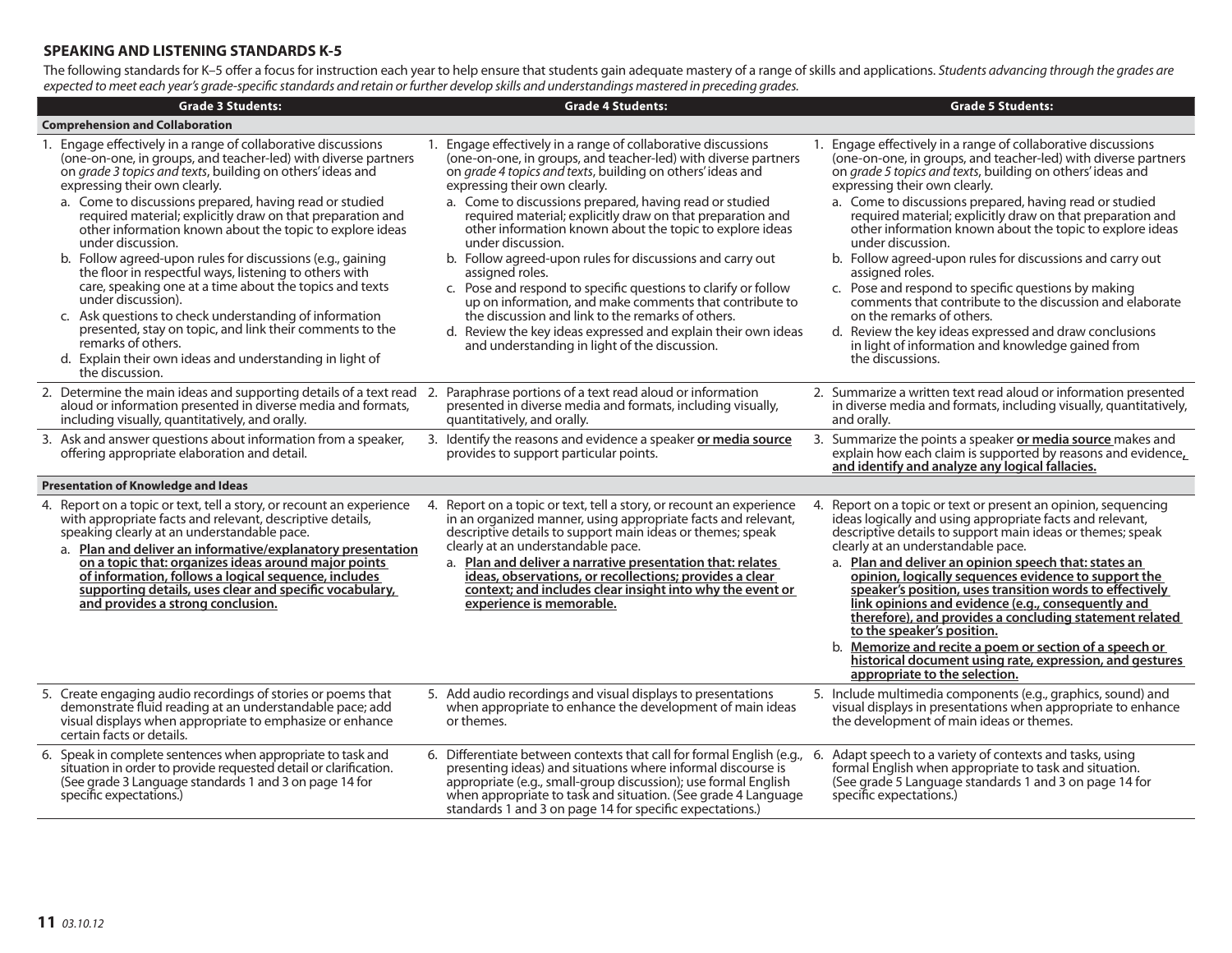## **LANGUAGE STANDARDS K-5**

The following standards for grades K–5 offer a focus for instruction each year to help ensure that students gain adequate mastery of a range of skills and applications. Students advancing through the grades are expected to meet each year's grade-specific standards and retain or further develop skills and understandings mastered in preceding grades. Beginning in grade 3, skills and understandings that are particularly likely to require continued attention in higher grades as they are applied to increasingly sophisticated writing and speaking are marked with an asterisk (\*). See the table on page 16 for a complete list and Appendix A for an example of how these skills develop in sophistication.

| Kindergartners:                                                                                                                                                                                                                                                                                                                                                                                                                                                                                                                                                                                                   | <b>Grade 1 Students:</b>                                                                                                                                                                                                                                                                                                                                                                                                                                                                                                                                                                                                                                                                                                                                                                                                                                                                                                                                                                                                     | <b>Grade 2 Students:</b>                                                                                                                                                                                                                                                                                                                                                                                                                                                                                                                                                                                                                                                                                                                                                                      |
|-------------------------------------------------------------------------------------------------------------------------------------------------------------------------------------------------------------------------------------------------------------------------------------------------------------------------------------------------------------------------------------------------------------------------------------------------------------------------------------------------------------------------------------------------------------------------------------------------------------------|------------------------------------------------------------------------------------------------------------------------------------------------------------------------------------------------------------------------------------------------------------------------------------------------------------------------------------------------------------------------------------------------------------------------------------------------------------------------------------------------------------------------------------------------------------------------------------------------------------------------------------------------------------------------------------------------------------------------------------------------------------------------------------------------------------------------------------------------------------------------------------------------------------------------------------------------------------------------------------------------------------------------------|-----------------------------------------------------------------------------------------------------------------------------------------------------------------------------------------------------------------------------------------------------------------------------------------------------------------------------------------------------------------------------------------------------------------------------------------------------------------------------------------------------------------------------------------------------------------------------------------------------------------------------------------------------------------------------------------------------------------------------------------------------------------------------------------------|
| <b>Conventions of Standard English</b>                                                                                                                                                                                                                                                                                                                                                                                                                                                                                                                                                                            |                                                                                                                                                                                                                                                                                                                                                                                                                                                                                                                                                                                                                                                                                                                                                                                                                                                                                                                                                                                                                              |                                                                                                                                                                                                                                                                                                                                                                                                                                                                                                                                                                                                                                                                                                                                                                                               |
| 1. Demonstrate command of the conventions of standard English 1<br>grammar and usage when writing or speaking.<br>a. Print many upper- and lowercase letters.<br>b. Use frequently occurring nouns and verbs.<br>c. Form regular plural nouns orally by adding /s/ or /es/ (e.g.,<br>dog, dogs; wish, wishes).<br>d. Understand and use question words (interrogatives) (e.g.,<br>who, what, where, when, why, how).<br>e. Use the most frequently occurring prepositions (e.g., to,<br>from, in, out, on, off, for, of, by, with).<br>f. Produce and expand complete sentences in shared<br>language activities. | Demonstrate command of the conventions of standard English 1<br>grammar and usage when writing or speaking.<br>a. Print all upper- and lowercase letters.<br>b. Use common, proper, and possessive nouns.<br>c. Use singular and plural nouns with matching verbs in basic<br>sentences (e.g., He hops; We hop).<br>d. Use personal (subject, object), possessive, and indefinite<br>pronouns (e.g., l, me, my; they, them, their, anyone, everything).<br>e. Use verbs to convey a sense of past, present, and future<br>(e.g., Yesterday I walked home; Today I walk home; Tomorrow I<br>will walk home).<br>Use frequently occurring adjectives.<br>g. Use frequently occurring conjunctions (e.g., and, but, or,<br>so, because).<br>h. Use determiners (e.g., articles, demonstratives).<br>Use frequently occurring prepositions (e.g., during,<br>beyond, toward).<br>Produce and expand complete simple and compound<br>declarative, interrogative, imperative, and exclamatory<br>sentences in response to prompts. | Demonstrate command of the conventions of standard English<br>grammar and usage when writing or speaking.<br>a. Create readable documents with legible print.<br>b. Use collective nouns (e.g., group).<br>c. Form and use frequently occurring irregular plural nouns<br>(e.g., feet, children, teeth, mice, fish).<br>d. Use reflexive pronouns (e.g., myself, ourselves).<br>e. Form and use the past tense of frequently occurring<br>irregular verbs (e.g., sat, hid, told).<br>f. Use adjectives and adverbs, and choose between them<br>depending on what is to be modified.<br>g. Produce, expand, and rearrange complete simple and<br>compound sentences (e.g., The boy watched the movie; The<br>little boy watched the movie; The action movie was watched<br>by the little boy). |
| 2. Demonstrate command of the conventions of standard English 2.<br>capitalization, punctuation, and spelling when writing.<br>a. Capitalize the first word in a sentence and the pronoun /.<br>b. Recognize and name end punctuation.<br>c. Write a letter or letters for most consonant and short-vowel<br>sounds (phonemes).<br>d. Spell simple words phonetically, drawing on knowledge of<br>sound-letter relationships.<br><b>Knowledge of Language</b>                                                                                                                                                     | capitalization, punctuation, and spelling when writing.<br>a. Capitalize dates and names of people.<br>b. Use end punctuation for sentences.<br>c. Use commas in dates and to separate single words in<br>a series.<br>d. Use conventional spelling for words with common spelling<br>patterns and for frequently occurring irregular words.<br>e. Spell untaught words phonetically, drawing on phonemic<br>awareness and spelling conventions.                                                                                                                                                                                                                                                                                                                                                                                                                                                                                                                                                                             | Demonstrate command of the conventions of standard English 2. Demonstrate command of the conventions of standard English<br>capitalization, punctuation, and spelling when writing.<br>a. Capitalize holidays, product names, and geographic names.<br>b. Use commas in greetings and closings of letters.<br>c. Use an apostrophe to form contractions and frequently<br>occurring possessives.<br>d. Generalize learned spelling patterns when writing words<br>(e.g., cage $\rightarrow$ badge; boy $\rightarrow$ boil).<br>e. Consult reference materials, including beginning<br>dictionaries, as needed to check and correct spellings.                                                                                                                                                 |
| 3. (Begins in grade 2)                                                                                                                                                                                                                                                                                                                                                                                                                                                                                                                                                                                            | 3. (Begins in grade 2)                                                                                                                                                                                                                                                                                                                                                                                                                                                                                                                                                                                                                                                                                                                                                                                                                                                                                                                                                                                                       | 3. Use knowledge of language and its conventions when writing,                                                                                                                                                                                                                                                                                                                                                                                                                                                                                                                                                                                                                                                                                                                                |
|                                                                                                                                                                                                                                                                                                                                                                                                                                                                                                                                                                                                                   |                                                                                                                                                                                                                                                                                                                                                                                                                                                                                                                                                                                                                                                                                                                                                                                                                                                                                                                                                                                                                              | speaking, reading, or listening.<br>a. Compare formal and informal uses of English.                                                                                                                                                                                                                                                                                                                                                                                                                                                                                                                                                                                                                                                                                                           |
|                                                                                                                                                                                                                                                                                                                                                                                                                                                                                                                                                                                                                   |                                                                                                                                                                                                                                                                                                                                                                                                                                                                                                                                                                                                                                                                                                                                                                                                                                                                                                                                                                                                                              |                                                                                                                                                                                                                                                                                                                                                                                                                                                                                                                                                                                                                                                                                                                                                                                               |

*(continues on the following page)*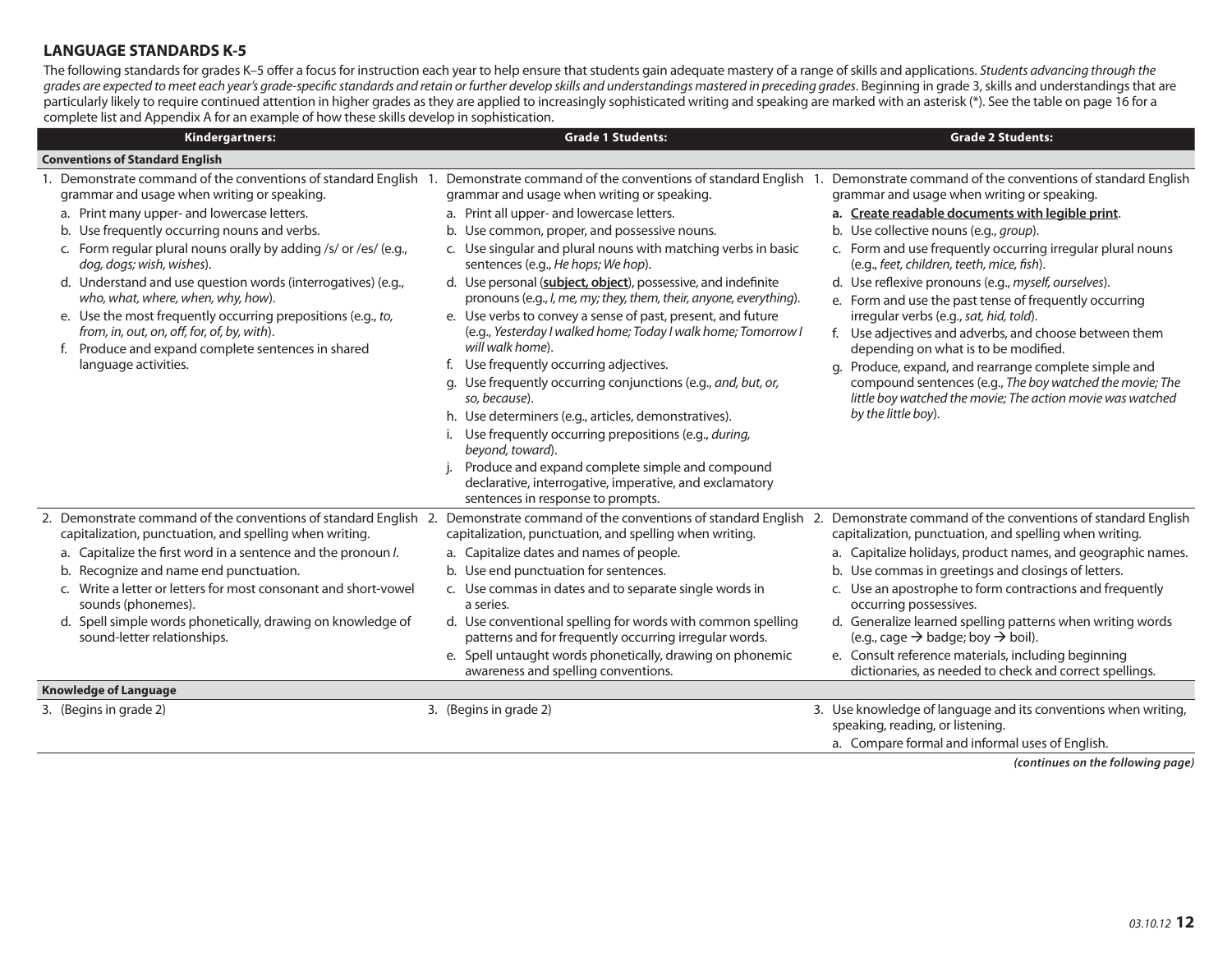## **LANGUAGE STANDARDS K-5** *(continued)*

| Kindergartners:                                                                                                                                                                                                                                                                                                                                                                                                                                                                                                                                                                                                                                    | <b>Grade 1 Students:</b>                                                                                                                                                                                                                                                                                                                                                                                                                                                                                                                                                                                                                                                                                                                                                    | <b>Grade 2 Students:</b>                                                                                                                                                                                                                                                                                                                                                                                                                                                                                                                                                                                                                                                                                                                                                                                                                                                                  |  |  |
|----------------------------------------------------------------------------------------------------------------------------------------------------------------------------------------------------------------------------------------------------------------------------------------------------------------------------------------------------------------------------------------------------------------------------------------------------------------------------------------------------------------------------------------------------------------------------------------------------------------------------------------------------|-----------------------------------------------------------------------------------------------------------------------------------------------------------------------------------------------------------------------------------------------------------------------------------------------------------------------------------------------------------------------------------------------------------------------------------------------------------------------------------------------------------------------------------------------------------------------------------------------------------------------------------------------------------------------------------------------------------------------------------------------------------------------------|-------------------------------------------------------------------------------------------------------------------------------------------------------------------------------------------------------------------------------------------------------------------------------------------------------------------------------------------------------------------------------------------------------------------------------------------------------------------------------------------------------------------------------------------------------------------------------------------------------------------------------------------------------------------------------------------------------------------------------------------------------------------------------------------------------------------------------------------------------------------------------------------|--|--|
| <b>Vocabulary Acquisition and Use</b>                                                                                                                                                                                                                                                                                                                                                                                                                                                                                                                                                                                                              |                                                                                                                                                                                                                                                                                                                                                                                                                                                                                                                                                                                                                                                                                                                                                                             |                                                                                                                                                                                                                                                                                                                                                                                                                                                                                                                                                                                                                                                                                                                                                                                                                                                                                           |  |  |
| 4. Determine or clarify the meaning of unknown and multiple-<br>meaning words and phrases based on kindergarten reading<br>and content.<br>a. Identify new meanings for familiar words and apply them<br>accurately (e.g., knowing duck is a bird and learning the<br>verb to duck).<br>b. Use the most frequently occurring inflections and affixes<br>(e.g., -ed, -s, re-, un-, pre-, -ful, -less) as a clue to the meaning<br>of an unknown word.                                                                                                                                                                                               | 4. Determine or clarify the meaning of unknown and multiple-<br>meaning words and phrases based on grade 1 reading and<br>content, choosing flexibly from an array of strategies.<br>a. Use sentence-level context as a clue to the meaning of a<br>word or phrase.<br>b. Use frequently occurring affixes as a clue to the meaning of<br>a word.<br>c. Identify frequently occurring root words (e.g., look) and<br>their inflectional forms (e.g., looks, looked, looking).                                                                                                                                                                                                                                                                                               | 4. Determine or clarify the meaning of unknown and multiple-<br>meaning words and phrases based on grade 2 reading and<br>content, choosing flexibly from an array of strategies.<br>a. Use sentence-level context as a clue to the meaning of a<br>word or phrase.<br>b. Determine the meaning of the new word formed when<br>a known prefix is added to a known word (e.g., happy/<br>unhappy, tell/retell).<br>c. Use a known root word as a clue to the meaning<br>of an unknown word with the same root (e.g.,<br>addition, additional).<br>d. Use knowledge of the meaning of individual words to<br>predict the meaning of compound words (e.g., birdhouse,<br>lighthouse, housefly; bookshelf, notebook, bookmark).<br>e. Use glossaries and beginning dictionaries, both print and<br>digital, to determine or clarify the meaning of words and<br>phrases in all content areas. |  |  |
| 5. With guidance and support from adults, explore word<br>relationships and nuances in word meanings.<br>a. Sort common objects into categories (e.g., shapes, foods) to<br>gain a sense of the concepts the categories represent.<br>b. Demonstrate understanding of frequently occurring<br>verbs and adjectives by relating them to their<br>opposites (antonyms).<br>c. Identify real-life connections between words and their use<br>(e.g., note places at school that are colorful).<br>d. Distinguish shades of meaning among verbs describing the<br>same general action (e.g., walk, march, strut, prance) by<br>acting out the meanings. | 5. With guidance and support from adults, demonstrate<br>understanding of word relationships and nuances in<br>word meanings.<br>a. Sort words into categories (e.g., colors, clothing) to gain a<br>sense of the concepts the categories represent.<br>b. Define words by category and by one or more key<br>attributes (e.g., a duck is a bird that swims; a tiger is a<br>large cat with stripes).<br>c. Identify real-life connections between words and their use<br>(e.g., note places at home that are cozy).<br>d. Distinguish shades of meaning among verbs differing<br>in manner (e.g., look, peek, glance, stare, glare, scowl) and<br>adjectives differing in intensity (e.g., large, gigantic) by<br>defining or choosing them or by acting out the meanings. | 5. Demonstrate understanding of word relationships and<br>nuances in word meanings.<br>a. Identify real-life connections between words and their use<br>(e.g., describe foods that are spicy or juicy).<br>b. Distinguish shades of meaning among closely related<br>verbs (e.g., toss, throw, hurl) and closely related adjectives<br>(e.g., thin, slender, skinny, scrawny).                                                                                                                                                                                                                                                                                                                                                                                                                                                                                                            |  |  |
| 6. Use words and phrases acquired through conversations, reading 6. Use words and phrases acquired through conversations, reading<br>and being read to, and responding to texts.                                                                                                                                                                                                                                                                                                                                                                                                                                                                   | and being read to, and responding to texts, including using<br>frequently occurring conjunctions to signal simple relationships<br>(e.g., I named my hamster Nibblet because she nibbles too much<br>because she likes that).                                                                                                                                                                                                                                                                                                                                                                                                                                                                                                                                               | 6. Use words and phrases acquired through conversations, reading<br>and being read to, and responding to texts, including using<br>adjectives and adverbs to describe (e.g., When other kids are<br>happy that makes me happy).                                                                                                                                                                                                                                                                                                                                                                                                                                                                                                                                                                                                                                                           |  |  |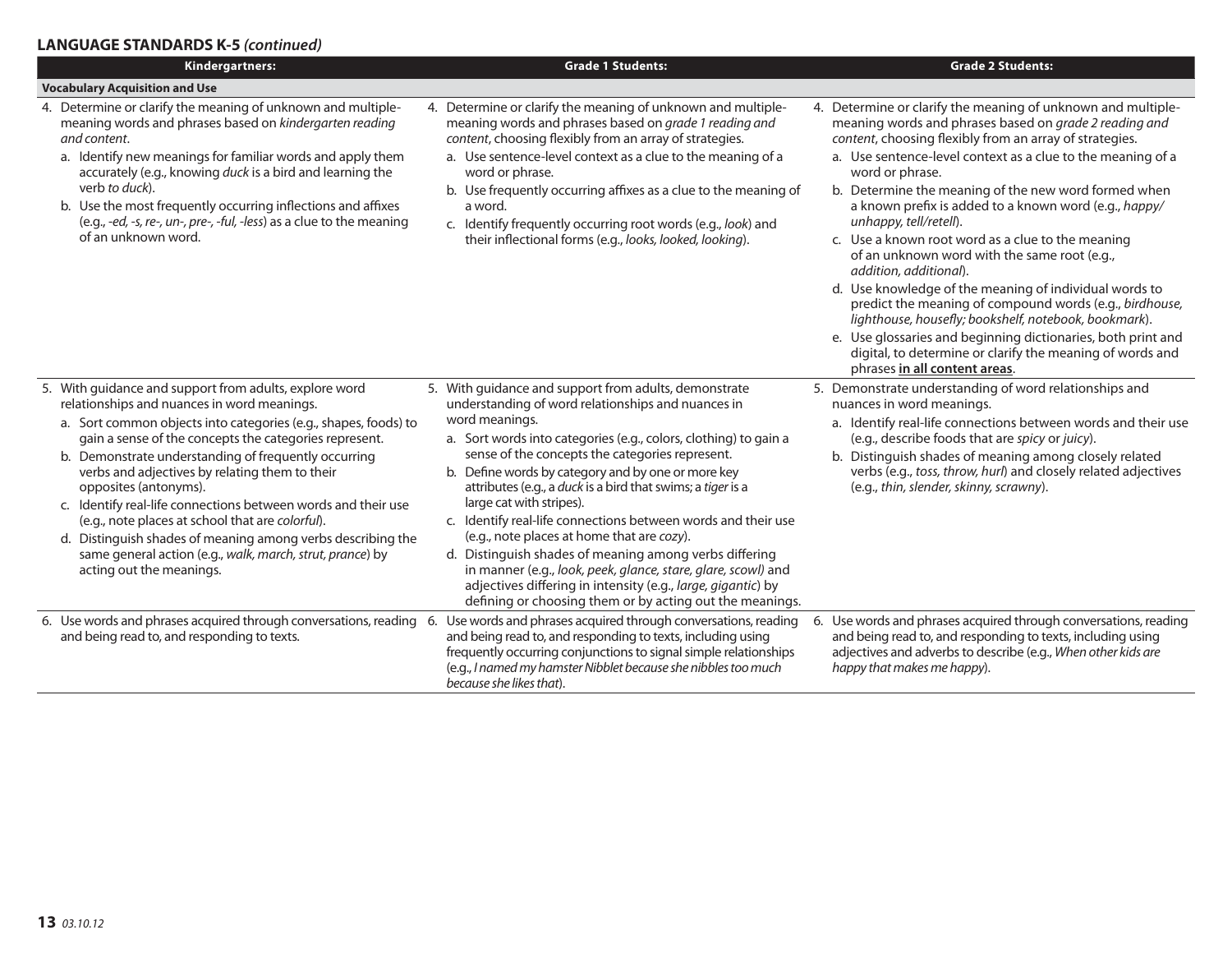## **LANGUAGE STANDARDS K-5**

The following standards for grades K–5 offer a focus for instruction each year to help ensure that students gain adequate mastery of a range of skills and applications. Students advancing through the grades are expected to meet each year's grade-specific standards and retain or further develop skills and understandings mastered in preceding grades. Beginning in grade 3, skills and understandings that are particularly likely to require continued attention in higher grades as they are applied to increasingly sophisticated writing and speaking are marked with an asterisk (\*). See the table on page 16 for a complete list and Appendix A for an example of how these skills develop in sophistication.

| <b>Grade 3 Students:</b>                                                                                                                                                                                                                                                                                                                                                                                                                                                                                                                                                                                                                                                                                                                                                                                                                                                                                                                                                                                                                                                                                                         | <b>Grade 4 Students:</b>                                                                                                                                                                                                                                                                                                                                                                                                                                                                                                                                                                                                                                                                                                                                                                                   | <b>Grade 5 Students:</b>                                                                                                                                                                                                                                                                                                                                                                                                                                                                                                                                                                                         |
|----------------------------------------------------------------------------------------------------------------------------------------------------------------------------------------------------------------------------------------------------------------------------------------------------------------------------------------------------------------------------------------------------------------------------------------------------------------------------------------------------------------------------------------------------------------------------------------------------------------------------------------------------------------------------------------------------------------------------------------------------------------------------------------------------------------------------------------------------------------------------------------------------------------------------------------------------------------------------------------------------------------------------------------------------------------------------------------------------------------------------------|------------------------------------------------------------------------------------------------------------------------------------------------------------------------------------------------------------------------------------------------------------------------------------------------------------------------------------------------------------------------------------------------------------------------------------------------------------------------------------------------------------------------------------------------------------------------------------------------------------------------------------------------------------------------------------------------------------------------------------------------------------------------------------------------------------|------------------------------------------------------------------------------------------------------------------------------------------------------------------------------------------------------------------------------------------------------------------------------------------------------------------------------------------------------------------------------------------------------------------------------------------------------------------------------------------------------------------------------------------------------------------------------------------------------------------|
| <b>Conventions of Standard English</b>                                                                                                                                                                                                                                                                                                                                                                                                                                                                                                                                                                                                                                                                                                                                                                                                                                                                                                                                                                                                                                                                                           |                                                                                                                                                                                                                                                                                                                                                                                                                                                                                                                                                                                                                                                                                                                                                                                                            |                                                                                                                                                                                                                                                                                                                                                                                                                                                                                                                                                                                                                  |
| 1. Demonstrate command of the conventions of standard English 1. Demonstrate command of the conventions of standard English 1. Demonstrate command of the conventions of standard English<br>grammar and usage when writing or speaking.<br>a. Write legibly in cursive or joined italics, allowing margins<br>and correct spacing between letters in a word and words<br>in a sentence.<br>b. Explain the function of nouns, pronouns, verbs, adjectives, and<br>adverbs in general and their functions in particular sentences.<br>c. Use reciprocal pronouns correctly.<br>d. Form and use regular and irregular plural nouns.<br>e. Use abstract nouns (e.g., childhood).<br>f. Form and use regular and irregular verbs.<br>g. Form and use the simple (e.g., I walked; I walk; I will walk)<br>verb tenses.<br>h. Ensure subject-verb and pronoun-antecedent agreement.*<br>Form and use comparative and superlative adjectives and<br>adverbs, and choose between them depending on what is<br>to be modified.<br>Use coordinating and subordinating conjunctions.<br>k. Produce simple, compound, and complex sentences. | grammar and usage when writing or speaking.<br>a. Write fluidly and legibly in cursive or joined italics.<br>b. Use interrogative, relative pronouns (who, whose, whom,<br>which, that) and relative adverbs (where, when, why).<br>c. Form and use the progressive (e.g., I was walking; I am<br>walking; I will be walking) verb tenses.<br>d. Use modal auxiliaries (e.g., can, may, must) to convey<br>various conditions.<br>e. Order adjectives within sentences according to<br>conventional patterns (e.g., a small red bag rather than a red<br>small bag).<br>f. Form and use prepositional phrases.<br>g. Produce complete sentences, recognizing and correcting<br>inappropriate fragments and run-ons.*<br>h. Correctly use frequently confused words (e.g., to, too, two;<br>there, their).* | grammar and usage when writing or speaking.<br>a. Explain the function of conjunctions, prepositions,<br>and interjections in general and their function in<br>particular sentences.<br>b. Form and use the perfect (e.g., I had walked; I have walked; I<br>will have walked) verb tenses.<br>c. Use verb tense to convey various times, sequences, states,<br>and conditions.<br>d. Recognize and correct inappropriate shifts in verb tense.*<br>e. Use correlative conjunctions (e.g., either/or, neither/nor).                                                                                              |
| 2. Demonstrate command of the conventions of standard English 2. Demonstrate command of the conventions of standard English 2. Demonstrate command of the conventions of standard English<br>capitalization, punctuation, and spelling when writing.<br>a. Capitalize appropriate words in titles.<br>b. Use commas in addresses.<br>c. Use commas and quotation marks in dialogue.<br>d. Form and use possessives.<br>e. Use conventional spelling for high-frequency and other<br>studied words and for adding suffixes to base words (e.g.,<br>sitting, smiled, cries, happiness).<br>f. Use spelling patterns and generalizations (e.g., word<br>families, position-based spellings, syllable patterns, ending<br>rules, meaningful word parts) in writing words.<br>g. Consult reference materials, including beginning<br>dictionaries, as needed to check and correct spellings.                                                                                                                                                                                                                                          | capitalization, punctuation, and spelling when writing.<br>a. Use correct capitalization.<br>b. Use commas and quotation marks to mark direct speech<br>and quotations from a text.<br>c. Use a comma before a coordinating conjunction in a<br>compound sentence.<br>d. Spell grade-appropriate words correctly, consulting<br>references as needed.                                                                                                                                                                                                                                                                                                                                                                                                                                                      | capitalization, punctuation, and spelling when writing.<br>a. Use punctuation to separate items in a series.*<br>b. Use a comma to separate an introductory element from the<br>rest of the sentence.<br>c. Use a comma to set off the words yes and no (e.g., Yes, thank<br>you), to set off a tag question from the rest of the sentence<br>(e.g., It's true, isn't it?), and to indicate direct address (e.g., Is<br>that you, Steve?).<br>d. Use underlining, quotation marks, or italics to indicate titles<br>of works.<br>e. Spell grade-appropriate words correctly, consulting<br>references as needed. |
| <b>Knowledge of Language</b><br>3. Use knowledge of language and its conventions when writing, 3. Use knowledge of language and its conventions when writing, 3. Use knowledge of language and its conventions when writing,                                                                                                                                                                                                                                                                                                                                                                                                                                                                                                                                                                                                                                                                                                                                                                                                                                                                                                     |                                                                                                                                                                                                                                                                                                                                                                                                                                                                                                                                                                                                                                                                                                                                                                                                            |                                                                                                                                                                                                                                                                                                                                                                                                                                                                                                                                                                                                                  |
| speaking, reading, or listening.<br>a. Choose words and phrases for effect.*<br>b. Recognize and observe differences between the<br>conventions of spoken and written standard English.                                                                                                                                                                                                                                                                                                                                                                                                                                                                                                                                                                                                                                                                                                                                                                                                                                                                                                                                          | speaking, reading, or listening.<br>a. Choose words and phrases to convey ideas precisely.*<br>b. Choose punctuation for effect.*<br>c. Differentiate between contexts that call for formal English<br>(e.g., presenting ideas) and situations where informal<br>discourse is appropriate (e.g., small-group discussion).                                                                                                                                                                                                                                                                                                                                                                                                                                                                                  | speaking, reading, or listening.<br>a. Expand, combine, and reduce sentences for meaning,<br>reader/listener interest, and style.<br>b. Compare and contrast the varieties of English (e.g., dialects,<br>registers) used in stories, dramas, or poems.                                                                                                                                                                                                                                                                                                                                                          |

*<sup>(</sup>continues on the following page)*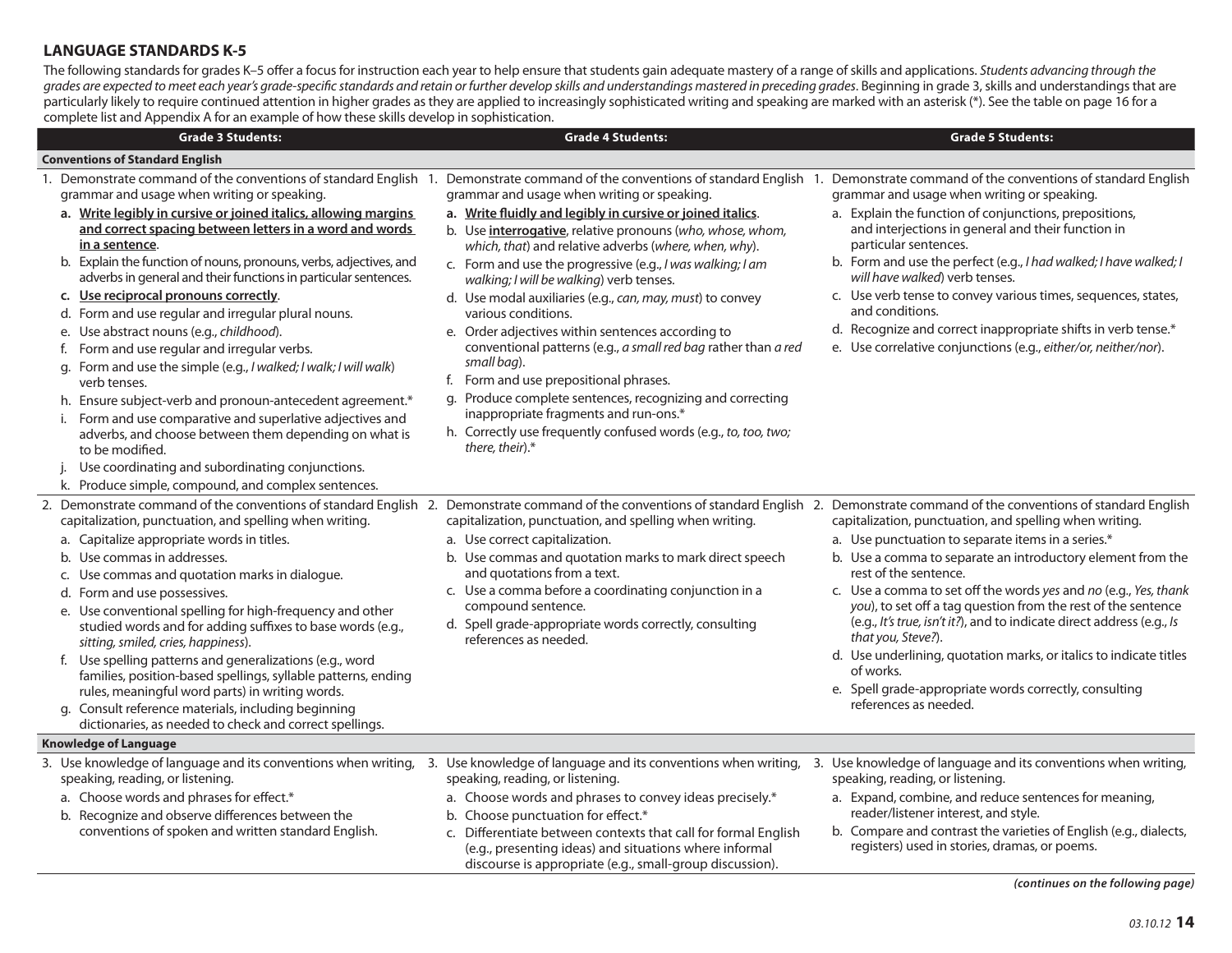## **LANGUAGE STANDARDS K-5** *(continued)*

| <b>Grade 3 Students:</b>                                                                                                                                                                                                                                                                                                                                                                                                                                                                                                                                                                                                                                                                                                                                                  | <b>Grade 4 Students:</b>                                                                                                                                                                                                                                                                                                                                                                                                                                                                                                                                                                                                                                                                                                                             | <b>Grade 5 Students:</b>                                                                                                                                                                                                                                                                                                                                                                                                                                                                                                                                                                                                                                                                                                                                                    |
|---------------------------------------------------------------------------------------------------------------------------------------------------------------------------------------------------------------------------------------------------------------------------------------------------------------------------------------------------------------------------------------------------------------------------------------------------------------------------------------------------------------------------------------------------------------------------------------------------------------------------------------------------------------------------------------------------------------------------------------------------------------------------|------------------------------------------------------------------------------------------------------------------------------------------------------------------------------------------------------------------------------------------------------------------------------------------------------------------------------------------------------------------------------------------------------------------------------------------------------------------------------------------------------------------------------------------------------------------------------------------------------------------------------------------------------------------------------------------------------------------------------------------------------|-----------------------------------------------------------------------------------------------------------------------------------------------------------------------------------------------------------------------------------------------------------------------------------------------------------------------------------------------------------------------------------------------------------------------------------------------------------------------------------------------------------------------------------------------------------------------------------------------------------------------------------------------------------------------------------------------------------------------------------------------------------------------------|
| <b>Vocabulary Acquisition and Use</b>                                                                                                                                                                                                                                                                                                                                                                                                                                                                                                                                                                                                                                                                                                                                     |                                                                                                                                                                                                                                                                                                                                                                                                                                                                                                                                                                                                                                                                                                                                                      |                                                                                                                                                                                                                                                                                                                                                                                                                                                                                                                                                                                                                                                                                                                                                                             |
| 4. Determine or clarify the meaning of unknown and multiple-<br>meaning words and phrases based on grade 3 reading and<br>content, choosing flexibly from a range of strategies.<br>a. Use sentence-level context as a clue to the meaning of a<br>word or phrase.<br>b. Determine the meaning of the new word formed when<br>a known affix is added to a known word (e.g., agreeable/<br>disagreeable, comfortable/uncomfortable, care/careless,<br>heat/preheat).<br>c. Use a known root word as a clue to the meaning<br>of an unknown word with the same root (e.g.,<br>company, companion).<br>d. Use glossaries or beginning dictionaries, both print and<br>digital, to determine or clarify the precise meaning of key<br>words and phrases in all content areas. | 4. Determine or clarify the meaning of unknown and multiple-<br>meaning words and phrases based on grade 4 reading and<br>content, choosing flexibly from a range of strategies.<br>a. Use context (e.g., definitions, examples, or restatements in<br>text) as a clue to the meaning of a word or phrase.<br>b. Use common, grade-appropriate Greek and Latin affixes<br>and roots as clues to the meaning of a word (e.g., telegraph,<br>photograph, autograph).<br>c. Consult reference materials (e.g., dictionaries, glossaries,<br>thesauruses), both print and digital, to find the<br>pronunciation and determine or clarify the precise meaning<br>of key words and phrases and to identify alternate word<br>choices in all content areas. | 4. Determine or clarify the meaning of unknown and multiple-<br>meaning words and phrases based on <i>grade 5 reading</i><br>and content, choosing flexibly from a range of strategies.<br>a. Use context (e.g., cause/effect relationships and<br>comparisons in text) as a clue to the meaning of a word<br>or phrase.<br>b. Use common, grade-appropriate Greek and Latin<br>affixes and roots as clues to the meaning of a word (e.g.,<br>photograph, photosynthesis).<br>Consult reference materials (e.g., dictionaries, glossaries,<br>$\mathsf{C}$ .<br>thesauruses), both print and digital, to find the<br>pronunciation and determine or clarify the precise meaning<br>of key words and phrases and to identify alternate word<br>choices in all content areas. |
| 5. Demonstrate understanding of word relationships and<br>nuances in word meanings.                                                                                                                                                                                                                                                                                                                                                                                                                                                                                                                                                                                                                                                                                       | 5. Demonstrate understanding of figurative language, word<br>relationships, and nuances in word meanings.                                                                                                                                                                                                                                                                                                                                                                                                                                                                                                                                                                                                                                            | 5. Demonstrate understanding of figurative language, word<br>relationships, and nuances in word meanings.                                                                                                                                                                                                                                                                                                                                                                                                                                                                                                                                                                                                                                                                   |
| a. Distinguish the literal and nonliteral meanings of words<br>and phrases in context (e.g., take steps).                                                                                                                                                                                                                                                                                                                                                                                                                                                                                                                                                                                                                                                                 | a. Explain the meaning of simple similes and metaphors (e.g.,<br>as pretty as a picture) in context.                                                                                                                                                                                                                                                                                                                                                                                                                                                                                                                                                                                                                                                 | a. Interpret figurative language, including similes and<br>metaphors, in context.                                                                                                                                                                                                                                                                                                                                                                                                                                                                                                                                                                                                                                                                                           |
| b. Identify real-life connections between words and their use<br>(e.g., describe people who are friendly or helpful).                                                                                                                                                                                                                                                                                                                                                                                                                                                                                                                                                                                                                                                     | b. Recognize and explain the meaning of common idioms,<br>adages, and proverbs.                                                                                                                                                                                                                                                                                                                                                                                                                                                                                                                                                                                                                                                                      | b. Recognize and explain the meaning of common idioms,<br>adages, and proverbs.                                                                                                                                                                                                                                                                                                                                                                                                                                                                                                                                                                                                                                                                                             |
| c. Distinguish shades of meaning among related words that<br>describe states of mind or degrees of certainty (e.g., knew,<br>believed, suspected, heard, wondered).                                                                                                                                                                                                                                                                                                                                                                                                                                                                                                                                                                                                       | c. Demonstrate understanding of words by relating them to<br>their opposites (antonyms) and to words with similar but<br>not identical meanings (synonyms).                                                                                                                                                                                                                                                                                                                                                                                                                                                                                                                                                                                          | c. Use the relationship between particular words (e.g.,<br>synonyms, antonyms, homographs) to better understand<br>each of the words.                                                                                                                                                                                                                                                                                                                                                                                                                                                                                                                                                                                                                                       |
| 6. Acquire and use accurately grade-appropriate conversational,<br>general academic, and domain-specific words and phrases,<br>including those that signal spatial and temporal relationships<br>(e.g., After dinner that night we went looking for them).                                                                                                                                                                                                                                                                                                                                                                                                                                                                                                                | 6. Acquire and use accurately grade-appropriate general<br>academic and domain-specific words and phrases, including<br>those that signal precise actions, emotions, or states of being<br>(e.g., quizzed, whined, stammered) and that are basic to a<br>particular topic (e.g., wildlife, conservation, and endangered<br>when discussing animal preservation).                                                                                                                                                                                                                                                                                                                                                                                     | 6. Acquire and use accurately grade-appropriate general academic<br>and domain-specific words and phrases, including those that<br>signal contrast, addition, and other logical relationships (e.g.,<br>however, although, nevertheless, similarly, moreover, in addition).                                                                                                                                                                                                                                                                                                                                                                                                                                                                                                 |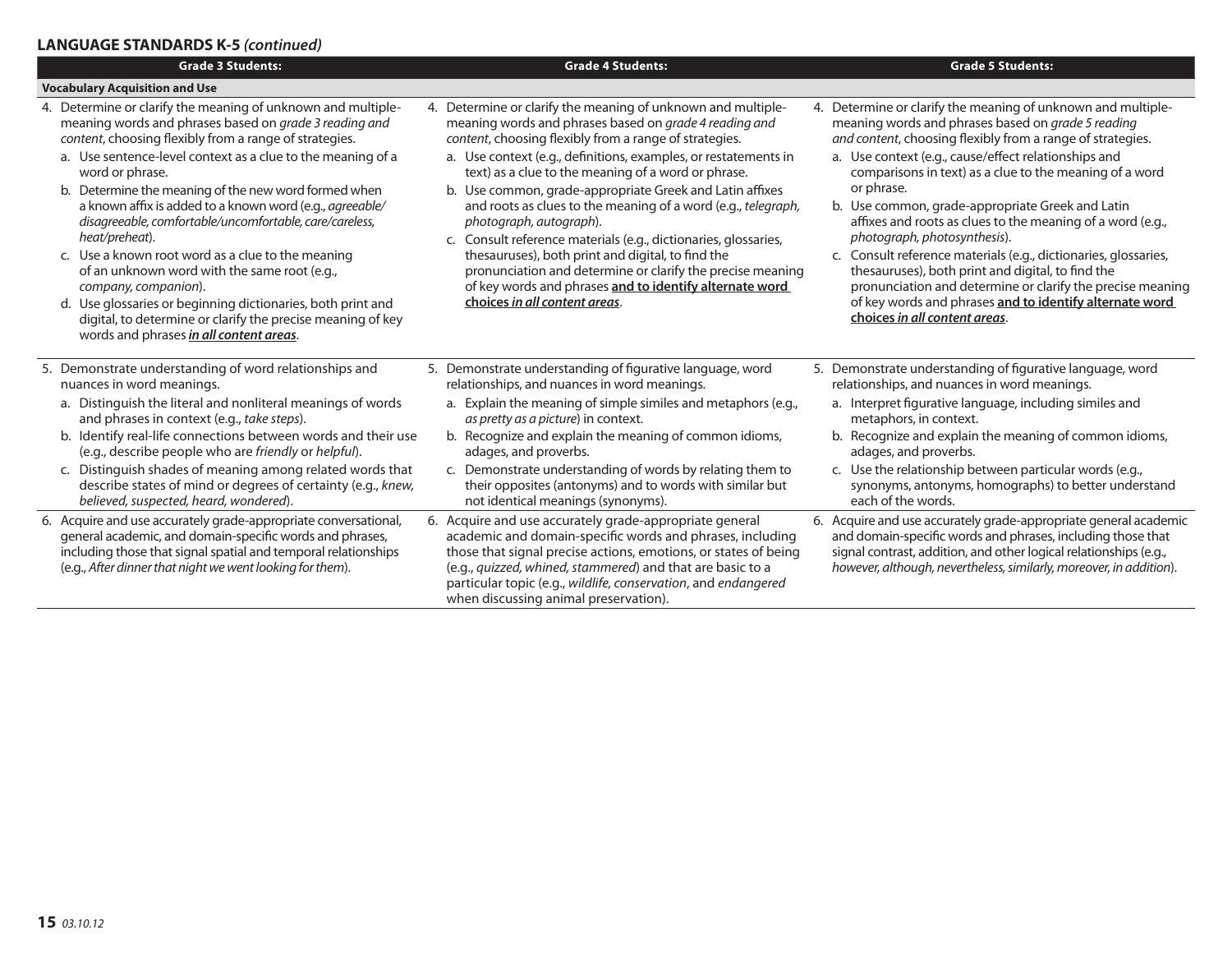# **LANGUAGE PROGRESSIVE SKILLS, BY GRADE**

The following skills, marked with an asterisk (\*) in Language standards 1-3, are particularly likely to require continued attention in higher grades as they are applied to increasingly sophisticated writing and speaking.

| <b>Standard</b>                                                                                                                                                                               |                                                                                                                           | Grade(s) |   |   |   |  |   |              |  |
|-----------------------------------------------------------------------------------------------------------------------------------------------------------------------------------------------|---------------------------------------------------------------------------------------------------------------------------|----------|---|---|---|--|---|--------------|--|
|                                                                                                                                                                                               |                                                                                                                           | 3        | 4 | 5 | 6 |  | 8 | $9-10$ 11-12 |  |
| L.3.1f.                                                                                                                                                                                       | Ensure subject-verb and pronoun-antecedent agreement.                                                                     |          |   |   |   |  |   |              |  |
| L.3.3a.                                                                                                                                                                                       | Choose words and phrases for effect.                                                                                      |          |   |   |   |  |   |              |  |
| L.4.1f.                                                                                                                                                                                       | Produce complete sentences, recognizing and correcting<br>inappropriate fragments and run-ons.                            |          |   |   |   |  |   |              |  |
| L.4.1g.                                                                                                                                                                                       | Correctly use frequently confused words (e.g., to/too/two;<br>there/their).                                               |          |   |   |   |  |   |              |  |
| L.4.3a.                                                                                                                                                                                       | Choose words and phrases to convey ideas precisely.*                                                                      |          |   |   |   |  |   |              |  |
| L.4.3b.                                                                                                                                                                                       | Choose punctuation for effect.                                                                                            |          |   |   |   |  |   |              |  |
| L.5.1d.                                                                                                                                                                                       | Recognize and correct inappropriate shifts in verb tense.                                                                 |          |   |   |   |  |   |              |  |
| L.5.2a.<br>Use punctuation to separate items in a series.**                                                                                                                                   |                                                                                                                           |          |   |   |   |  |   |              |  |
| Recognize and correct inappropriate shifts in pronoun<br>L.6.1c.<br>number and person.                                                                                                        |                                                                                                                           |          |   |   |   |  |   |              |  |
| Recognize and correct vague pronouns (i.e., ones with<br>L.6.1d.<br>unclear or ambiguous antecedents).                                                                                        |                                                                                                                           |          |   |   |   |  |   |              |  |
| Recognize variations from standard English in their<br>own and others' writing and speaking, and identify<br>L.6.1e.<br>and use strategies to improve expression in<br>conventional language. |                                                                                                                           |          |   |   |   |  |   |              |  |
| L.6.2a.                                                                                                                                                                                       | Use punctuation (commas, parentheses, dashes) to set off<br>nonrestrictive/parenthetical elements.                        |          |   |   |   |  |   |              |  |
| L.6.3a.                                                                                                                                                                                       | Vary sentence patterns for meaning, reader/listener<br>interest, and style.***                                            |          |   |   |   |  |   |              |  |
| L.6.3b.                                                                                                                                                                                       | Maintain consistency in style and tone.                                                                                   |          |   |   |   |  |   |              |  |
| L.7.1c.                                                                                                                                                                                       | Place phrases and clauses within a sentence, recognizing<br>and correcting misplaced and dangling modifiers.              |          |   |   |   |  |   |              |  |
| L.7.3a.                                                                                                                                                                                       | Choose language that expresses ideas precisely and<br>concisely, recognizing and eliminating wordiness<br>and redundancy. |          |   |   |   |  |   |              |  |
| L.8.1d.                                                                                                                                                                                       | Recognize and correct inappropriate shifts in verb voice<br>and mood.                                                     |          |   |   |   |  |   |              |  |
| $L.9-$<br>10.1a.                                                                                                                                                                              | Use parallel structure.                                                                                                   |          |   |   |   |  |   |              |  |

## **STANDARD 10: RANGE, QUALITY, AND COMPLEXITY OF STUDENT READING K-5**

#### MEASURING TEXT COMPLEXITY: THREE FACTORS

| Quantitativ<br>ene<br><b>Reader and Task</b> | <b>Qualitative evaluation</b><br>of the text:                                                                   | Levels of meaning,<br>structure, language<br>conventionality<br>and clarity, and<br>knowledge demands                                                                                                       |
|----------------------------------------------|-----------------------------------------------------------------------------------------------------------------|-------------------------------------------------------------------------------------------------------------------------------------------------------------------------------------------------------------|
|                                              | Quantitative<br>evaluation of the text:                                                                         | Readability measures<br>and other scores of<br>text complexity                                                                                                                                              |
|                                              | Matching reader to<br>text and task:                                                                            | Reader variables<br>(such as motivation,<br>knowledge, and<br>experiences) and<br>task variables<br>(such as purpose<br>and the complexity<br>generated by the<br>task assigned and the<br>questions posed) |
|                                              | <b>Note:</b> More detailed information on text complexity<br>and how it is measured is contained in Appendix A. |                                                                                                                                                                                                             |

## RANGE OF TEXT TYPES FOR K-5

Students in K-5 apply the Reading standards to the following range of text types, with texts selected from a broad range of cultures and periods.

|                                                                                                                                     | <b>Literature</b>                                           |                                                                                                               |                                                                                                                                                                                                                                                                                     |  |
|-------------------------------------------------------------------------------------------------------------------------------------|-------------------------------------------------------------|---------------------------------------------------------------------------------------------------------------|-------------------------------------------------------------------------------------------------------------------------------------------------------------------------------------------------------------------------------------------------------------------------------------|--|
| <b>Stories</b>                                                                                                                      | <b>Dramas</b>                                               | <b>Poetry</b>                                                                                                 | <b>Literary Nonfiction and</b><br>Historical, Scientific, and<br><b>Technical Text</b>                                                                                                                                                                                              |  |
| <b>Includes</b><br>children's<br>adventure<br>stories, folktales,<br>legends, fables,<br>fantasy, realistic<br>fiction.<br>and myth | Includes staged<br>dialogue and<br>brief familiar<br>scenes | Includes nursery<br>rhymes and the<br>subgenres of the<br>narrative poem,<br>limerick, and free<br>verse poem | Includes biographies<br>and autobiographies;<br>books about history,<br>social studies, science,<br>and the arts; technical<br>texts, including<br>directions, forms, and<br>information displayed<br>in graphs, charts, or<br>maps; and digital<br>sources on a range<br>of topics |  |

\*Subsumed by L.7.3a \*\*Subsumed by L.9-10.1a

\*\*\*Subsumed by L.11-12.3a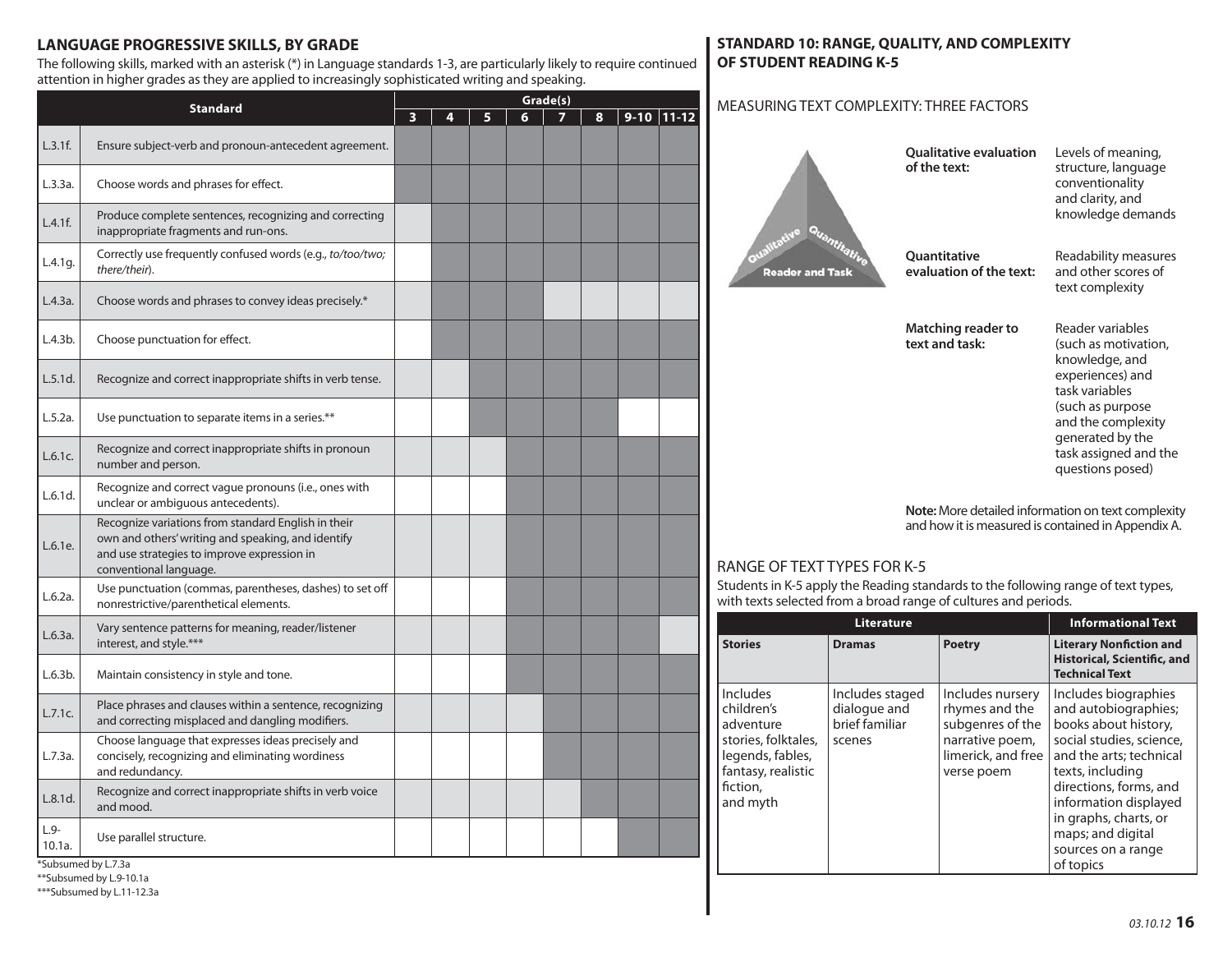# **TEXT ILLUSTRATING THE COMPLEXITY, QUALITY, AND RANGE OF STUDENT READING K-5**

|                | <b>Literature: Stories, Dramas, Poetry</b>                                        | Informational Texts: Literary Nonfiction and Historical, Scientific, and Technical Texts               |
|----------------|-----------------------------------------------------------------------------------|--------------------------------------------------------------------------------------------------------|
|                | • Over in the Meadow by John Langstaff (traditional) (c1800)*                     | • My Five Senses by Aliki (1962)**                                                                     |
|                | • A Boy, a Dog, and a Frog by Mercer Mayer (1967)                                 | • Truck by Donald Crews (1980)                                                                         |
| K <sup>*</sup> | • Pancakes for Breakfast by Tomie DePaola (1978)                                  | · I Read Signs by Tana Hoban (1987)                                                                    |
|                | • A Story, A Story by Gail E. Haley (1970)*                                       | • What Do You Do With a Tail Like This? by Steve Jenkins and Robin Page (2003)*                        |
|                | • Kitten's First Full Moon by Kevin Henkes (2004)*                                | • Amazing Whales! by Sarah L. Thomson (2005)*                                                          |
|                | • "Mix a Pancake" by Christina G. Rossetti (1893)**                               | • A Tree Is a Plant by Clyde Robert Bulla, illustrated by Stacey Schuett (1960)**                      |
|                | • Mr. Popper's Penguins by Richard Atwater (1938)*                                | · Starfish by Edith Thacher Hurd (1962)                                                                |
| $1*$           | • Little Bear by Eloise Holmelund Minarik, illustrated by Maurice Sendak (1957)** | • Follow the Water from Brook to Ocean by Arthur Dorros (1991)**                                       |
|                | • Frog and Toad Together by Arnold Lobel (1971)**                                 | • From Seed to Pumpkin by Wendy Pfeffer, illustrated by James Graham Hale (2004)*                      |
|                | • Hi! Fly Guy by Tedd Arnold (2006)                                               | • How People Learned to Fly by Fran Hodgkins and True Kelley (2007)*                                   |
|                | • "Who Has Seen the Wind?" by Christina G. Rossetti (1893)                        | • A Medieval Feast by Aliki (1983)                                                                     |
|                | • Charlotte's Web by E. B. White (1952)*                                          | · From Seed to Plant by Gail Gibbons (1991)                                                            |
| $2-3$          | · Sarah, Plain and Tall by Patricia MacLachlan (1985)                             | • The Story of Ruby Bridges by Robert Coles (1995)*                                                    |
|                | • Tops and Bottoms by Janet Stevens (1995)                                        | • A Drop of Water: A Book of Science and Wonder by Walter Wick (1997)                                  |
|                | • Poppleton in Winter by Cynthia Rylant, illustrated by Mark Teague (2001)        | • Moonshot: The Flight of Apollo 11 by Brian Floca (2009)                                              |
|                | · Alice's Adventures in Wonderland by Lewis Carroll (1865)                        | • Discovering Mars: The Amazing Story of the Red Planet by Melvin Berger (1992)                        |
|                | • "Casey at the Bat" by Ernest Lawrence Thayer (1888)                             | • Hurricanes: Earth's Mightiest Storms by Patricia Lauber (1996)                                       |
|                | 4-5 • The Black Stallion by Walter Farley (1941)                                  | • A History of US by Joy Hakim (2005)                                                                  |
|                | • "Zlateh the Goat" by Isaac Bashevis Singer (1984)                               | • Horses by Seymour Simon (2006)                                                                       |
|                | • Where the Mountain Meets the Moon by Grace Lin (2009)                           | · Quest for the Tree Kangaroo: An Expedition to the Cloud Forest of New Guinea by Sy Montgomery (2006) |

Note: Given space limitations, the illustrative texts listed above are meant only to show individual titles that are representative of a wide range of topics and genres. (See Appendix B for excerpts of these and other text quality, and range.) At a curricular or instructional level, within and across grade levels, texts need to be selected around topics or themes that generate knowledge and allow students to study those topics or themes in d progressions of texts building knowledge across grade levels.

\*Children at the kindergarten and grade 1 levels should be expected to read texts independently that have been specifically written to correlate to their reading level and their word knowledge. Many of the titles listed ab structured independent reading with books to read along with a teacher or that are read aloud to students to build knowledge and cultivate a joy in reading.

\*Read-aloud\*\*Read-along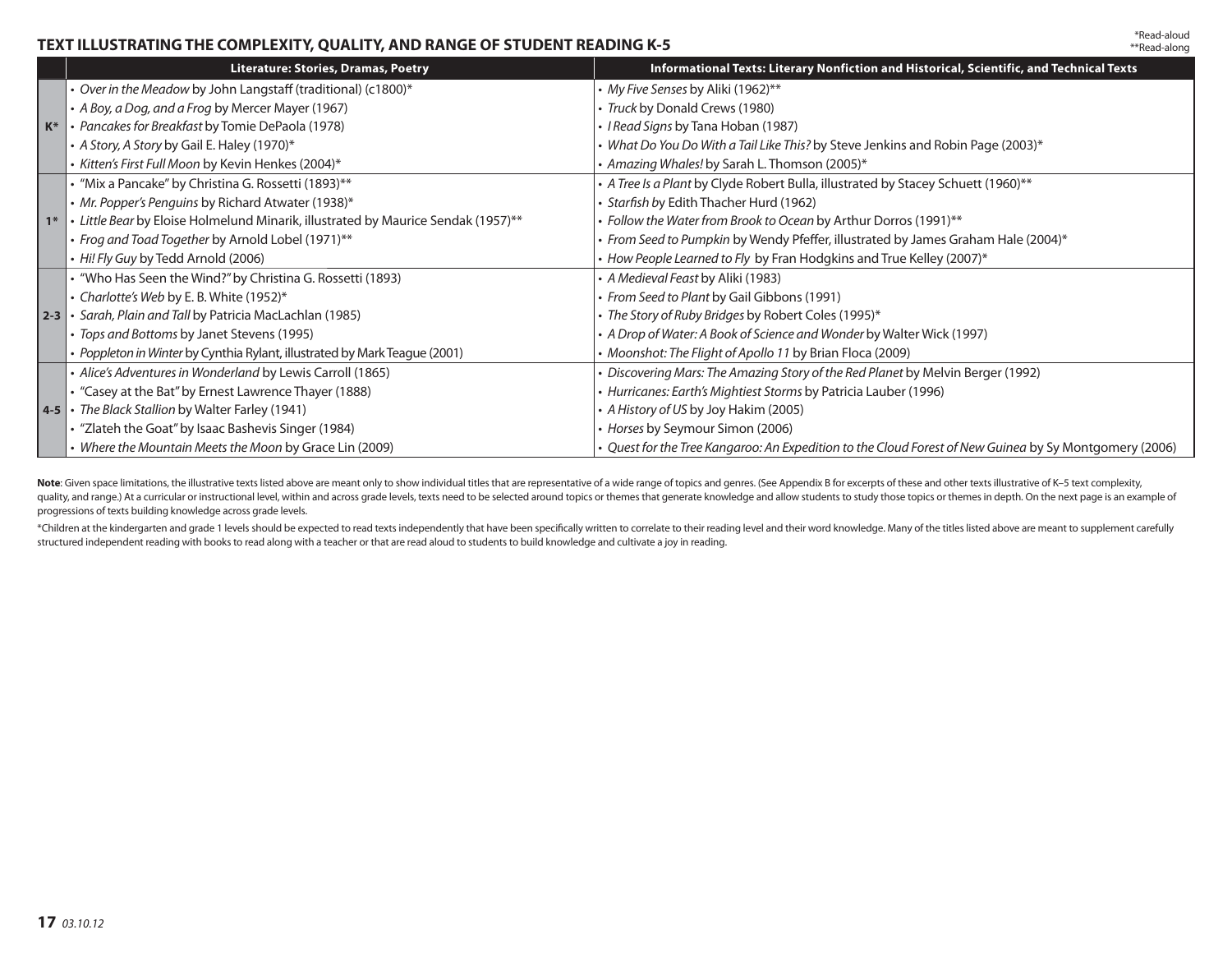#### **STAYING ON TOPIC WITHIN A GRADE AND ACROSS GRADES:**

#### **HOW TO BUILD KNOWLEDGE SYSTEMATICALLY IN ENGLISH LANGUAGE ARTS K-5**

Building knowledge systematically in English language arts is like giving children various pieces of a puzzle in each grade that, over time, will form one big picture. At a curricular or instructional level, texts—within and across grade levels—need to be selected around topics or themes that systematically develop the knowledge base of students. Within a grade level, there should be an adequate number of titles on a single topic that would allow children to study that topic for a sustained period. The knowledge children have learned about particular topics in early grade levels should then be expanded and developed in subsequent grade levels to ensure an increasingly deeper understanding of these topics. Children in the upper elementary grades will generally be expected to read these texts independently and reflect on them in writing. However, children in the early grades (particularly K–2) should participate in rich, structured conversations with an adult in response to the written texts that are read aloud, orally comparing and contrasting as well as analyzing and synthesizing, in the manner called for by the Standards.

Preparation for reading complex informational texts should begin at the very earliest elementary school grades. What follows is one example that uses domain-specific nonfiction titles across grade levels to illustrate how curriculum designers and classroom teachers can infuse the English language arts block with rich, age-appropriate content knowledge and vocabulary in history/social studies, science, and the arts. Having students listen to informational read-alouds in the early grades helps lay the necessary foundation for students' reading and understanding of increasingly complex texts on their own in subsequent grades.

| <b>Exemplar Texts on a</b><br><b>Topic Across Grades</b>                                                                                                                                 | K                                                                                                                                                                                                                                                                                                                                                                                                                                                                                                                                                                            |                                                                                                                                                                                                                                                                                                                                                                                                                                                                                                                                                                                                                                                                          | $2 - 3$                                                                                                                                                                                                                                                                                                                                                                                                                                                                                                                                                                                                                                                                                                                                                              | $4 - 5$                                                                                                                                                                                                                                                                                                                                                                                                                                                                                                                                                                                                                                   |
|------------------------------------------------------------------------------------------------------------------------------------------------------------------------------------------|------------------------------------------------------------------------------------------------------------------------------------------------------------------------------------------------------------------------------------------------------------------------------------------------------------------------------------------------------------------------------------------------------------------------------------------------------------------------------------------------------------------------------------------------------------------------------|--------------------------------------------------------------------------------------------------------------------------------------------------------------------------------------------------------------------------------------------------------------------------------------------------------------------------------------------------------------------------------------------------------------------------------------------------------------------------------------------------------------------------------------------------------------------------------------------------------------------------------------------------------------------------|----------------------------------------------------------------------------------------------------------------------------------------------------------------------------------------------------------------------------------------------------------------------------------------------------------------------------------------------------------------------------------------------------------------------------------------------------------------------------------------------------------------------------------------------------------------------------------------------------------------------------------------------------------------------------------------------------------------------------------------------------------------------|-------------------------------------------------------------------------------------------------------------------------------------------------------------------------------------------------------------------------------------------------------------------------------------------------------------------------------------------------------------------------------------------------------------------------------------------------------------------------------------------------------------------------------------------------------------------------------------------------------------------------------------------|
| The Human Body<br>Students can begin<br>learning about the<br>human body starting<br>in kindergarten<br>and then review<br>and extend their<br>learning during each<br>subsequent grade. | The five senses and associated body parts<br>• My Five Senses by Aliki (1989)<br>• Hearing by Maria Rius (1985)<br>· Sight by Maria Rius (1985)<br>· Smell by Maria Rius (1985)<br>· Taste by Maria Rius (1985)<br>· Touch by Maria Rius (1985)<br>Taking care of your body: Overview<br>(hygiene, diet, exercise, rest)<br>• My Amazing Body: A First Look at Health &<br>Fitness by Pat Thomas (2001)<br>Get Up and Go! by Nancy Carlson (2008)<br>Go Wash Up by Doering Tourville (2008)<br>· Sleep by Paul Showers (1997)<br>• Fuel the Body by Doering Tourville (2008) | Introduction to the systems of the human<br>body and associated body parts<br>• Under Your Skin: Your Amazing Body by<br>Mick Manning (2007)<br>• Me and My Amazing Body by Joan<br>Sweeney (1999)<br>• The Human Body by Gallimard Jeunesse<br>(2007)<br>· The Busy Body Book by Lizzy Rockwell<br>(2008)<br>• First Encyclopedia of the Human Body by<br>Fiona Chandler (2004)<br>Taking care of your body: Germs,<br>diseases, and preventing illness<br>• Germs Make Me Sick by Marilyn Berger<br>(1995)<br>· Tiny Life on Your Body by Christine Taylor-<br>Butler (2005)<br>· Germ Stories by Arthur Kornberg (2007)<br>· All About Scabs by Genichiro Yagu (1998) | Digestive and excretory systems<br>• What Happens to a Hamburger by Paul<br>Showers (1985)<br>· The Digestive System by Christine Taylor-<br>Butler (2008)<br>· The Digestive System by Rebecca L.<br>Johnson (2006)<br>· The Digestive System by Kristin Petrie<br>(2007)<br>Taking care of your body: Healthy eating<br>and nutrition<br>• Good Enough to Eat by Lizzy Rockwell<br>(1999)<br>• Showdown at the Food Pyramid by Rex<br>Barron (2004)<br>Muscular, skeletal, and nervous systems<br>• The Mighty Muscular and Skeletal Systems<br>Crabtree Publishing (2009)<br>· Muscles by Seymour Simon (1998)<br>· Bones by Seymour Simon (1998)<br>• The Astounding Nervous System Crabtree<br>Publishing (2009)<br>• The Nervous System by Joelie Riley (2004) | Circulatory system<br>• The Heart by Seymour Simon (2006)<br>• The Heart and Circulation by Carol Ballard<br>(2005)<br>• The Circulatory System by Kristin Petrie<br>(2007)<br>• The Amazing Circulatory System by John<br>Burstein (2009)<br><b>Respiratory system</b><br>The Lungs by Seymour Simon (2007)<br>• The Respiratory System by Susan Glass<br>(2004)<br>• The Respiratory System by Kristen Petrie<br>(2007)<br>• The Remarkable Respiratory System by<br>John Burstein (2009)<br><b>Endocrine system</b><br>· The Endocrine System by Rebecca Olien<br>(2006)<br>• The Exciting Endocrine System by John<br>Burstein (2009) |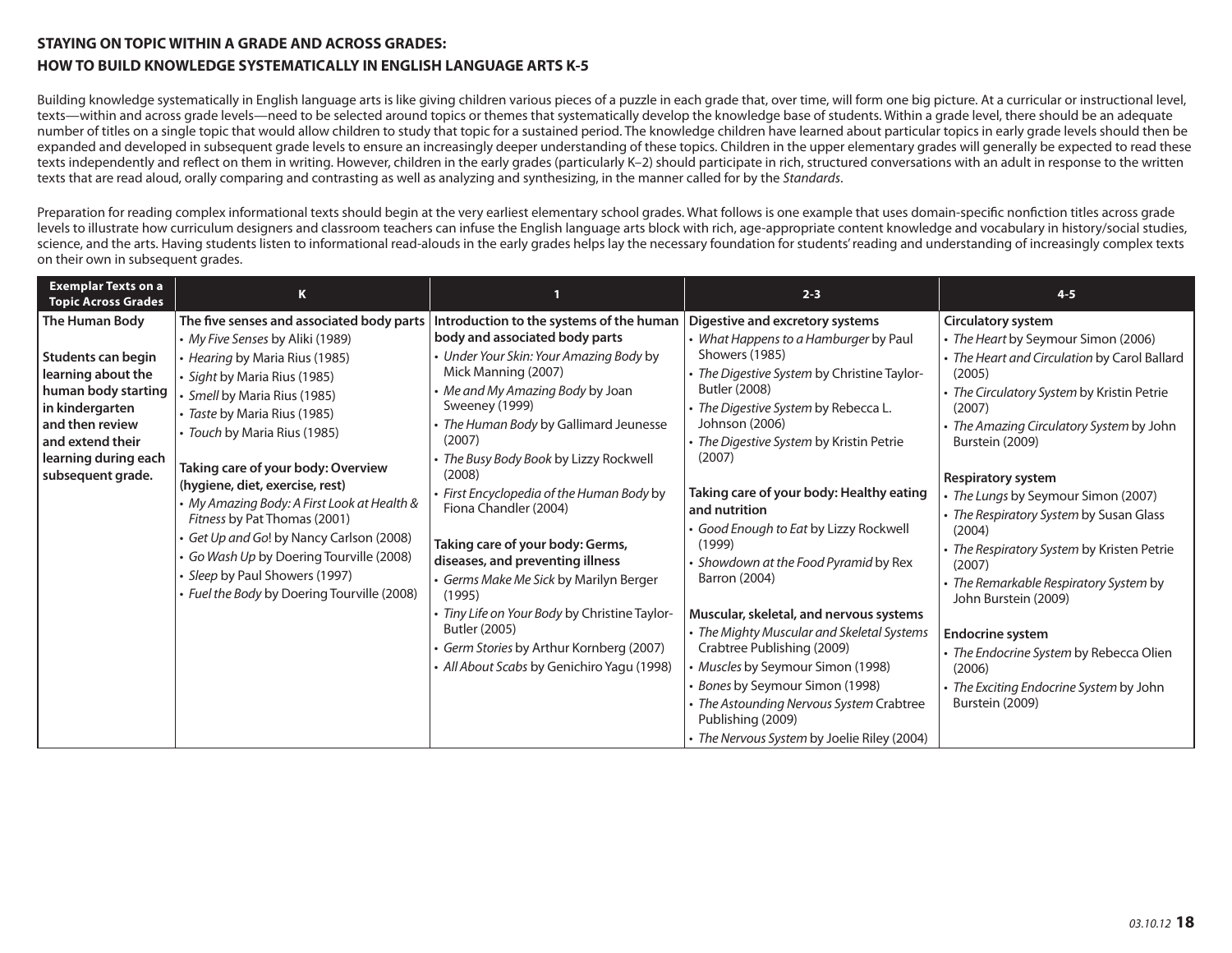# **READING STANDARDS FOR LITERATURE 6-12**

The following standards offer a focus for instruction each year and help ensure that students gain adequate exposure to a range of texts and tasks. Rigor is also infused through the requirement that students read increasingly complex texts through the grades. Students advancing through the grades are expected to meet each year's grade-specifi c standards and retain or further develop skills and understandings mastered in preceding grades.

| <b>Grade 6 Students:</b>                                                                                                                                                                                                                                                                                                                              | <b>Grade 7 Students:</b>                                                                                                                                                                                                                                                                                                                                                       | <b>Grade 8 Students:</b>                                                                                                                                                                                                                                                                                                               |
|-------------------------------------------------------------------------------------------------------------------------------------------------------------------------------------------------------------------------------------------------------------------------------------------------------------------------------------------------------|--------------------------------------------------------------------------------------------------------------------------------------------------------------------------------------------------------------------------------------------------------------------------------------------------------------------------------------------------------------------------------|----------------------------------------------------------------------------------------------------------------------------------------------------------------------------------------------------------------------------------------------------------------------------------------------------------------------------------------|
| <b>Key Ideas and Details</b>                                                                                                                                                                                                                                                                                                                          |                                                                                                                                                                                                                                                                                                                                                                                |                                                                                                                                                                                                                                                                                                                                        |
| 1. Cite textual evidence to support analysis of what the text says 1. Cite several pieces of textual evidence to support analysis of<br>explicitly as well as inferences drawn from the text.                                                                                                                                                         | what the text says explicitly as well as inferences drawn from<br>the text.                                                                                                                                                                                                                                                                                                    | 1. Cite the textual evidence that most strongly supports an<br>analysis of what the text says explicitly as well as inferences<br>drawn from the text.                                                                                                                                                                                 |
| 2. Determine a theme or central idea of a text and how it is<br>conveyed through particular details; provide a summary of the<br>text distinct from personal opinions or judgments.                                                                                                                                                                   | 2. Determine a theme or central idea of a text and analyze its<br>development over the course of the text; provide an objective<br>summary of the text.                                                                                                                                                                                                                        | 2. Determine a theme or central idea of a text and analyze<br>its development over the course of the text, including its<br>relationship to the characters, setting, and plot; provide an<br>objective summary of the text.                                                                                                            |
| 3. Describe how a particular story's or drama's plot unfolds in a<br>series of episodes as well as how the characters respond or<br>change as the plot moves toward a resolution.                                                                                                                                                                     | 3. Analyze how particular elements of a story or drama interact<br>(e.g., how setting shapes the characters or plot).                                                                                                                                                                                                                                                          | 3. Analyze how particular lines of dialogue or incidents in a story<br>or drama propel the action, reveal aspects of a character, or<br>provoke a decision.                                                                                                                                                                            |
| <b>Craft and Structure</b>                                                                                                                                                                                                                                                                                                                            |                                                                                                                                                                                                                                                                                                                                                                                |                                                                                                                                                                                                                                                                                                                                        |
| 4. Determine the meaning of words and phrases as they are<br>used in a text, including figurative and connotative meanings;<br>analyze the impact of a specific word choice on meaning and<br>tone. (See grade 6 Language standards 4-6 on page 31 for<br>additional expectations).                                                                   | 4. Determine the meaning of words and phrases as they are used<br>in a text, including figurative and connotative meanings; analyze<br>the impact of rhymes and other repetitions of sounds (e.g.,<br>alliteration) on a specific verse or stanza of a poem or section<br>of a story or drama. (See grade 7 Language standards 4-6 on<br>page 31 for additional expectations.) | 4. Determine the meaning of words and phrases as they<br>are used in a text, including figurative and connotative<br>meanings; analyze the impact of specific word choices on<br>meaning and tone, including analogies or allusions to other<br>texts. (See grade 8 Language standards 4-6 on page 31 for<br>additional expectations.) |
| 5. Analyze how a particular sentence, chapter, scene, or stanza<br>fits into the overall structure of a text and contributes to the<br>development of the theme, setting, or plot.                                                                                                                                                                    | 5. Analyze how a drama's or poem's form or structure (e.g.,<br>soliloquy, sonnet) contributes to its meaning.                                                                                                                                                                                                                                                                  | 5. Compare and contrast the structure of two or more texts and<br>analyze how the differing structure of each text contributes to<br>its meaning and style.                                                                                                                                                                            |
| 6. Explain how an author develops the point of view of the<br>narrator or speaker in a text.                                                                                                                                                                                                                                                          | 6. Analyze how an author develops and contrasts the points of<br>view of different characters or narrators in a text.                                                                                                                                                                                                                                                          | 6. Analyze how differences in the points of view of the characters<br>and the audience or reader (e.g., created through the use of<br>dramatic irony) create such effects as suspense or humor.                                                                                                                                        |
| <b>Integration of Knowledge and Ideas</b>                                                                                                                                                                                                                                                                                                             |                                                                                                                                                                                                                                                                                                                                                                                |                                                                                                                                                                                                                                                                                                                                        |
| 7. Compare and contrast the experience of reading a story, drama, 7. Compare and contrast a written story, drama, or poem to its<br>or poem to listening to or viewing an audio, video, or live<br>version of the text, including contrasting what they "see" and<br>"hear" when reading the text to what they perceive when they<br>listen or watch. | audio, filmed, staged, or multimedia version, analyzing the<br>effects of techniques unique to each medium (e.g., lighting,<br>sound, color, or camera focus and angles in a film).                                                                                                                                                                                            | 7. Analyze the extent to which a filmed or live production of<br>a story or drama stays faithful to or departs from the text or<br>script, evaluating the choices made by the director or actors.                                                                                                                                      |
| 8. (Not applicable to literature)                                                                                                                                                                                                                                                                                                                     | 8. (Not applicable to literature)                                                                                                                                                                                                                                                                                                                                              | 8. (Not applicable to literature)                                                                                                                                                                                                                                                                                                      |
| 9. Compare and contrast texts in different forms or genres (e.g.,<br>stories and poems; historical novels and fantasy stories) in terms<br>of their approaches to similar themes and topics.                                                                                                                                                          | 9. Compare and contrast a fictional portrayal of a time, place,<br>or character and a historical account of the same period<br>as a means of understanding how authors of fiction use<br>or alter history.                                                                                                                                                                     | 9. Analyze how a modern work of fiction draws on themes,<br>patterns of events, or character types from myths, traditional<br>stories, or religious works such as the Bible, including describing<br>how the material is rendered new.                                                                                                 |
| <b>Range of Reading and Level of Text Complexity</b>                                                                                                                                                                                                                                                                                                  |                                                                                                                                                                                                                                                                                                                                                                                |                                                                                                                                                                                                                                                                                                                                        |
| 10. By the end of the year, read and comprehend literature,<br>including stories, dramas, and poems, in the grades 6-8 text<br>complexity band proficiently, with scaffolding as needed at the<br>high end of the range.                                                                                                                              | 10. By the end of the year, read and comprehend literature,<br>including stories, dramas, and poems, in the grades 6-8 text<br>complexity band proficiently, with scaffolding as needed at the<br>high end of the range.                                                                                                                                                       | 10. By the end of the year, read and comprehend literature,<br>including stories, dramas, and poems, at the high end<br>of grades 6-8 text complexity band independently<br>and proficiently.                                                                                                                                          |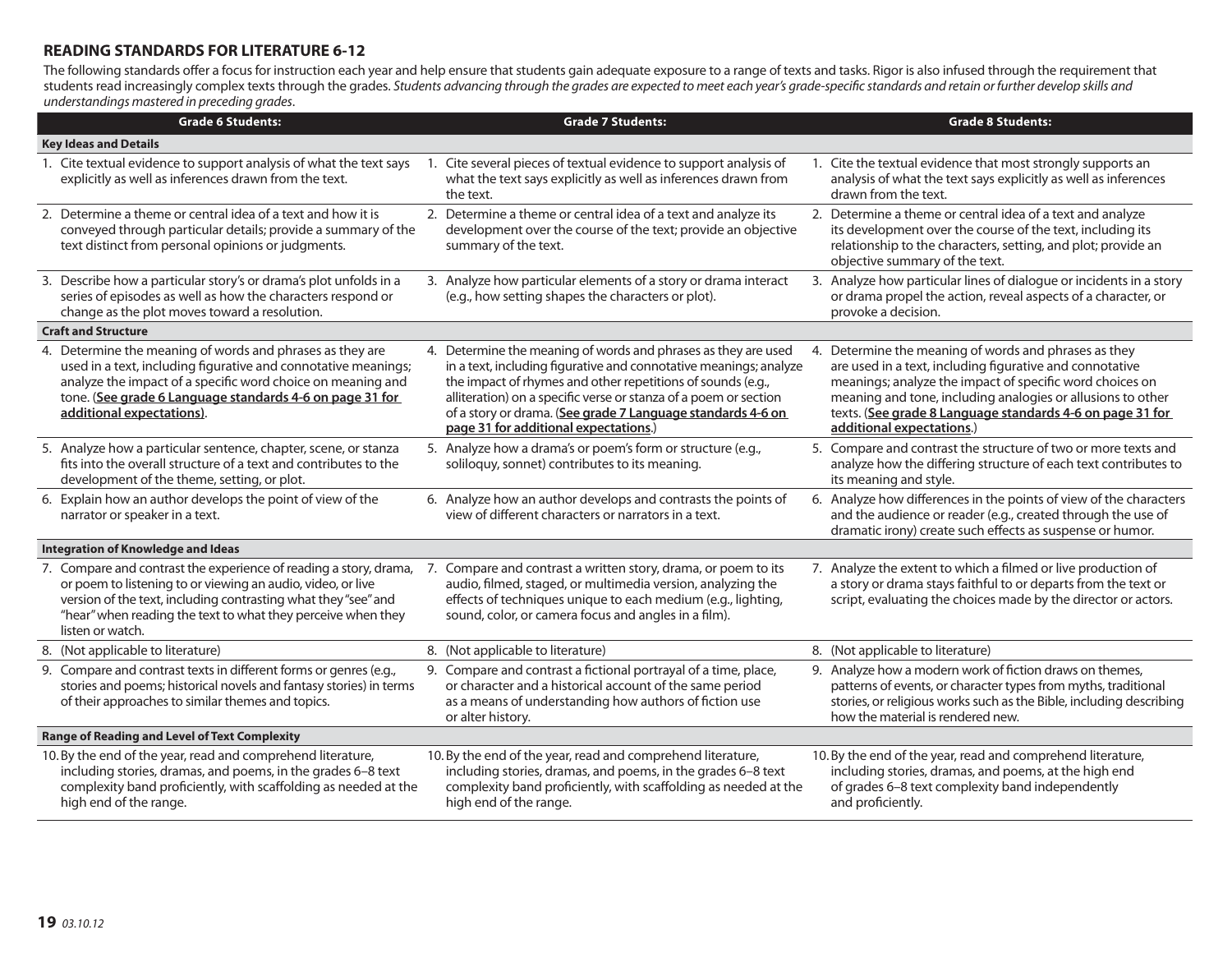## **READING STANDARDS FOR LITERATURE 6-12**

The following standards offer a focus for instruction each year and help ensure that students gain adequate exposure to a range of texts and tasks. Rigor is also infused through the requirement that students read increasingly complex texts through the grades. Students advancing through the grades are expected to meet each year's grade-specific standards and retain or further develop skills and understandings mastered in preceding grades. The CCR anchor standards and high school grade-specific standards work in tandem to define college and career readiness expectations—the former providing broad standards, the latter providing additional specificity.

| <b>Grades 9-10 Students:</b>                                                                                                                    | <b>Grades 11-12 Students:</b>                                                                                                                                                                                  |
|-------------------------------------------------------------------------------------------------------------------------------------------------|----------------------------------------------------------------------------------------------------------------------------------------------------------------------------------------------------------------|
| <b>Key Ideas and Details</b>                                                                                                                    |                                                                                                                                                                                                                |
| 1. Cite strong and thorough textual evidence to support analysis of what the text says explicitly as<br>well as inferences drawn from the text. | Cite strong and thorough textual evidence to support analysis of what the text says<br>explicitly as well as inferences drawn from the text, including determining where the<br>text leaves matters uncertain. |
| 2. Determine a theme or central idea of a text and analyze in detail its development over the course 2.                                         | Determine two or more themes or central ideas of a text and analyze their development over the                                                                                                                 |
| of the text, including how it emerges and is shaped and refined by specific details; provide an                                                 | course of the text, including how they interact and build on one another to produce a complex                                                                                                                  |
| objective summary of the text.                                                                                                                  | account; provide an objective summary of the text.                                                                                                                                                             |
| 3. Analyze how complex characters (e.g., those with multiple or conflicting motivations)                                                        | 3. Analyze the impact of the author's choices regarding how to develop and relate elements                                                                                                                     |
| develop over the course of a text, interact with other characters, and advance the plot                                                         | of a story or drama (e.g., where a story is set, how the action is ordered, how the characters/                                                                                                                |
| or develop the theme.                                                                                                                           | archetypes are introduced and developed).                                                                                                                                                                      |
| <b>Craft and Structure</b>                                                                                                                      |                                                                                                                                                                                                                |
| 4. Determine the meaning of words and phrases as they are used in the text, including                                                           | 4. Determine the meaning of words and phrases as they are used in the text, including figurative                                                                                                               |
| figurative and connotative meanings; analyze the cumulative impact of specific word choices                                                     | and connotative meanings; analyze the impact of specific word choices on meaning and                                                                                                                           |
| on meaning and tone (e.g., how the language evokes a sense of time and place; how it sets                                                       | tone, including words with multiple meanings or language that is particularly fresh, engaging,                                                                                                                 |
| a formal or informal tone). (See grades 9-10 Language standards 4-6 on page 32 for                                                              | or beautiful. (Include Shakespeare as well as other authors.) (See grades 11-12 Language                                                                                                                       |
| additional expectations.)                                                                                                                       | standards 4-6 on page 32 for additional expectations.)                                                                                                                                                         |
| 5. Analyze how an author's choices concerning how to structure a text, order events within it (e.g.,                                            | 5. Analyze how an author's choices concerning how to structure specific parts of a text (e.g., the                                                                                                             |
| parallel plots), and manipulate time (e.g., pacing, flashbacks) create such effects as mystery,                                                 | choice of where to begin or end a story, the choice to provide a comedic or tragic resolution)                                                                                                                 |
| tension, or surprise.                                                                                                                           | contribute to its overall structure and meaning as well as its aesthetic impact.                                                                                                                               |
| 6. Analyze a particular point of view or cultural experience reflected in a work of literature from                                             | 6. Analyze a case in which grasping point of view requires distinguishing what is directly stated in a                                                                                                         |
| outside the United States, drawing on a wide reading of world literature.                                                                       | text from what is really meant (e.g., satire, sarcasm, irony, or understatement).                                                                                                                              |
| <b>Integration of Knowledge and Ideas</b>                                                                                                       |                                                                                                                                                                                                                |
| 7. Analyze the representation of a subject or a key scene in two different artistic mediums,                                                    | 7. Analyze multiple interpretations of a story, drama, or poem (e.g., recorded or live production                                                                                                              |
| including what is emphasized or absent in each treatment (e.g., Auden's "Musée des Beaux Arts"                                                  | of a play or recorded novel or poetry), evaluating how each version interprets the source text.                                                                                                                |
| and Breughel's Landscape with the Fall of Icarus).                                                                                              | (Include at least one play by Shakespeare and one play by an American dramatist.)                                                                                                                              |
| 8. (Not applicable to literature)                                                                                                               | 8. (Not applicable to literature)                                                                                                                                                                              |
| 9. Analyze how an author draws on and transforms source material in a specific work (e.g., how                                                  | 9. Demonstrate knowledge of eighteenth-, nineteenth- and early-twentieth-century foundational                                                                                                                  |
| Shakespeare treats a theme or topic from Ovid or the Bible or how a later author draws on a play                                                | works of American literature, including how two or more texts from the same period treat similar                                                                                                               |
| by Shakespeare).                                                                                                                                | themes or topics.                                                                                                                                                                                              |
| <b>Range of Reading and Level of Text Complexity</b>                                                                                            |                                                                                                                                                                                                                |
| 10. By the end of grade 9, read and comprehend literature, including stories, dramas, and poems, in                                             | 10. By the end of grade 11, read and comprehend literature, including stories, dramas, and poems, in                                                                                                           |
| the grades 9-10 text complexity band proficiently, with scaffolding as needed at the high end of                                                | the grades 11-CCR text complexity band proficiently, with scaffolding as needed at the high end of                                                                                                             |
| the range.                                                                                                                                      | the range.                                                                                                                                                                                                     |
| By the end of grade 10, read and comprehend literature, including stories, dramas, and poems, at                                                | By the end of grade 12, read and comprehend literature, including stories, dramas, and poems, at                                                                                                               |
| the high end of the grades 9-10 text complexity band independently and proficiently.                                                            | the high end of the grades 11–CCR text complexity band independently and proficiently.                                                                                                                         |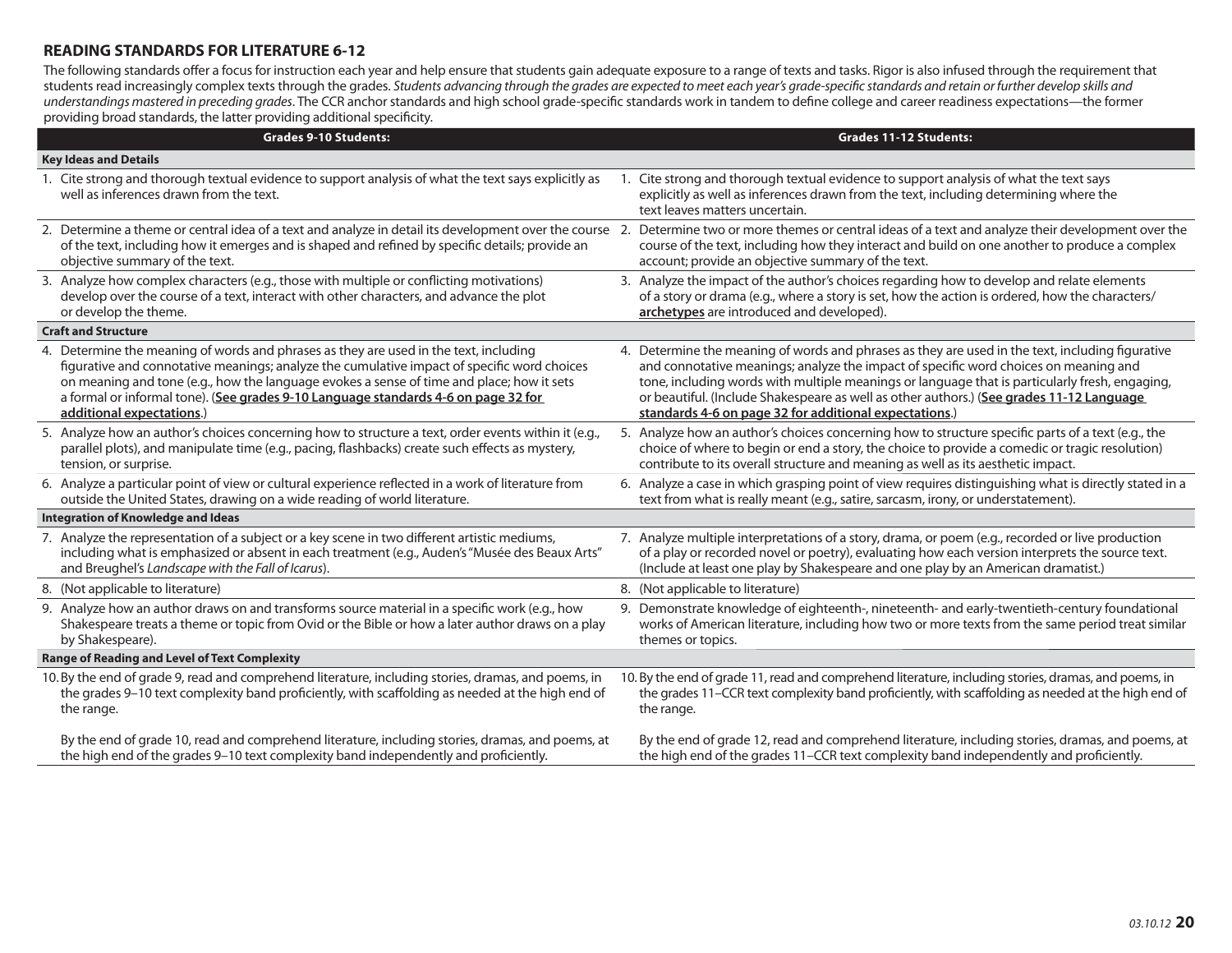## **READING STANDARDS FOR INFORMATIONAL TEXT 6-12**

The CCR anchor standards and high school grade-specific standards work in tandem to define college and career readiness expectations—the former providing broad standards, the latter providing additional specificity.

| <b>Grade 6 Students:</b>                                                                                                                                                                                                   | <b>Grade 7 Students:</b> |                                                                                                                                                                                                                                                                                                 | <b>Grade 8 Students:</b> |                                                                                                                                                                                                                                                                                                                                                    |
|----------------------------------------------------------------------------------------------------------------------------------------------------------------------------------------------------------------------------|--------------------------|-------------------------------------------------------------------------------------------------------------------------------------------------------------------------------------------------------------------------------------------------------------------------------------------------|--------------------------|----------------------------------------------------------------------------------------------------------------------------------------------------------------------------------------------------------------------------------------------------------------------------------------------------------------------------------------------------|
| <b>Key Ideas and Details</b>                                                                                                                                                                                               |                          |                                                                                                                                                                                                                                                                                                 |                          |                                                                                                                                                                                                                                                                                                                                                    |
| 1. Cite textual evidence to support analysis of what the text says<br>explicitly as well as inferences drawn from the text.                                                                                                |                          | 1. Cite several pieces of textual evidence to support analysis of<br>what the text says explicitly as well as inferences drawn from<br>the text.                                                                                                                                                |                          | 1. Cite the textual evidence that most strongly supports an<br>analysis of what the text says explicitly as well as inferences<br>drawn from the text.                                                                                                                                                                                             |
| 2. Determine a central idea of a text and how it is conveyed<br>through particular details; provide a summary of the text<br>distinct from personal opinions or judgments.                                                 |                          | 2. Determine two or more central ideas in a text and analyze their 2. Determine a central idea of a text and analyze its development<br>development over the course of the text; provide an objective<br>summary of the text.                                                                   |                          | over the course of the text, including its relationship to<br>supporting ideas; provide an objective summary of the text.                                                                                                                                                                                                                          |
| 3. Analyze in detail how a key individual, event, or idea is<br>introduced, illustrated, and elaborated in a text (e.g., through<br>examples or anecdotes).                                                                |                          | 3. Analyze the interactions between individuals, events, and<br>ideas in a text (e.g., how ideas influence individuals or events,<br>or how individuals influence ideas or events).                                                                                                             |                          | 3. Analyze how a text makes connections among and<br>distinctions between individuals, ideas, or events (e.g., through<br>comparisons, analogies, or categories).                                                                                                                                                                                  |
| <b>Craft and Structure</b>                                                                                                                                                                                                 |                          |                                                                                                                                                                                                                                                                                                 |                          |                                                                                                                                                                                                                                                                                                                                                    |
| 4. Determine the meaning of words and phrases as they are<br>used in a text, including figurative, connotative, and technical<br>meanings. (See grade 6 Language standards 4-6 on page 31<br>for additional expectations.) |                          | 4. Determine the meaning of words and phrases as they are<br>used in a text, including figurative, connotative, and technical<br>meanings; analyze the impact of a specific word choice on<br>meaning and tone. (See grade 7 Language standards 4-6 on<br>page 31 for additional expectations.) |                          | 4. Determine the meaning of words and phrases as they are<br>used in a text, including figurative, connotative, and technical<br>meanings; analyze the impact of specific word choices on<br>meaning and tone, including analogies or allusions to other<br>texts. (See grade 8 Language standards 4-6 on page 31 for<br>additional expectations.) |
| 5. Analyze how a particular sentence, paragraph, chapter, or<br>section fits into the overall structure of a text and contributes<br>to the development of the ideas.                                                      |                          | 5. Analyze the structure an author uses to organize a text,<br>including how the major sections contribute to the whole and<br>to the development of the ideas.                                                                                                                                 |                          | 5. Analyze in detail the structure of a specific paragraph in a text,<br>including the role of particular sentences in developing and<br>refining a key concept.                                                                                                                                                                                   |
| a. Analyze the use of text features (e.g., graphics, headers,<br>captions) in popular media.                                                                                                                               |                          | a. Analyze the use of text features (e.g., graphics, headers,<br>captions) in public documents.                                                                                                                                                                                                 |                          | a. Analyze the use of text features (e.g., graphics, headers,<br>captions) in consumer materials.                                                                                                                                                                                                                                                  |
| 6. Determine an author's point of view or purpose in a text and<br>explain how it is conveyed in the text.                                                                                                                 |                          | 6. Determine an author's point of view or purpose in a text and<br>analyze how the author distinguishes his or her position from<br>that of others.                                                                                                                                             |                          | 6. Determine an author's point of view or purpose in a text<br>and analyze how the author acknowledges and responds to<br>conflicting evidence or viewpoints.                                                                                                                                                                                      |
| <b>Integration of Knowledge and Ideas</b>                                                                                                                                                                                  |                          |                                                                                                                                                                                                                                                                                                 |                          |                                                                                                                                                                                                                                                                                                                                                    |
| 7. Integrate information presented in different media or formats<br>(e.g., visually, quantitatively) as well as in words to develop a<br>coherent understanding of a topic or issue.                                       | 7.                       | Compare and contrast a text to an audio, video, or multimedia<br>version of the text, analyzing each medium's portrayal of the<br>subject (e.g., how the delivery of a speech affects the impact of<br>the words).                                                                              |                          | 7. Evaluate the advantages and disadvantages of using different<br>mediums (e.g., print or digital text, video, multimedia) to<br>present a particular topic or idea.                                                                                                                                                                              |
| 8. Trace and evaluate the argument and specific claims in a<br>text, distinguishing claims that are supported by reasons and<br>evidence from claims that are not.                                                         |                          | 8. Trace and evaluate the argument and specific claims in a text,<br>assessing whether the reasoning is sound and the evidence is<br>relevant and sufficient to support the claims.                                                                                                             |                          | 8. Delineate and evaluate the argument and specific claims<br>in a text, assessing whether the reasoning is sound and the<br>evidence is relevant and sufficient; recognize when irrelevant<br>evidence is introduced.                                                                                                                             |
| 9. Compare and contrast one author's presentation of events<br>with that of another (e.g., a memoir written by and a biography<br>on the same person).                                                                     |                          | 9. Analyze how two or more authors writing about the same<br>topic shape their presentations of key information by<br>emphasizing different evidence or advancing different<br>interpretations of facts.                                                                                        |                          | 9. Analyze a case in which two or more texts provide conflicting<br>information on the same topic and identify where the texts<br>disagree on matters of fact or interpretation.                                                                                                                                                                   |
| <b>Range of Reading and Level of Text Complexity</b>                                                                                                                                                                       |                          |                                                                                                                                                                                                                                                                                                 |                          |                                                                                                                                                                                                                                                                                                                                                    |
| 10. By the end of the year, read and comprehend literary<br>nonfiction in the grades 6-8 text complexity band proficiently,<br>with scaffolding as needed at the high end of the range.                                    |                          | 10. By the end of the year, read and comprehend literary<br>nonfiction in the grades 6-8 text complexity band proficiently,<br>with scaffolding as needed at the high end of the range.                                                                                                         |                          | 10. By the end of the year, read and comprehend literary<br>nonfiction at the high end of the grades 6-8 text complexity<br>band independently and proficiently.                                                                                                                                                                                   |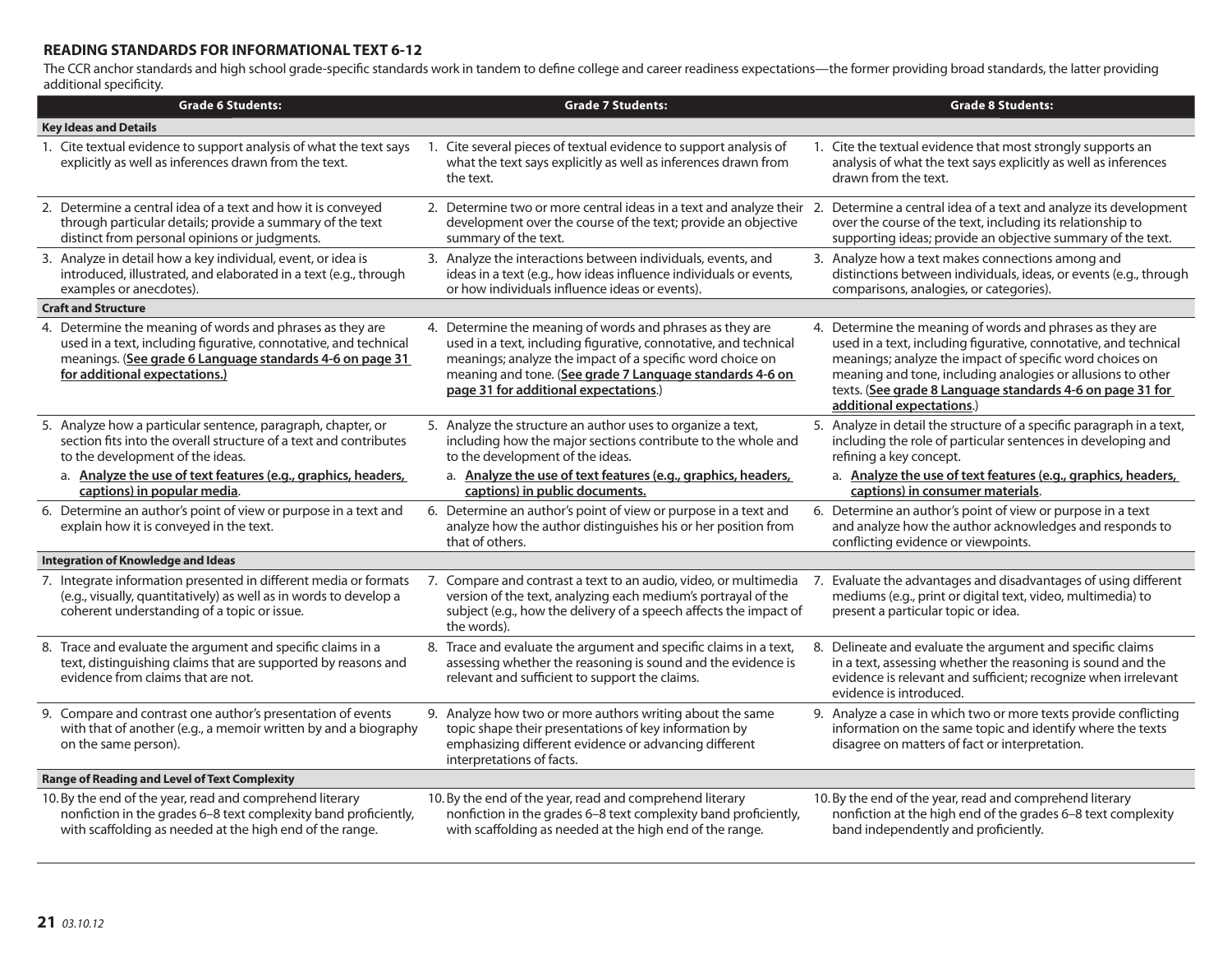#### **READING STANDARDS FOR INFORMATIONAL TEXT 6-12**

The CCR anchor standards and high school grade-specific standards work in tandem to define college and career readiness expectations—the former providing broad standards, the latter providing additional specificity.

| <b>Grades 9-10 Students:</b>                                                                                                                                                                                                                                                                                                                                                            | <b>Grades 11-12 Students:</b>                                                                                                                                                                                                                                                                                                                                                                 |
|-----------------------------------------------------------------------------------------------------------------------------------------------------------------------------------------------------------------------------------------------------------------------------------------------------------------------------------------------------------------------------------------|-----------------------------------------------------------------------------------------------------------------------------------------------------------------------------------------------------------------------------------------------------------------------------------------------------------------------------------------------------------------------------------------------|
| <b>Key Ideas and Details</b>                                                                                                                                                                                                                                                                                                                                                            |                                                                                                                                                                                                                                                                                                                                                                                               |
| Cite strong and thorough textual evidence to support analysis of what the text says explicitly as<br>1.<br>well as inferences drawn from the text.                                                                                                                                                                                                                                      | Cite strong and thorough textual evidence to support analysis of what the text says<br>explicitly as well as inferences drawn from the text, including determining where the<br>text leaves matters uncertain.                                                                                                                                                                                |
| 2. Determine a central idea of a text and analyze its development over the course of the text,<br>including how it emerges and is shaped and refined by specific details; provide an objective<br>summary of the text.                                                                                                                                                                  | 2. Determine two or more central ideas of a text and analyze their development over the course<br>of the text, including how they interact and build on one another to provide a complex analysis;<br>provide an objective summary of the text.                                                                                                                                               |
| 3. Analyze how the author unfolds an analysis or series of ideas or events, including the order in<br>which the points are made, how they are introduced and developed, and the connections that<br>are drawn between them.                                                                                                                                                             | 3. Analyze a complex set of ideas or sequence of events and explain how specific individuals, ideas,<br>or events interact and develop over the course of the text.                                                                                                                                                                                                                           |
| <b>Craft and Structure</b>                                                                                                                                                                                                                                                                                                                                                              |                                                                                                                                                                                                                                                                                                                                                                                               |
| 4. Determine the meaning of words and phrases as they are used in a text, including figurative,<br>connotative, and technical meanings; analyze the cumulative impact of specific word choices on<br>meaning and tone (e.g., how the language of a court opinion differs from that of a newspaper).<br>(See grades 9-10 Language standards 4-6 on page 32 for additional expectations.) | 4. Determine the meaning of words and phrases as they are used in a text, including figurative,<br>connotative, and technical meanings; analyze how an author uses and refines the meaning of a<br>key term or terms over the course of a text (e.g., how Madison defines faction in Federalist No. 10).<br>(See grades 11-12 Language standards 4-6 on page 32 for additional expectations.) |
| 5. Analyze in detail how an author's ideas or claims are developed and refined by particular<br>sentences, paragraphs, or larger portions of a text (e.g., a section or chapter).<br>a. Analyze the use of text features (e.g., graphics, headers, captions) in functional<br>workplace documents.                                                                                      | 5. Analyze and evaluate the effectiveness of the structure an author uses in his or her exposition or<br>argument, including whether the structure makes points clear, convincing, and engaging.<br>a. Analyze the use of text features (e.g., graphics, headers, captions) in public documents.                                                                                              |
| 6. Determine an author's point of view or purpose in a text and analyze how an author uses rhetoric 6.<br>to advance that point of view or purpose.                                                                                                                                                                                                                                     | Determine an author's point of view or purpose in a text in which the rhetoric is particularly<br>effective, analyzing how style and content contribute to the power, persuasiveness, or beauty of<br>the text.                                                                                                                                                                               |
| Integration of Knowledge and Ideas                                                                                                                                                                                                                                                                                                                                                      |                                                                                                                                                                                                                                                                                                                                                                                               |
| 7. Analyze various accounts of a subject told in different mediums (e.g., a person's life story in both<br>print and multimedia), determining which details are emphasized in each account.                                                                                                                                                                                             | 7. Integrate and evaluate multiple sources of information presented in different media or formats<br>(e.g., visually, quantitatively) as well as in words in order to address a question or solve a problem.                                                                                                                                                                                  |
| 8. Delineate and evaluate the argument and specific claims in a text, assessing whether the<br>reasoning is valid and the evidence is relevant and sufficient; identify false statements and<br>fallacious reasoning.                                                                                                                                                                   | 8. Delineate and evaluate the reasoning in seminal U.S. texts, including the application of<br>constitutional principles and use of legal reasoning (e.g., in U.S. Supreme Court majority opinions<br>and dissents) and the premises, purposes, and arguments in works of public advocacy (e.g., The<br>Federalist, presidential addresses).                                                  |
| 9. Analyze seminal U.S. documents of historical and literary significance (e.g., Washington's<br>Farewell Address, the Gettysburg Address, Roosevelt's Four Freedoms speech, King's "Letter from<br>Birmingham Jail"), including how they address related themes and concepts.                                                                                                          | 9. Analyze seventeenth-, eighteenth-, and nineteenth-century foundational U.S. documents of<br>historical and literary significance (including The Declaration of Independence, the Preamble<br>to the Constitution, the Bill of Rights, and Lincoln's Second Inaugural Address) for their themes,<br>purposes, and rhetorical features.                                                      |
| <b>Range of Reading and Level of Text Complexity</b>                                                                                                                                                                                                                                                                                                                                    |                                                                                                                                                                                                                                                                                                                                                                                               |
| 10. By the end of grade 9, read and comprehend literary nonfiction in the grades 9-10 text<br>complexity band proficiently, with scaffolding as needed at the high end of the range.                                                                                                                                                                                                    | 10. By the end of grade 11, read and comprehend literary nonfiction in the grades 11-CCR text<br>complexity band proficiently, with scaffolding as needed at the high end of the range.                                                                                                                                                                                                       |
| By the end of grade 10, read and comprehend literary nonfiction at the high end of the grades<br>9-10 text complexity band independently and proficiently.                                                                                                                                                                                                                              | By the end of grade 12, read and comprehend literary nonfiction at the high end of the grades<br>11-CCR text complexity band independently and proficiently.                                                                                                                                                                                                                                  |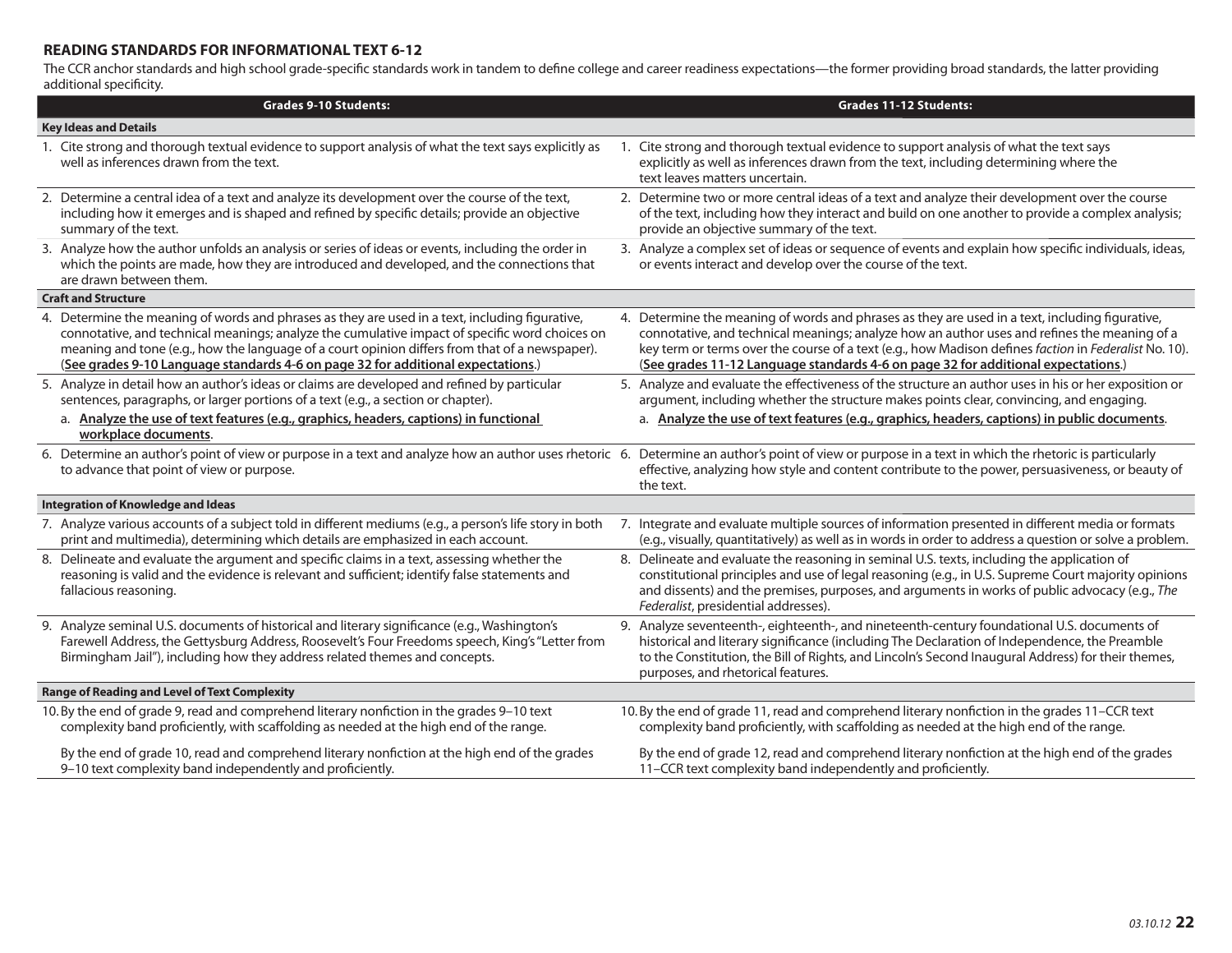#### **WRITING STANDARDS 6-12**

The following standards for grades 6–12 offer a focus for instruction each year to help ensure that students gain adequate mastery of a range of skills and applications. Each year in their writing, students should demonstrate increasing sophistication in all aspects of language use, from vocabulary and syntax to the development and organization of ideas, and they should address increasingly demanding content and sources. Students advancing through the grades are expected to meet each year's grade-specific standards and retain or further develop skills and understandings mastered in preceding grades. The expected growth in student writing ability is reflected both in the standards themselves and in the collection of annotated student writing samples in Appendix C.

| <b>Grade 6 Students:</b>                                                                                                                                                                                                                                                                                                                                                                                                                                                                                                                                                                                                                                                                                                                                                                                                                                                                                                                                                                                 | <b>Grade 7 Students:</b>                                                                                                                                                                                                                                                                                                                                                                                                                                                                                                                                                                                                                                                                                                                                                                                                                                                                                                                                                                                                                                                        | <b>Grade 8 Students:</b>                                                                                                                                                                                                                                                                                                                                                                                                                                                                                                                                                                                                                                                                                                                                                                                                                                                                                                                                                                                                                                                                                                              |
|----------------------------------------------------------------------------------------------------------------------------------------------------------------------------------------------------------------------------------------------------------------------------------------------------------------------------------------------------------------------------------------------------------------------------------------------------------------------------------------------------------------------------------------------------------------------------------------------------------------------------------------------------------------------------------------------------------------------------------------------------------------------------------------------------------------------------------------------------------------------------------------------------------------------------------------------------------------------------------------------------------|---------------------------------------------------------------------------------------------------------------------------------------------------------------------------------------------------------------------------------------------------------------------------------------------------------------------------------------------------------------------------------------------------------------------------------------------------------------------------------------------------------------------------------------------------------------------------------------------------------------------------------------------------------------------------------------------------------------------------------------------------------------------------------------------------------------------------------------------------------------------------------------------------------------------------------------------------------------------------------------------------------------------------------------------------------------------------------|---------------------------------------------------------------------------------------------------------------------------------------------------------------------------------------------------------------------------------------------------------------------------------------------------------------------------------------------------------------------------------------------------------------------------------------------------------------------------------------------------------------------------------------------------------------------------------------------------------------------------------------------------------------------------------------------------------------------------------------------------------------------------------------------------------------------------------------------------------------------------------------------------------------------------------------------------------------------------------------------------------------------------------------------------------------------------------------------------------------------------------------|
| <b>Text Types and Purposes</b>                                                                                                                                                                                                                                                                                                                                                                                                                                                                                                                                                                                                                                                                                                                                                                                                                                                                                                                                                                           |                                                                                                                                                                                                                                                                                                                                                                                                                                                                                                                                                                                                                                                                                                                                                                                                                                                                                                                                                                                                                                                                                 |                                                                                                                                                                                                                                                                                                                                                                                                                                                                                                                                                                                                                                                                                                                                                                                                                                                                                                                                                                                                                                                                                                                                       |
| 1. Write arguments to support claims with clear reasons and<br>relevant evidence.<br>a. Introduce claim(s) and organize the reasons and<br>evidence clearly.<br>b. Support claim(s) with clear reasons and relevant<br>evidence, using credible sources and demonstrating an<br>understanding of the topic or text.<br>c. Use words, phrases, and clauses to clarify the relationships<br>among claim(s) and reasons.<br>d. Establish and maintain a formal style.<br>e. Provide a concluding statement or section that follows<br>from the argument presented.                                                                                                                                                                                                                                                                                                                                                                                                                                          | 1. Write arguments to support claims with clear reasons and<br>relevant evidence.<br>a. Introduce claim(s), acknowledge and address alternate<br>or opposing claims, and organize the reasons and<br>evidence logically.<br>b. Support claim(s) or counterarguments with logical<br>reasoning and relevant evidence, using accurate, credible<br>sources and demonstrating an understanding of the topic<br>or text.<br>c. Use words, phrases, and clauses to create cohesion<br>and clarify the relationships among claim(s), reasons,<br>and evidence.<br>d. Establish and maintain a formal style.<br>e. Provide a concluding statement or section that follows<br>from and supports the argument presented.                                                                                                                                                                                                                                                                                                                                                                 | 1. Write arguments to support claims with clear reasons and<br>relevant evidence.<br>a. Introduce claim(s), acknowledge and distinguish the<br>claim(s) from alternate or opposing claims, and organize<br>the reasons and evidence logically.<br>b. Support claim(s) with logical reasoning and relevant<br>evidence, using accurate, credible sources and<br>demonstrating an understanding of the topic or text.<br>c. Use words, phrases, and clauses to create cohesion<br>and clarify the relationships among claim(s), reasons,<br>and evidence.<br>d. Establish and maintain a formal style.<br>e. Provide a concluding statement or section that follows<br>from and supports the argument presented.                                                                                                                                                                                                                                                                                                                                                                                                                        |
| 2. Write informative/explanatory texts to examine a topic and<br>convey ideas, concepts, and information through the selection,<br>organization, and analysis of relevant content.<br>a. Introduce a topic or thesis statement; organize ideas,<br>concepts, and information, using strategies such as<br>definition, classification, comparison/contrast, and<br>cause/effect; include formatting (e.g., headings), graphics<br>(e.g., charts, tables), and multimedia when useful to<br>aiding comprehension.<br>b. Develop the topic with relevant facts, definitions, concrete<br>details, quotations, or other information and examples.<br>c. Use appropriate transitions to clarify the relationships<br>among ideas and concepts.<br>d. Use precise language and domain-specific vocabulary to<br>inform about or explain the topic.<br>e. Establish and maintain a formal style.<br>f. Provide a concluding statement or section that follows<br>from the information or explanation presented. | 2. Write informative/explanatory texts to examine a topic and<br>convey ideas, concepts, and information through the selection,<br>organization, and analysis of relevant content.<br>a. Introduce a topic or thesis statement clearly, previewing<br>what is to follow; organize ideas, concepts, and information,<br>using strategies such as definition, classification,<br>comparison/contrast, and cause/effect; include formatting<br>(e.g., headings), graphics (e.g., charts, tables), and<br>multimedia when useful to aiding comprehension.<br>b. Develop the topic with relevant facts, definitions, concrete<br>details, quotations, or other information and examples.<br>c. Use appropriate transitions to create cohesion and clarify<br>the relationships among ideas and concepts.<br>d. Use precise language and domain-specific vocabulary to<br>inform about or explain the topic.<br>e. Establish and maintain a formal style.<br>f. Provide a concluding statement or section that follows from<br>and supports the information or explanation presented. | 2. Write informative/explanatory texts, including career<br>development documents (e.g., simple business letters<br>and job applications), to examine a topic and convey ideas,<br>concepts, and information through the selection, organization,<br>and analysis of relevant content.<br>a. Introduce a topic or thesis statement; clearly, previewing<br>what is to follow; organize ideas, concepts, and information<br>into broader categories; include formatting (e.g., headings),<br>graphics (e.g., charts, tables), and multimedia when useful to<br>aiding comprehension.<br>b. Develop the topic with relevant, well-chosen facts,<br>definitions, concrete details, quotations, or other<br>information and examples.<br>c. Use appropriate and varied transitions to create cohesion<br>and clarify the relationships among ideas and concepts.<br>d. Use precise language and domain-specific vocabulary to<br>inform about or explain the topic.<br>e. Establish and maintain a formal style.<br>Provide a concluding statement or section that follows from<br>and supports the information or explanation presented. |

*(continues on the following page)*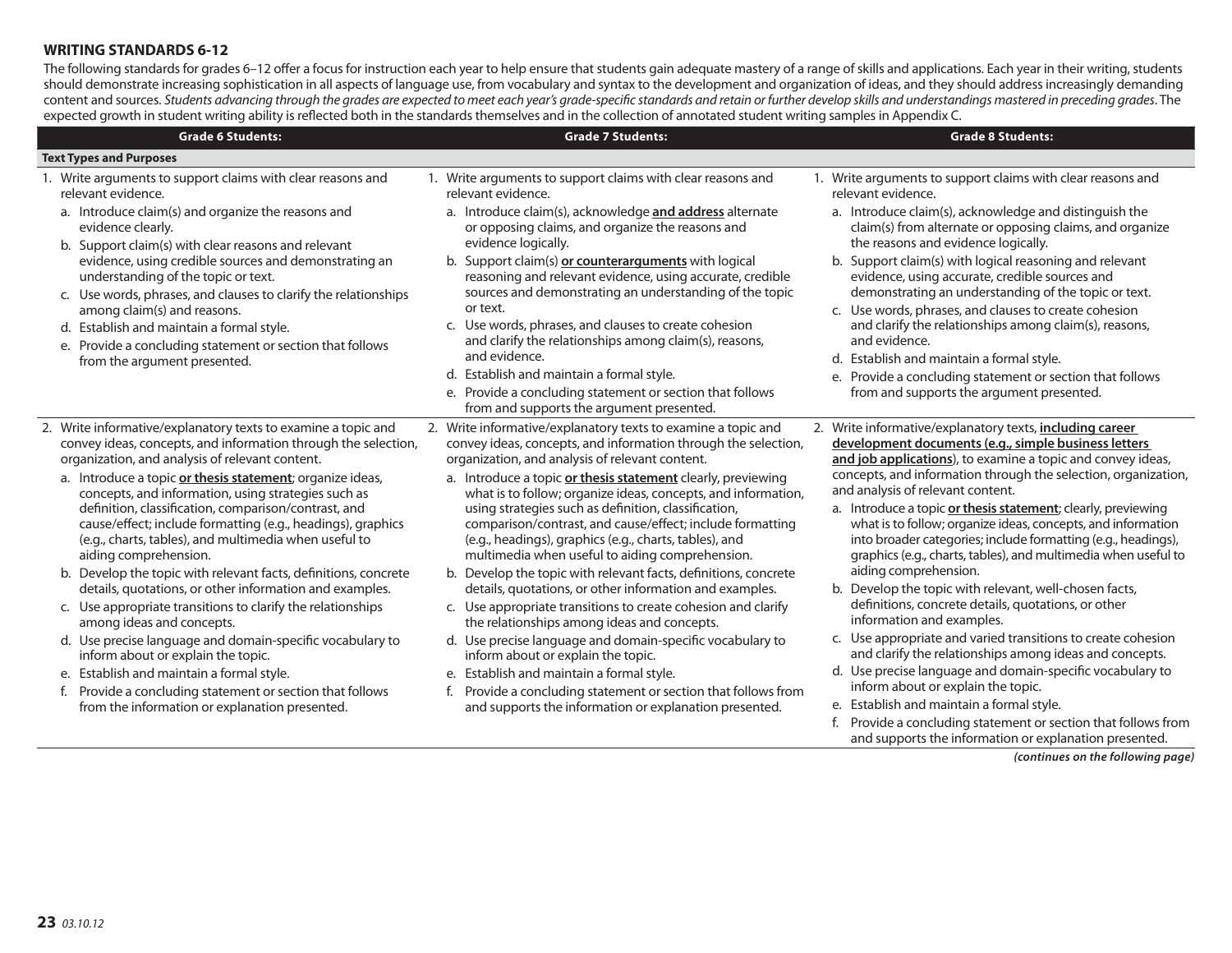## **WRITING STANDARDS 6-12** *(continued)*

| <b>Grade 6 Students:</b>                                                                                                                                                                                                                                                                                  | <b>Grade 7 Students:</b>                                                                                                                                                                                                                                                                                                                                                    | <b>Grade 8 Students:</b>                                                                                                                                                                                                                                                                                                                                                    |
|-----------------------------------------------------------------------------------------------------------------------------------------------------------------------------------------------------------------------------------------------------------------------------------------------------------|-----------------------------------------------------------------------------------------------------------------------------------------------------------------------------------------------------------------------------------------------------------------------------------------------------------------------------------------------------------------------------|-----------------------------------------------------------------------------------------------------------------------------------------------------------------------------------------------------------------------------------------------------------------------------------------------------------------------------------------------------------------------------|
| <b>Text Types and Purposes (continued)</b>                                                                                                                                                                                                                                                                |                                                                                                                                                                                                                                                                                                                                                                             |                                                                                                                                                                                                                                                                                                                                                                             |
| 3. Write narratives to develop real or imagined experiences or<br>events using effective technique, relevant descriptive details,<br>and well-structured event sequences.                                                                                                                                 | 3. Write narratives to develop real or imagined experiences or<br>events using effective technique, relevant descriptive details,<br>and well-structured event sequences.                                                                                                                                                                                                   | 3. Write narratives to develop real or imagined experiences or<br>events using effective technique, relevant descriptive details,<br>and well-structured event sequences.                                                                                                                                                                                                   |
| a. Engage and orient the reader by establishing a context and<br>introducing a narrator and/or characters; organize an event<br>sequence that unfolds naturally and logically.<br>b. Use narrative techniques, such as dialogue, pacing,                                                                  | a. Engage and orient the reader by establishing a context<br>and point of view and introducing a narrator and/or<br>characters; organize an event sequence that unfolds<br>naturally and logically.                                                                                                                                                                         | a. Engage and orient the reader by establishing a context<br>and point of view and introducing a narrator and/or<br>characters; organize an event sequence that unfolds<br>naturally and logically.                                                                                                                                                                         |
| and description, to develop experiences, events,<br>and/or characters.                                                                                                                                                                                                                                    | b. Use narrative techniques, such as dialogue, pacing,<br>and description, to develop experiences, events,<br>and/or characters.                                                                                                                                                                                                                                            | b. Use narrative techniques, such as dialogue, pacing,<br>description, and reflection, to develop experiences,<br>events, and/or characters.                                                                                                                                                                                                                                |
| c. Use a variety of transition words, phrases, and clauses to<br>convey sequence and signal shifts from one time frame or<br>setting to another.                                                                                                                                                          | c. Use a variety of transition words, phrases, and clauses to<br>convey sequence and signal shifts from one time frame or                                                                                                                                                                                                                                                   | c. Use a variety of transition words, phrases, and clauses to<br>convey sequence, signal shifts from one time frame or                                                                                                                                                                                                                                                      |
| d. Use precise words and phrases, relevant descriptive details,<br>and sensory language to convey experiences and events.<br>e. Provide a conclusion that follows from the narrated                                                                                                                       | setting to another.<br>d. Use precise words and phrases, relevant descriptive details,<br>and sensory language to capture the action and convey                                                                                                                                                                                                                             | setting to another, and show the relationships among<br>experiences and events.<br>d. Use precise words and phrases, relevant descriptive details,                                                                                                                                                                                                                          |
| experiences or events.                                                                                                                                                                                                                                                                                    | experiences and events.<br>e. Provide a conclusion that follows from and reflects on the<br>narrated experiences or events.                                                                                                                                                                                                                                                 | and sensory language to capture the action and convey<br>experiences and events.<br>e. Provide a conclusion that follows from and reflects on the                                                                                                                                                                                                                           |
|                                                                                                                                                                                                                                                                                                           |                                                                                                                                                                                                                                                                                                                                                                             | narrated experiences or events.                                                                                                                                                                                                                                                                                                                                             |
| <b>Production and Distribution of Writing</b>                                                                                                                                                                                                                                                             |                                                                                                                                                                                                                                                                                                                                                                             |                                                                                                                                                                                                                                                                                                                                                                             |
| 4. Produce clear and coherent writing in which the development,<br>organization, and style are appropriate to task, purpose, and<br>audience. (Grade-specific expectations for writing types are<br>defined in standards 1-3.)                                                                            | Produce clear and coherent writing in which the development,<br>4.<br>organization, and style are appropriate to task, purpose, and<br>audience. (Grade-specific expectations for writing types are<br>defined in standards 1-3.)                                                                                                                                           | 4. Produce clear and coherent writing in which the development,<br>organization, and style are appropriate to task, purpose, and<br>audience. (Grade-specific expectations for writing types are<br>defined in standards 1-3.)                                                                                                                                              |
| 5. With some guidance and support from peers and adults,<br>develop and strengthen writing as needed by planning,<br>revising, editing, rewriting, or trying a new approach. (Editing<br>for conventions should demonstrate command of Language<br>standards 1-3 up to and including grade 6 on page 30.) | 5. With some guidance and support from peers and adults,<br>develop and strengthen writing as needed by planning, revising,<br>editing, rewriting, or trying a new approach, focusing on how<br>well purpose and audience have been addressed. (Editing<br>for conventions should demonstrate command of Language<br>standards 1-3 up to and including grade 7 on page 30.) | 5. With some guidance and support from peers and adults,<br>develop and strengthen writing as needed by planning, revising,<br>editing, rewriting, or trying a new approach, focusing on how<br>well purpose and audience have been addressed. (Editing<br>for conventions should demonstrate command of Language<br>standards 1-3 up to and including grade 8 on page 30.) |
| writing as well as to interact and collaborate with others;<br>demonstrate sufficient command of keyboarding skills to type<br>a minimum of three pages in a single sitting.                                                                                                                              | 6. Use technology, including the Internet, to produce and publish 6. Use technology, including the Internet, to produce and publish 6. Use technology, including the Internet, to produce and<br>writing and link to and cite sources as well as to interact and<br>collaborate with others, including linking to and citing sources.                                       | publish writing and present the relationships between<br>information and ideas efficiently as well as to interact and<br>collaborate with others.                                                                                                                                                                                                                           |
| <b>Research to Build and Present Knowledge</b>                                                                                                                                                                                                                                                            |                                                                                                                                                                                                                                                                                                                                                                             |                                                                                                                                                                                                                                                                                                                                                                             |
| 7. Conduct short research projects to answer a question,<br>drawing on several sources and refocusing the inquiry<br>when appropriate.                                                                                                                                                                    | 7. Conduct short research projects to answer a question, drawing 7. Conduct short research projects to answer a question<br>on several sources and generating additional related, focused<br>questions for further research and investigation.                                                                                                                              | (including a self-generated question), drawing on several<br>sources and generating additional related, focused questions<br>that allow for multiple avenues of exploration.                                                                                                                                                                                                |
| 8. Gather relevant information from multiple print and digital<br>sources; assess the credibility of each source; and quote or<br>paraphrase the data and conclusions of others while avoiding<br>plagiarism and providing basic bibliographic information<br>for sources.                                | 8. Gather relevant information from multiple print and digital<br>sources, using search terms effectively; assess the credibility<br>and accuracy of each source; and quote or paraphrase the<br>data and conclusions of others while avoiding plagiarism and<br>following a standard format for citation.                                                                  | 8. Gather relevant information from multiple print and digital<br>sources, using search terms effectively; assess the credibility<br>and accuracy of each source; and quote or paraphrase the<br>data and conclusions of others while avoiding plagiarism and<br>following a standard format for citation.                                                                  |

*(continues on the following page)*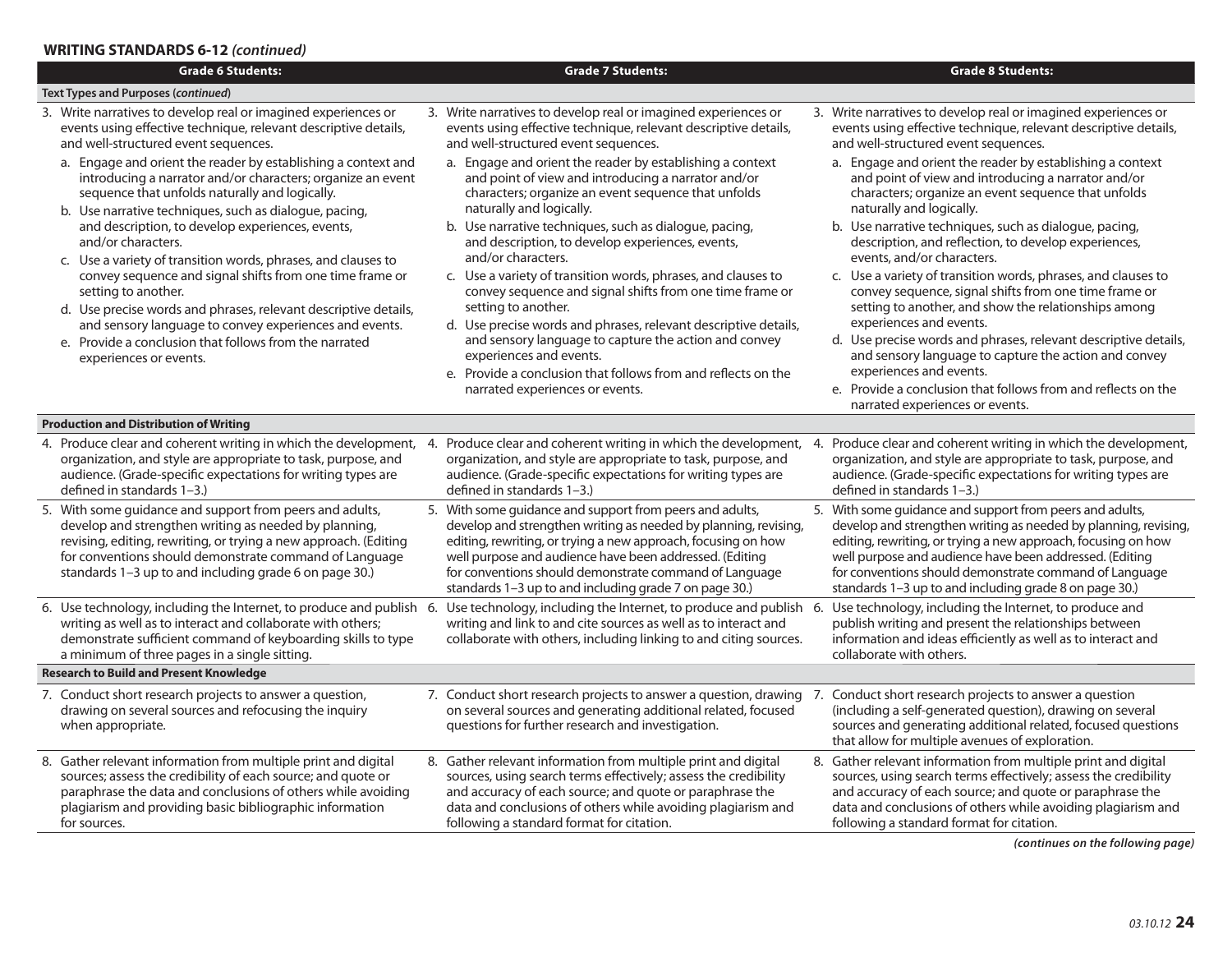#### **WRITING STANDARDS 6-12** *(continued)*

| <b>Grade 6 Students:</b>                                                                                                                                                                                                                                                                                                                                                                                                                                                                          | <b>Grade 7 Students:</b>                                                                                                                                                                                                                                                                                                                                                                                                                                                                                                         | <b>Grade 8 Students:</b>                                                                                                                                                                                                                                                                                                                                                                                                                                                                                                                                                                        |  |
|---------------------------------------------------------------------------------------------------------------------------------------------------------------------------------------------------------------------------------------------------------------------------------------------------------------------------------------------------------------------------------------------------------------------------------------------------------------------------------------------------|----------------------------------------------------------------------------------------------------------------------------------------------------------------------------------------------------------------------------------------------------------------------------------------------------------------------------------------------------------------------------------------------------------------------------------------------------------------------------------------------------------------------------------|-------------------------------------------------------------------------------------------------------------------------------------------------------------------------------------------------------------------------------------------------------------------------------------------------------------------------------------------------------------------------------------------------------------------------------------------------------------------------------------------------------------------------------------------------------------------------------------------------|--|
| Research to Build and Present Knowledge (continued)                                                                                                                                                                                                                                                                                                                                                                                                                                               |                                                                                                                                                                                                                                                                                                                                                                                                                                                                                                                                  |                                                                                                                                                                                                                                                                                                                                                                                                                                                                                                                                                                                                 |  |
| 9. Draw evidence from literary or informational texts to support<br>analysis, reflection, and research.                                                                                                                                                                                                                                                                                                                                                                                           | Draw evidence from literary or informational texts to support<br>9.<br>analysis, reflection, and research.                                                                                                                                                                                                                                                                                                                                                                                                                       | Draw evidence from literary or informational texts to support<br>9.<br>analysis, reflection, and research.                                                                                                                                                                                                                                                                                                                                                                                                                                                                                      |  |
| a. Apply grade 6 Reading standards to literature (e.g., "Compare<br>and contrast texts in different forms or genres [e.g., stories<br>and poems; historical novels and fantasy stories] in terms of<br>their approaches to similar themes and topics").<br>b. Apply grade 6 Reading standards to literary nonfiction (e.g.,<br>"Trace and evaluate the argument and specific claims in a<br>text, distinguishing claims that are supported by reasons<br>and evidence from claims that are not"). | a. Apply grade 7 Reading standards to literature (e.g., "Compare<br>and contrast a fictional portrayal of a time, place, or<br>character and a historical account of the same period as<br>a means of understanding how authors of fiction use or<br>alter history").<br>b. Apply grade 7 Reading standards to literary nonfiction (e.g.,<br>"Trace and evaluate the argument and specific claims in<br>a text, assessing whether the reasoning is sound and the<br>evidence is relevant and sufficient to support the claims"). | a. Apply grade 8 Reading standards to literature (e.g., "Analyze<br>how a modern work of fiction draws on themes, patterns of<br>events, or character types from myths, traditional<br>stories, or religious works such as the Bible, including<br>describing how the material is rendered new").<br>b. Apply grade 8 Reading standards to literary nonfiction (e.g.,<br>"Delineate and evaluate the argument and specific claims<br>in a text, assessing whether the reasoning is sound and<br>the evidence is relevant and sufficient; recognize when<br>irrelevant evidence is introduced"). |  |
| <b>Range of Writing</b>                                                                                                                                                                                                                                                                                                                                                                                                                                                                           |                                                                                                                                                                                                                                                                                                                                                                                                                                                                                                                                  |                                                                                                                                                                                                                                                                                                                                                                                                                                                                                                                                                                                                 |  |
| 10. Write routinely over extended time frames (time for research,<br>reflection, and revision) and shorter time frames (a single<br>sitting or a day or two) for a range of discipline-specific tasks,<br>purposes, and audiences.                                                                                                                                                                                                                                                                | 10. Write routinely over extended time frames (time for research,<br>reflection, and revision) and shorter time frames (a single<br>sitting or a day or two) for a range of discipline-specific tasks,<br>purposes, and audiences.                                                                                                                                                                                                                                                                                               | 10. Write routinely over extended time frames (time for research,<br>reflection, and revision) and shorter time frames (a single<br>sitting or a day or two) for a range of discipline-specific tasks,<br>purposes, and audiences.                                                                                                                                                                                                                                                                                                                                                              |  |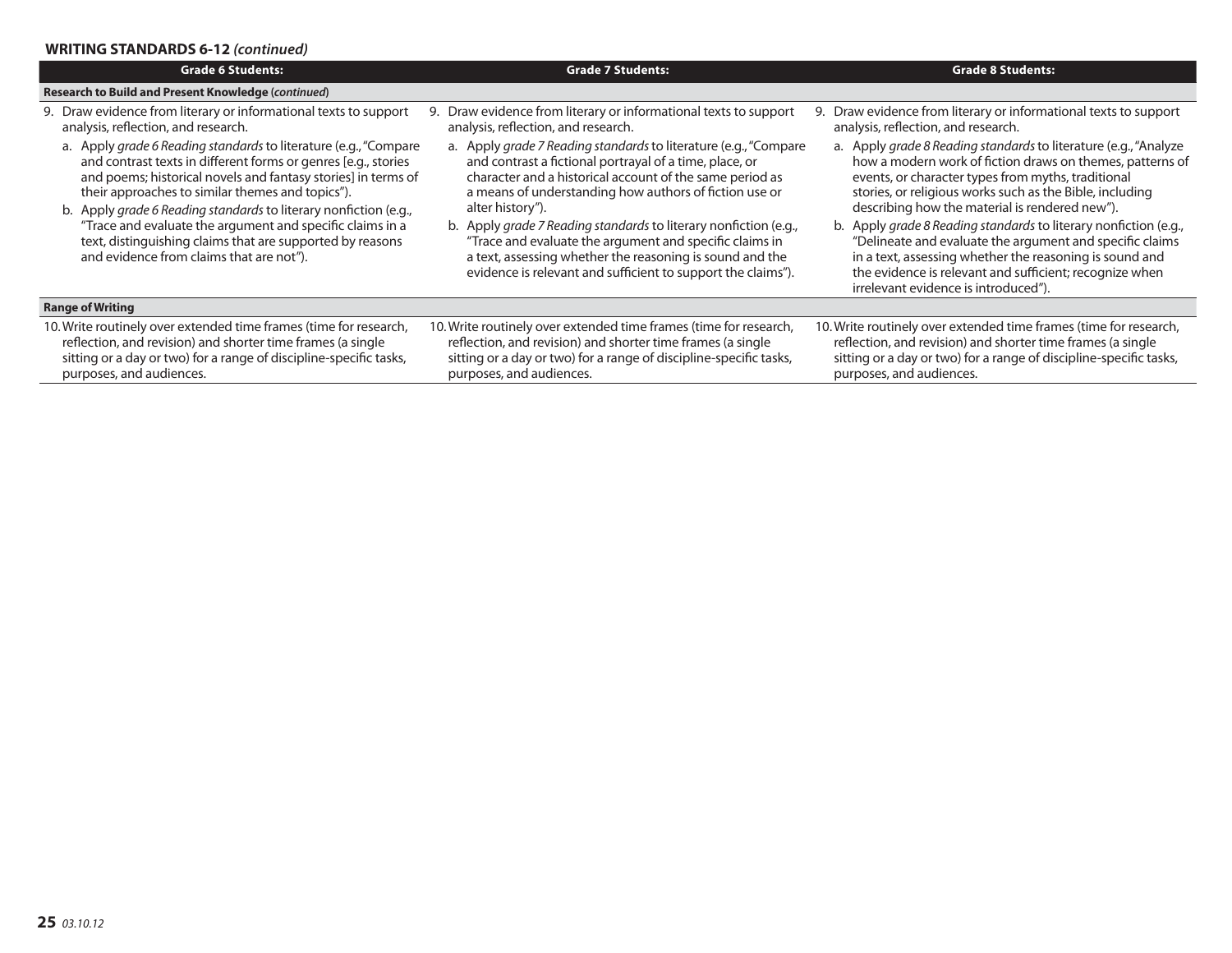#### **WRITING STANDARDS 6-12**

The following standards for grades 6–12 offer a focus for instruction each year to help ensure that students gain adequate mastery of a range of skills and applications. Each year in their writing, students should demonstrate increasing sophistication in all aspects of language use, from vocabulary and syntax to the development and organization of ideas, and they should address increasingly demanding content and sources. Students advancing through the grades are expected to meet each year's grade-specific standards and retain or further develop skills and understandings mastered in preceding grades. The expected growth in student writing ability is reflected both in the standards themselves and in the collection of annotated student writing samples in Appendix C. The CCR anchor standards and high school grade-specific standards work in tandem to define college and career readiness expectations—the former providing broad standards, the latter providing additional specificity.

#### **Text Types and Purposes**

- 1. Write arguments to support claims in an analysis of substantive topics or texts, using valid reasoning and relevant and sufficient evidence.
	- a. Introduce precise claim(s), distinguish the claim(s) from alternate or opposing claims, and create an organization that establishes clear relationships among claim(s), counterclaims, reasons, and evidence.

**Grades 9-10 Students:**

- b. Develop claim(s) and counterclaims fairly, supplying evidence for each while pointing out the strengths and limitations of both in a manner that anticipates the audience's knowledge level and concerns.
- c. Use words, phrases, and clauses to link the major sections of the text, create cohesion, and clarify the relationships between claim(s) and reasons, between reasons and evidence, and between claim(s) and counterclaims.
- d. Establish and maintain a formal style and objective tone while attending to the norms and conventions of the discipline in which they are writing.
- e. Provide a concluding statement or section that follows from and supports the argument presented.
- 1. Write arguments to support claims in an analysis of substantive topics or texts, using valid reasoning and relevant and sufficient evidence.
	- a. Introduce precise, knowledgeable claim(s), establish the significance of the claim(s), distinguish the claim(s) from alternate or opposing claims, and create an organization that logically sequences claim(s), counterclaims, reasons, and evidence.

**Grades 11-12 Students:**

- b. Develop claim(s) and counterclaims fairly and thoroughly, supplying the most relevant evidence for each while pointing out the strengths and limitations of both in a manner that anticipates the audience's knowledge level, concerns, values, and possible biases.
- c. Use specific rhetorical devices to support assertions (e.g., appeal to logic through **reasoning; appeal to emotion or ethical belief; relate a personal anecdote, case study, or analogy).**
- d. Use words, phrases, and clauses as well as varied syntax to link the major sections of the text, create cohesion, and clarify the relationships between claim(s) and reasons, between reasons and evidence, and between claim(s) and counterclaims.
- e. Establish and maintain a formal style and objective tone while attending to the norms and conventions of the discipline in which they are writing.
- f. Provide a concluding statement or section that follows from and supports the argument presented.
- 2. Write informative/explanatory texts to examine and convey complex ideas, concepts, and information clearly and accurately through the effective selection, organization, and analysis of content.
	- a. Introduce a topic **or thesis statement**; organize complex ideas, concepts, and information to make important connections and distinctions; include formatting (e.g., headings), graphics (e.g., figures, tables), and multimedia when useful to aiding comprehension.
	- b. Develop the topic with well-chosen, relevant, and sufficient facts, extended definitions, concrete details, quotations, or other information and examples appropriate to the audience's knowledge of the topic.
	- c. Use appropriate and varied transitions to link the major sections of the text, create cohesion, and clarify the relationships among complex ideas and concepts.
	- d. Use precise language and domain-specific vocabulary to manage the complexity of the topic.
	- e. Establish and maintain a formal style and objective tone while attending to the norms and conventions of the discipline in which they are writing.
	- f. Provide a concluding statement or section that follows from and supports the information or explanation presented (e.g., articulating implications or the significance of the topic).
- 2. Write informative/explanatory texts to examine and convey complex ideas, concepts, and information clearly and accurately through the effective selection, organization, and analysis of content.
	- a. Introduce a topic **or thesis statement**; organize complex ideas, concepts, and information so that each new element builds on that which precedes it to create a unified whole; include formatting (e.g., headings), graphics (e.g., figures, tables), and multimedia when useful to aiding comprehension.
	- b. Develop the topic thoroughly by selecting the most significant and relevant facts, extended definitions, concrete details, quotations, or other information and examples appropriate to the audience's knowledge of the topic.
	- c. Use appropriate and varied transitions and syntax to link the major sections of the text, create cohesion, and clarify the relationships among complex ideas and concepts.
	- d. Use precise language, domain-specific vocabulary, and techniques such as metaphor, simile, and analogy to manage the complexity of the topic.
	- e. Establish and maintain a formal style and objective tone while attending to the norms and conventions of the discipline in which they are writing.
	- f. Provide a concluding statement or section that follows from and supports the information or explanation presented (e.g., articulating implications or the significance of the topic).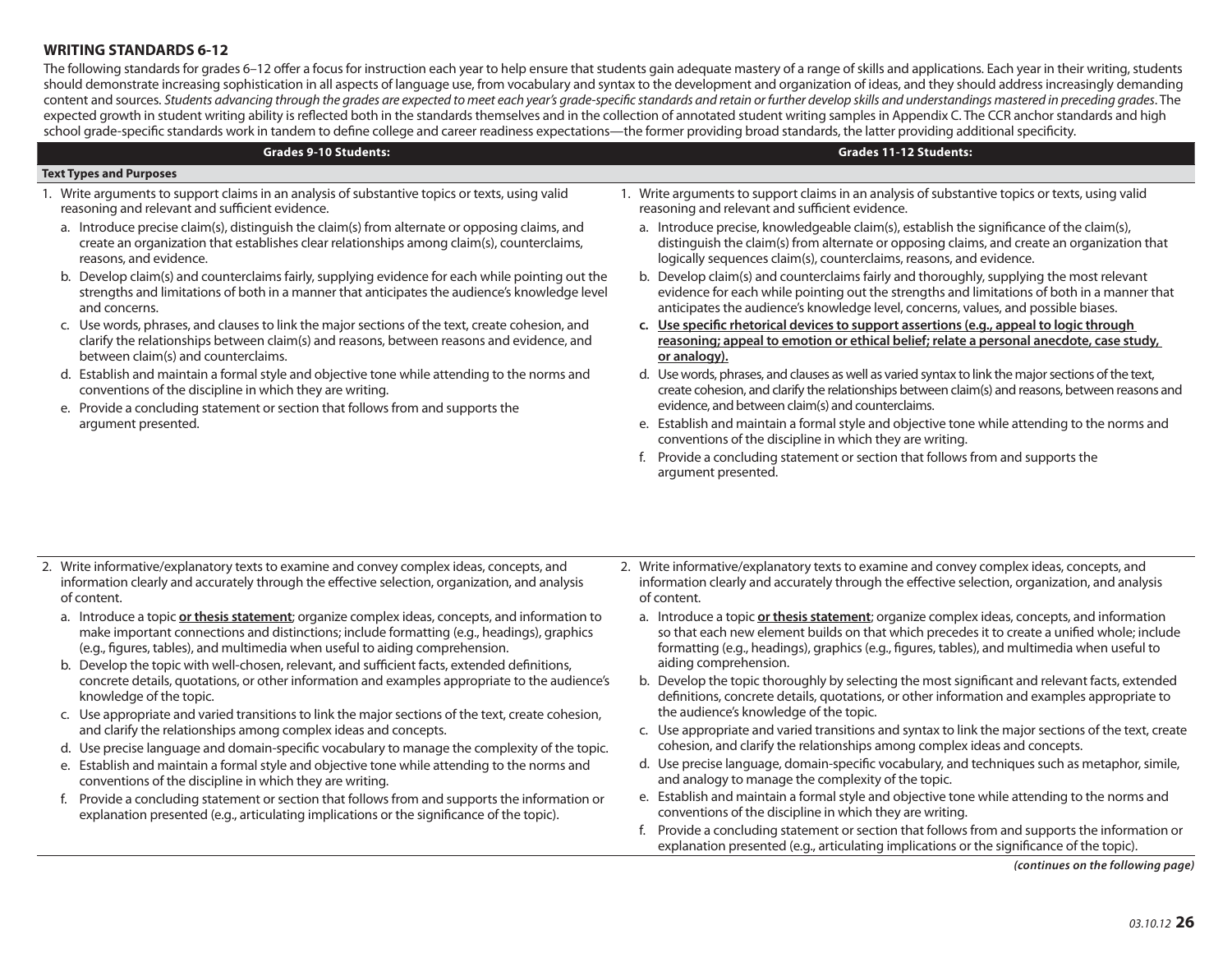#### **WRITING STANDARDS 6-12** *(continued)*

| <b>Grades 9-10 Students:</b>                                                                                                                                                                                                                                                                                                                                                                   | <b>Grades 11-12 Students:</b>                                                                                                                                                                                                                                                                                                                                                                                                                                |
|------------------------------------------------------------------------------------------------------------------------------------------------------------------------------------------------------------------------------------------------------------------------------------------------------------------------------------------------------------------------------------------------|--------------------------------------------------------------------------------------------------------------------------------------------------------------------------------------------------------------------------------------------------------------------------------------------------------------------------------------------------------------------------------------------------------------------------------------------------------------|
| <b>Text Types and Purposes (continued)</b>                                                                                                                                                                                                                                                                                                                                                     |                                                                                                                                                                                                                                                                                                                                                                                                                                                              |
| 3. Write narratives to develop real or imagined experiences or events using effective technique,<br>well-chosen details, and well-structured event sequences.                                                                                                                                                                                                                                  | 3. Write narratives to develop real or imagined experiences or events using effective technique,<br>well-chosen details, and well-structured event sequences.                                                                                                                                                                                                                                                                                                |
| a. Engage and orient the reader by setting out a problem, situation, or observation, establishing<br>one or multiple point(s) of view, and introducing a narrator and/or characters; create a<br>smooth progression of experiences or events.                                                                                                                                                  | a. Engage and orient the reader by setting out a problem, situation, or observation and its<br>significance, establishing one or multiple point(s) of view, and introducing a narrator and/or<br>characters; create a smooth progression of experiences or events.                                                                                                                                                                                           |
| b. Use narrative techniques, such as dialogue, pacing, description, reflection, and multiple plot<br>lines, to develop experiences, events, and/or characters.                                                                                                                                                                                                                                 | b. Use narrative techniques, such as dialogue, pacing, description, reflection, and multiple plot<br>lines, to develop experiences, events, and/or characters.                                                                                                                                                                                                                                                                                               |
| c. Use a variety of techniques to sequence events so that they build on one another to create a<br>coherent whole.                                                                                                                                                                                                                                                                             | c. Use a variety of techniques to sequence events so that they build on one another to create<br>a coherent whole and build toward a particular tone and outcome (e.g., a sense of mystery,                                                                                                                                                                                                                                                                  |
| d. Use precise words and phrases, telling details, and sensory language to convey a vivid picture<br>of the experiences, events, setting, and/or characters.                                                                                                                                                                                                                                   | suspense, growth, or resolution).<br>d. Use precise words and phrases, telling details, and sensory language to convey a vivid picture                                                                                                                                                                                                                                                                                                                       |
| e. Provide a conclusion that follows from and reflects on what is experienced, observed, or                                                                                                                                                                                                                                                                                                    | of the experiences, events, setting, and/or characters.                                                                                                                                                                                                                                                                                                                                                                                                      |
| resolved over the course of the narrative.                                                                                                                                                                                                                                                                                                                                                     | e. Provide a conclusion that follows from and reflects on what is experienced, observed, or<br>resolved over the course of the narrative.                                                                                                                                                                                                                                                                                                                    |
| <b>Production and Distribution of Writing</b>                                                                                                                                                                                                                                                                                                                                                  |                                                                                                                                                                                                                                                                                                                                                                                                                                                              |
| 4. Produce clear and coherent writing in which the development, organization, and style are<br>appropriate to task, purpose, and audience. (Grade-specific expectations for writing types are<br>defined in standards 1-3.)                                                                                                                                                                    | 4. Produce clear and coherent writing in which the development, organization, and style are<br>appropriate to task, purpose, and audience. (Grade-specific expectations for writing types are<br>defined in standards 1-3.)                                                                                                                                                                                                                                  |
| 5. Develop and strengthen writing as needed by planning, revising, editing, rewriting, or trying<br>a new approach, focusing on addressing what is most significant for a specific purpose and<br>audience. (Editing for conventions should demonstrate command of Language standards 1-3<br>up to and including grades 9-10 on page 32.)                                                      | 5. Develop and strengthen writing as needed by planning, revising, editing, rewriting, or trying<br>a new approach, focusing on addressing what is most significant for a specific purpose and<br>audience. (Editing for conventions should demonstrate command of Language standards 1-3<br>up to and including grades 11-12 on page 32.)                                                                                                                   |
| 6. Use technology, including the Internet, to produce, publish, and update individual or shared<br>writing products, taking advantage of technology's capacity to link to other information and<br>to display information flexibly and dynamically.                                                                                                                                            | 6. Use technology, including the Internet, to produce, publish, and update individual or shared<br>writing products in response to ongoing feedback, including new arguments or information.                                                                                                                                                                                                                                                                 |
| <b>Research to Build and Present Knowledge</b>                                                                                                                                                                                                                                                                                                                                                 |                                                                                                                                                                                                                                                                                                                                                                                                                                                              |
| 7. Conduct short as well as more sustained research projects to answer a question (including a<br>self-generated question) or solve a problem; narrow or broaden the inquiry when appropriate;<br>synthesize multiple sources on the subject, demonstrating understanding of the subject<br>under investigation.                                                                               | 7. Conduct short as well as more sustained research projects to answer a question (including a<br>self-generated question) or solve a problem; narrow or broaden the inquiry when appropriate;<br>synthesize multiple sources on the subject, demonstrating understanding of the subject<br>under investigation.                                                                                                                                             |
| 8. Gather relevant information from multiple authoritative print and digital sources, using advanced<br>searches effectively; assess the usefulness of each source in answering the research question;<br>integrate information into the text selectively to maintain the flow of ideas, avoiding plagiarism<br>and following a standard format for citation including footnotes and endnotes. | 8. Gather relevant information from multiple authoritative print and digital sources, using advanced<br>searches effectively; assess the strengths and limitations of each source in terms of the task,<br>purpose, and audience; integrate information into the text selectively to maintain the flow of<br>ideas, avoiding plagiarism and overreliance on any one source and following a standard format<br>for citation including footnotes and endnotes. |
| 9. Draw evidence from literary or informational texts to support analysis, reflection, and research.                                                                                                                                                                                                                                                                                           | 9. Draw evidence from literary or informational texts to support analysis, reflection, and research.                                                                                                                                                                                                                                                                                                                                                         |
| a. Apply grades 9-10 Reading standards to literature (e.g., "Analyze how an author draws on and<br>transforms source material in a specific work [e.g., how Shakespeare treats a theme or topic<br>from Ovid or the Bible or how a later author draws on a play by Shakespeare]").                                                                                                             | a. Apply grades 11-12 Reading standards to literature (e.g., "Demonstrate knowledge of<br>eighteenth-, nineteenth- and early-twentieth-century foundational works of American literature,<br>including how two or more texts from the same period treat similar themes or topics").                                                                                                                                                                          |
| b. Apply grades 9–10 Reading standards to literary nonfiction (e.g., "Delineate and evaluate<br>the argument and specific claims in a text, assessing whether the reasoning is valid and the<br>evidence is relevant and sufficient; identify false statements and fallacious reasoning").                                                                                                     | b. Apply grades 11-12 Reading standards to literary nonfiction (e.g., "Delineate and evaluate<br>the reasoning in seminal U.S. texts, including the application of constitutional principles<br>and use of legal reasoning [e.g., in U.S. Supreme Court Case majority opinions and dissents)<br>and the premises, purposes, and arguments in works of public advocacy (e.g., The Federalist,<br>presidential addresses]").                                   |
| <b>Range of Writing</b>                                                                                                                                                                                                                                                                                                                                                                        |                                                                                                                                                                                                                                                                                                                                                                                                                                                              |
|                                                                                                                                                                                                                                                                                                                                                                                                | 10 Write routingly over extended time frames (time for research reflection, and revision) and shorter, 10 Write routingly over extended time frames (time for research, reflection, and revision) and shorter                                                                                                                                                                                                                                                |

10. Write routinely over extended time frames (time for research, reflection, and revision) and shorter 10. Write routinely over extended time frames (time for research, reflection, and revision) and shorter time frames (a single sitting or a day or two) for a range of tasks, purposes, and audiences. time frames (a single sitting or a day or two) for a range of tasks, purposes, and audiences.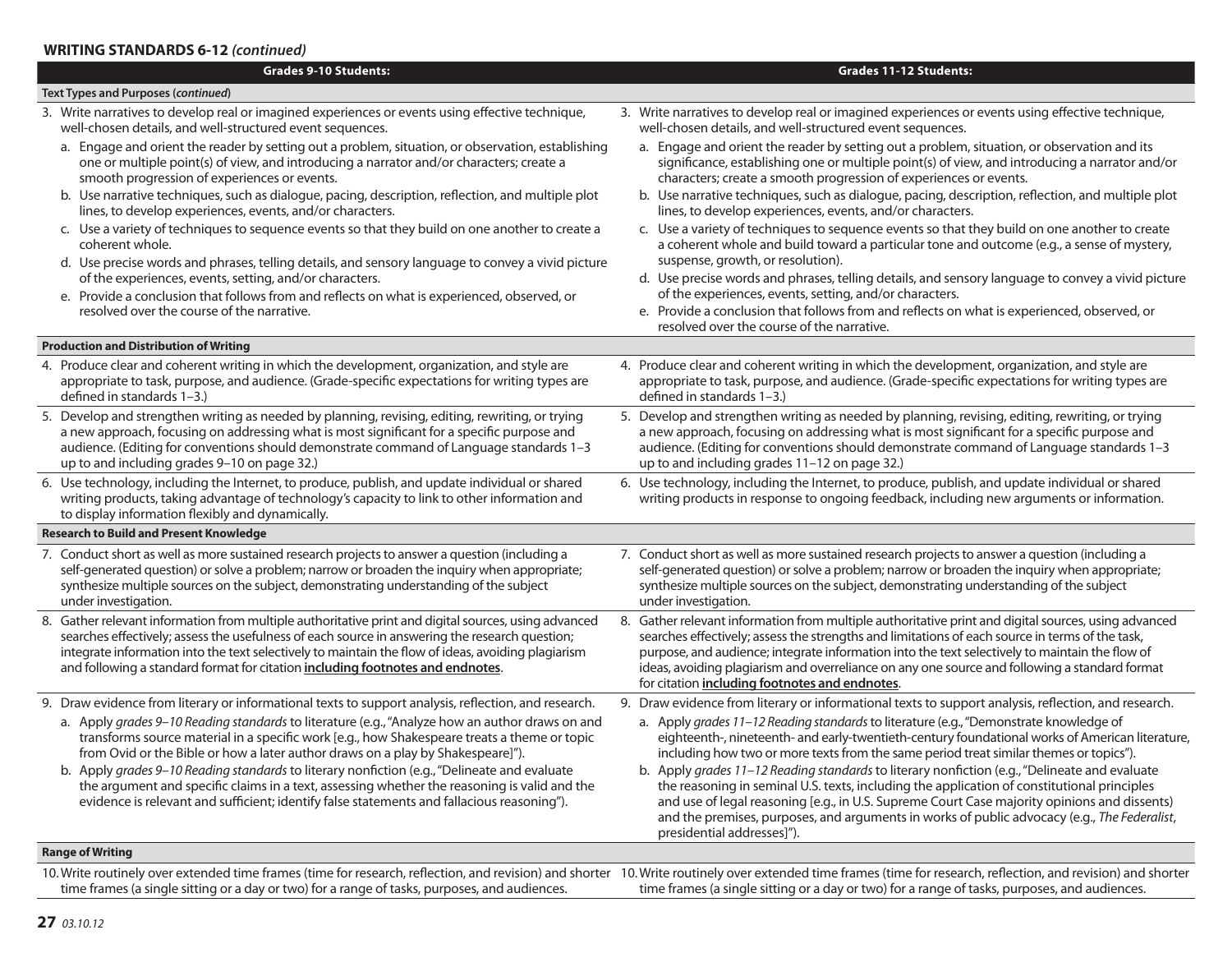# **SPEAKING AND LISTENING STANDARDS 6-12**

The following standards for grades 6–12 offer a focus for instruction in each year to help ensure that students gain adequate mastery of a range of skills and applications. Students advancing through the grades are expected to meet each year's grade-specific standards and retain or further develop skills and understandings mastered in preceding grades.

| <b>Grade 6 Students:</b>                                                                                                                                                                                                                                                                                                                        | <b>Grade 7 Students:</b>                                                                                                                                                                                                                                                                                                                                 | <b>Grade 8 Students:</b>                                                                                                                                                                                                                                                                                                   |
|-------------------------------------------------------------------------------------------------------------------------------------------------------------------------------------------------------------------------------------------------------------------------------------------------------------------------------------------------|----------------------------------------------------------------------------------------------------------------------------------------------------------------------------------------------------------------------------------------------------------------------------------------------------------------------------------------------------------|----------------------------------------------------------------------------------------------------------------------------------------------------------------------------------------------------------------------------------------------------------------------------------------------------------------------------|
| <b>Comprehension and Collaboration</b>                                                                                                                                                                                                                                                                                                          |                                                                                                                                                                                                                                                                                                                                                          |                                                                                                                                                                                                                                                                                                                            |
| 1. Engage effectively in a range of collaborative discussions (one- 1.<br>on-one, in groups, and teacher-led) with diverse partners on<br>grade 6 topics, texts, and issues, building on others' ideas and<br>expressing their own clearly.                                                                                                     | on-one, in groups, and teacher-led) with diverse partners on<br>grade 7 topics, texts, and issues, building on others' ideas and<br>expressing their own clearly.                                                                                                                                                                                        | Engage effectively in a range of collaborative discussions (one- 1. Engage effectively in a range of collaborative discussions (one-<br>on-one, in groups, and teacher-led) with diverse partners on<br>grade 8 topics, texts, and issues, building on others' ideas and<br>expressing their own clearly.                  |
| a. Come to discussions prepared, having read or studied<br>required material; explicitly draw on that preparation by<br>referring to evidence on the topic, text, or issue to probe<br>and reflect on ideas under discussion.                                                                                                                   | a. Come to discussions prepared, having read or researched<br>material under study; explicitly draw on that preparation<br>by referring to evidence on the topic, text, or issue to probe<br>and reflect on ideas under discussion.                                                                                                                      | a. Come to discussions prepared, having read or researched<br>material under study; explicitly draw on that preparation<br>by referring to evidence on the topic, text, or issue to probe<br>and reflect on ideas under discussion.                                                                                        |
| b. Follow rules for collegial discussions, set specific goals and<br>deadlines, and define individual roles as needed.<br>c. Pose and respond to specific questions with elaboration                                                                                                                                                            | b. Follow rules for collegial discussions, track progress toward<br>specific goals and deadlines, and define individual roles<br>as needed.                                                                                                                                                                                                              | b. Follow rules for collegial discussions and decision-making,<br>track progress toward specific goals and deadlines, and<br>define individual roles as needed.                                                                                                                                                            |
| and detail by making comments that contribute to the<br>topic, text, or issue under discussion.<br>d. Review the key ideas expressed and demonstrate<br>understanding of multiple perspectives through reflection<br>and paraphrasing.                                                                                                          | c. Pose questions that elicit elaboration and respond<br>to others' questions and comments with relevant<br>observations and ideas that bring the discussion back on<br>topic as needed.<br>d. Acknowledge new information expressed by others and,<br>when warranted, modify their own views.                                                           | c. Pose questions that connect the ideas of several speakers<br>and respond to others' questions and comments with<br>relevant evidence, observations, and ideas.<br>d. Acknowledge new information expressed by others, and,<br>when warranted, qualify or justify their own views in light of<br>the evidence presented. |
| 2. Interpret information presented in diverse media and formats<br>(e.g., visually, quantitatively, orally) and explain how it<br>contributes to a topic, text, or issue under study.                                                                                                                                                           | 2. Analyze the main ideas and supporting details presented<br>in diverse media and formats (e.g., visually, quantitatively,<br>orally) and explain how the ideas clarify a topic, text, or issue<br>under study.                                                                                                                                         | 2. Analyze the purpose of information presented in diverse<br>media and formats (e.g., visually, quantitatively, orally) and<br>evaluate the motives (e.g., social, commercial, political) behind<br>its presentation.                                                                                                     |
| 3. Delineate a speaker's argument and specific claims,<br>distinguishing claims that are supported by reasons and<br>evidence from claims that are not.                                                                                                                                                                                         | 3. Delineate a speaker's argument and specific claims, and<br>attitude toward the subject, evaluating the soundness of the<br>reasoning and the relevance and sufficiency of the evidence.                                                                                                                                                               | 3. Delineate a speaker's argument and specific claims,<br>evaluating the soundness of the reasoning and relevance<br>and sufficiency of the evidence and identifying when irrelevant<br>evidence is introduced.                                                                                                            |
| <b>Presentation of Knowledge and Ideas</b>                                                                                                                                                                                                                                                                                                      |                                                                                                                                                                                                                                                                                                                                                          |                                                                                                                                                                                                                                                                                                                            |
| 4. Present claims and findings (e.g., argument, narrative,<br>informative, response to literature presentations),<br>sequencing ideas logically and using pertinent descriptions,<br>facts, and details and nonverbal elements to accentuate<br>main ideas or themes; use appropriate eye contact, adequate<br>volume, and clear pronunciation. | 4. Present claims and findings (e.g., argument, narrative, and<br>summary presentations), emphasizing salient points in a<br>focused, coherent manner with pertinent descriptions, facts,<br>details, and examples; use appropriate eye contact, adequate<br>volume, and clear pronunciation.<br>a. Plan and present an argument that: supports a claim, | 4. Present claims and findings (e.g., argument, narrative,<br>response to literature presentations), emphasizing<br>salient points in a focused, coherent manner with relevant<br>evidence, sound valid reasoning, and well-chosen details; use<br>appropriate eye contact, adequate volume, and<br>clear pronunciation.   |
| a. Plan and deliver an informative/explanatory presentation<br>that: develops a topic with relevant facts, definitions, and<br>concrete details; uses appropriate transitions to clarify<br>relationships; uses precise language and domain specific<br>vocabulary; and provides a strong conclusion.                                           | acknowledges counterarguments, organizes evidence<br>logically, uses words and phrases to create cohesion,<br>and provides a concluding statement that supports<br>argument presented.                                                                                                                                                                   | a. Plan and present a narrative that: establishes a context<br>and point of view, presents a logical sequence, uses<br>narrative techniques (e.g., dialogue, pacing, description,<br>sensory language), uses a variety of transitions, and<br>provides a conclusion that reflects the experience.                          |
| 5. Include multimedia components (e.g., graphics, images,<br>music, sound) and visual displays in presentations to<br>clarify information.                                                                                                                                                                                                      | 5. Include multimedia components and visual displays in<br>presentations to clarify claims and findings and emphasize<br>salient points.                                                                                                                                                                                                                 | 5. Integrate multimedia and visual displays into presentations<br>to clarify information, strengthen claims and evidence, and<br>add interest.                                                                                                                                                                             |
| 6. Adapt speech to a variety of contexts and tasks, demonstrating 6.<br>command of formal English when indicated or appropriate.<br>(See grade 6 Language standards 1 and 3 on page 30 for<br>specific expectations.)                                                                                                                           | command of formal English when indicated or appropriate.<br>(See grade 7 Language standards 1 and 3 on page 30 for<br>specific expectations.)                                                                                                                                                                                                            | Adapt speech to a variety of contexts and tasks, demonstrating 6. Adapt speech to a variety of contexts and tasks, demonstrating<br>command of formal English when indicated or appropriate.<br>(See grade 8 Language standards 1 and 3 on page 30 for<br>specific expectations.)                                          |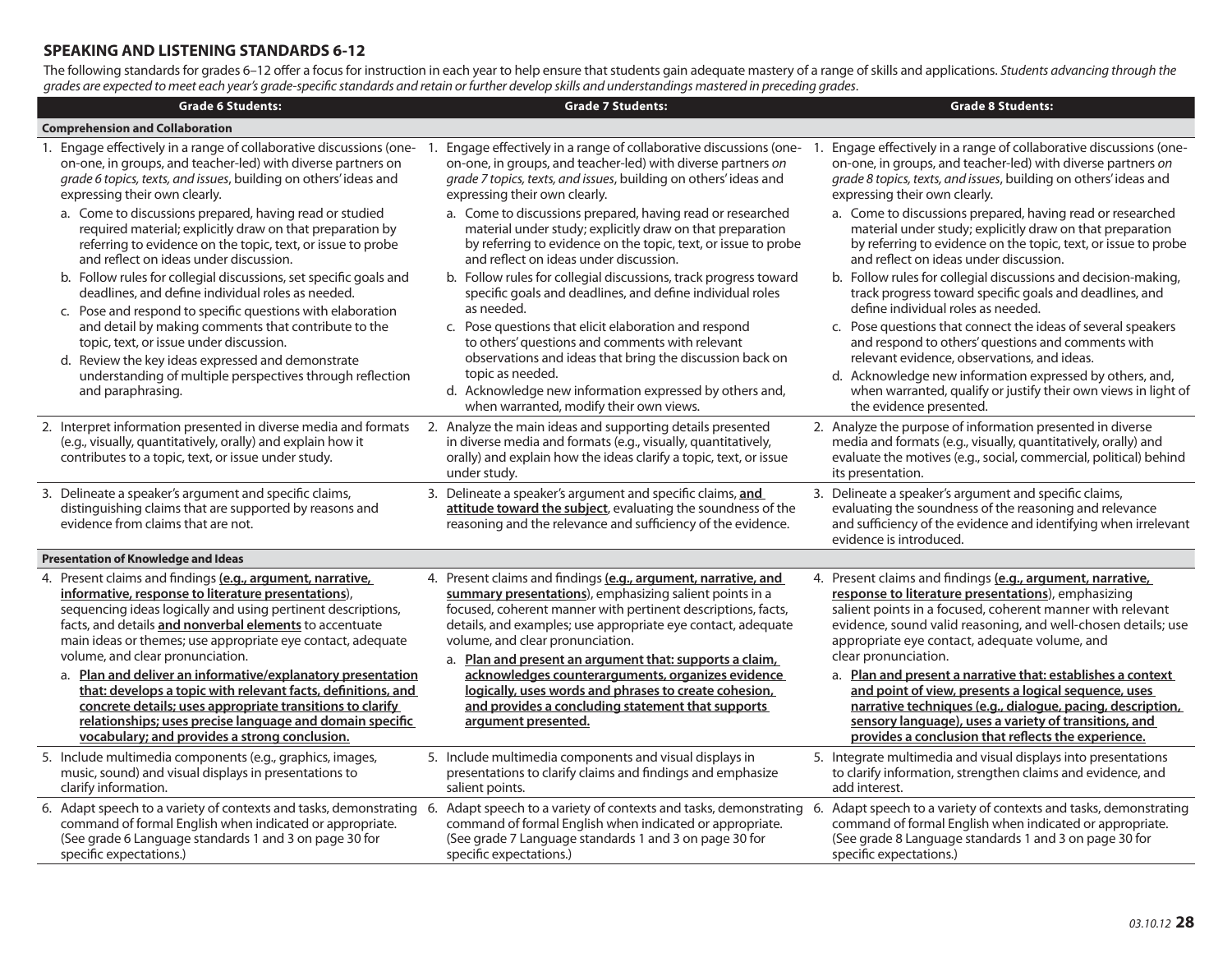# **SPEAKING AND LISTENING STANDARDS 6-12**

The following standards for grades 6-12 offer a focus for instruction in each year to help ensure that students gain adequate mastery of a range of skills and applications. Students advancing through the grades are expected to meet each year's grade-specific standards and retain or further develop skills and understandings mastered in preceding grades. The CCR anchor standards and high school grade-specific standards work in tandem to define college and career readiness expectations—the former providing broad standards, the latter providing additional specificity.

| <b>Grades 9-10 Students:</b>                                                                                                                                                                                                                                                                                                                                                                                                                                                                                                                                                                                                                                                                                                                                                                                                                                                                                                                                                                                                                               | <b>Grades 11-12 Students:</b>                                                                                                                                                                                                                                                                                                                                                                                                                                                                                                                                                                                                                                                                                                                                                                                                                                                                                                                                                                                                                                                                                                                                                                                                                                                                                                                                                                                            |
|------------------------------------------------------------------------------------------------------------------------------------------------------------------------------------------------------------------------------------------------------------------------------------------------------------------------------------------------------------------------------------------------------------------------------------------------------------------------------------------------------------------------------------------------------------------------------------------------------------------------------------------------------------------------------------------------------------------------------------------------------------------------------------------------------------------------------------------------------------------------------------------------------------------------------------------------------------------------------------------------------------------------------------------------------------|--------------------------------------------------------------------------------------------------------------------------------------------------------------------------------------------------------------------------------------------------------------------------------------------------------------------------------------------------------------------------------------------------------------------------------------------------------------------------------------------------------------------------------------------------------------------------------------------------------------------------------------------------------------------------------------------------------------------------------------------------------------------------------------------------------------------------------------------------------------------------------------------------------------------------------------------------------------------------------------------------------------------------------------------------------------------------------------------------------------------------------------------------------------------------------------------------------------------------------------------------------------------------------------------------------------------------------------------------------------------------------------------------------------------------|
| <b>Comprehension and Collaboration</b>                                                                                                                                                                                                                                                                                                                                                                                                                                                                                                                                                                                                                                                                                                                                                                                                                                                                                                                                                                                                                     |                                                                                                                                                                                                                                                                                                                                                                                                                                                                                                                                                                                                                                                                                                                                                                                                                                                                                                                                                                                                                                                                                                                                                                                                                                                                                                                                                                                                                          |
| 1. Initiate and participate effectively in a range of collaborative discussions (one-on-one, in groups,                                                                                                                                                                                                                                                                                                                                                                                                                                                                                                                                                                                                                                                                                                                                                                                                                                                                                                                                                    | 1. Initiate and participate effectively in a range of collaborative discussions (one-on-one, in groups,                                                                                                                                                                                                                                                                                                                                                                                                                                                                                                                                                                                                                                                                                                                                                                                                                                                                                                                                                                                                                                                                                                                                                                                                                                                                                                                  |
| and teacher-led) with diverse partners on grades 9-10 topics, texts, and issues, building on others'                                                                                                                                                                                                                                                                                                                                                                                                                                                                                                                                                                                                                                                                                                                                                                                                                                                                                                                                                       | and teacher-led) with diverse partners on grades 11-12 topics, texts, and issues, building on others'                                                                                                                                                                                                                                                                                                                                                                                                                                                                                                                                                                                                                                                                                                                                                                                                                                                                                                                                                                                                                                                                                                                                                                                                                                                                                                                    |
| ideas and expressing their own clearly and persuasively.                                                                                                                                                                                                                                                                                                                                                                                                                                                                                                                                                                                                                                                                                                                                                                                                                                                                                                                                                                                                   | ideas and expressing their own clearly and persuasively.                                                                                                                                                                                                                                                                                                                                                                                                                                                                                                                                                                                                                                                                                                                                                                                                                                                                                                                                                                                                                                                                                                                                                                                                                                                                                                                                                                 |
| a. Come to discussions prepared, having read and researched material under study; explicitly                                                                                                                                                                                                                                                                                                                                                                                                                                                                                                                                                                                                                                                                                                                                                                                                                                                                                                                                                               | a. Come to discussions prepared, having read and researched material under study; explicitly                                                                                                                                                                                                                                                                                                                                                                                                                                                                                                                                                                                                                                                                                                                                                                                                                                                                                                                                                                                                                                                                                                                                                                                                                                                                                                                             |
| draw on that preparation by referring to evidence from texts and other research on the topic                                                                                                                                                                                                                                                                                                                                                                                                                                                                                                                                                                                                                                                                                                                                                                                                                                                                                                                                                               | draw on that preparation by referring to evidence from texts and other research on the topic                                                                                                                                                                                                                                                                                                                                                                                                                                                                                                                                                                                                                                                                                                                                                                                                                                                                                                                                                                                                                                                                                                                                                                                                                                                                                                                             |
| or issue to stimulate a thoughtful, well-reasoned exchange of ideas.                                                                                                                                                                                                                                                                                                                                                                                                                                                                                                                                                                                                                                                                                                                                                                                                                                                                                                                                                                                       | or issue to stimulate a thoughtful, well-reasoned exchange of ideas.                                                                                                                                                                                                                                                                                                                                                                                                                                                                                                                                                                                                                                                                                                                                                                                                                                                                                                                                                                                                                                                                                                                                                                                                                                                                                                                                                     |
| b. Work with peers to set rules for collegial discussions and decision-making (e.g., informal                                                                                                                                                                                                                                                                                                                                                                                                                                                                                                                                                                                                                                                                                                                                                                                                                                                                                                                                                              | b. Work with peers to promote civil, democratic discussions and decision-making, set clear goals                                                                                                                                                                                                                                                                                                                                                                                                                                                                                                                                                                                                                                                                                                                                                                                                                                                                                                                                                                                                                                                                                                                                                                                                                                                                                                                         |
| consensus, taking votes on key issues, presentation of alternate views), clear goals and                                                                                                                                                                                                                                                                                                                                                                                                                                                                                                                                                                                                                                                                                                                                                                                                                                                                                                                                                                   | and deadlines, and establish individual roles as needed.                                                                                                                                                                                                                                                                                                                                                                                                                                                                                                                                                                                                                                                                                                                                                                                                                                                                                                                                                                                                                                                                                                                                                                                                                                                                                                                                                                 |
| deadlines, and individual roles as needed.                                                                                                                                                                                                                                                                                                                                                                                                                                                                                                                                                                                                                                                                                                                                                                                                                                                                                                                                                                                                                 | c. Propel conversations by posing and responding to questions that probe reasoning and                                                                                                                                                                                                                                                                                                                                                                                                                                                                                                                                                                                                                                                                                                                                                                                                                                                                                                                                                                                                                                                                                                                                                                                                                                                                                                                                   |
| c. Propel conversations by posing and responding to questions that relate the current                                                                                                                                                                                                                                                                                                                                                                                                                                                                                                                                                                                                                                                                                                                                                                                                                                                                                                                                                                      | evidence; ensure a hearing for a full range of positions on a topic or issue; clarify, verify, or                                                                                                                                                                                                                                                                                                                                                                                                                                                                                                                                                                                                                                                                                                                                                                                                                                                                                                                                                                                                                                                                                                                                                                                                                                                                                                                        |
| discussion to broader themes or larger ideas; actively incorporate others into the discussion;                                                                                                                                                                                                                                                                                                                                                                                                                                                                                                                                                                                                                                                                                                                                                                                                                                                                                                                                                             | challenge ideas and conclusions; and promote divergent and creative perspectives.                                                                                                                                                                                                                                                                                                                                                                                                                                                                                                                                                                                                                                                                                                                                                                                                                                                                                                                                                                                                                                                                                                                                                                                                                                                                                                                                        |
| and clarify, verify, or challenge ideas and conclusions.                                                                                                                                                                                                                                                                                                                                                                                                                                                                                                                                                                                                                                                                                                                                                                                                                                                                                                                                                                                                   | d. Respond thoughtfully to diverse perspectives; synthesize comments, claims, and evidence                                                                                                                                                                                                                                                                                                                                                                                                                                                                                                                                                                                                                                                                                                                                                                                                                                                                                                                                                                                                                                                                                                                                                                                                                                                                                                                               |
| d. Respond thoughtfully to diverse perspectives, summarize points of agreement and                                                                                                                                                                                                                                                                                                                                                                                                                                                                                                                                                                                                                                                                                                                                                                                                                                                                                                                                                                         | made on all sides of an issue; resolve contradictions when possible; and determine what                                                                                                                                                                                                                                                                                                                                                                                                                                                                                                                                                                                                                                                                                                                                                                                                                                                                                                                                                                                                                                                                                                                                                                                                                                                                                                                                  |
| disagreement, and, when warranted, qualify or justify their own views and understanding and                                                                                                                                                                                                                                                                                                                                                                                                                                                                                                                                                                                                                                                                                                                                                                                                                                                                                                                                                                | additional information or research is required to deepen the investigation or complete                                                                                                                                                                                                                                                                                                                                                                                                                                                                                                                                                                                                                                                                                                                                                                                                                                                                                                                                                                                                                                                                                                                                                                                                                                                                                                                                   |
| make new connections in light of the evidence and reasoning presented.                                                                                                                                                                                                                                                                                                                                                                                                                                                                                                                                                                                                                                                                                                                                                                                                                                                                                                                                                                                     | the task.                                                                                                                                                                                                                                                                                                                                                                                                                                                                                                                                                                                                                                                                                                                                                                                                                                                                                                                                                                                                                                                                                                                                                                                                                                                                                                                                                                                                                |
| 2. Integrate multiple sources of information presented in diverse media or formats (e.g., visually,<br>quantitatively, orally) evaluating the credibility and accuracy of each source.                                                                                                                                                                                                                                                                                                                                                                                                                                                                                                                                                                                                                                                                                                                                                                                                                                                                     | 2. Integrate multiple sources of information presented in diverse formats and media (e.g., visually,<br>quantitatively, orally) in order to make informed decisions and solve problems, evaluating the<br>credibility and accuracy of each source and noting any discrepancies among the data.                                                                                                                                                                                                                                                                                                                                                                                                                                                                                                                                                                                                                                                                                                                                                                                                                                                                                                                                                                                                                                                                                                                           |
| 3. Evaluate a speaker's point of view, reasoning, and use of evidence and rhetoric, identifying any                                                                                                                                                                                                                                                                                                                                                                                                                                                                                                                                                                                                                                                                                                                                                                                                                                                                                                                                                        | 3. Evaluate a speaker's point of view, reasoning, and use of evidence and rhetoric, assessing the                                                                                                                                                                                                                                                                                                                                                                                                                                                                                                                                                                                                                                                                                                                                                                                                                                                                                                                                                                                                                                                                                                                                                                                                                                                                                                                        |
| fallacious reasoning or exaggerated or distorted evidence.                                                                                                                                                                                                                                                                                                                                                                                                                                                                                                                                                                                                                                                                                                                                                                                                                                                                                                                                                                                                 | stance, premises, links among ideas, word choice, points of emphasis, and tone used.                                                                                                                                                                                                                                                                                                                                                                                                                                                                                                                                                                                                                                                                                                                                                                                                                                                                                                                                                                                                                                                                                                                                                                                                                                                                                                                                     |
| <b>Presentation of Knowledge and Ideas</b>                                                                                                                                                                                                                                                                                                                                                                                                                                                                                                                                                                                                                                                                                                                                                                                                                                                                                                                                                                                                                 |                                                                                                                                                                                                                                                                                                                                                                                                                                                                                                                                                                                                                                                                                                                                                                                                                                                                                                                                                                                                                                                                                                                                                                                                                                                                                                                                                                                                                          |
| 4. Present information, findings, and supporting evidence clearly, concisely, and logically (using<br>appropriate eye contact, adequate volume, and clear pronunciation) such that listeners<br>can follow the line of reasoning and the organization, development, substance, and style<br>are appropriate to purpose (e.g., argument, narrative, informative, response to literature<br>presentations), audience, and task.<br>a. Plan and deliver an informative/explanatory presentation that: presents evidence in<br>support of a thesis, conveys information from primary and secondary sources coherently,<br>uses domain specific vocabulary, and provides a conclusion that summarizes the main<br>points. (9th or 10th grade.)<br>b. Plan, memorize and present a recitation (e.g., poem, selection from a speech or<br>dramatic soliloguy) that: conveys the meaning of the selection and includes appropriate<br>performance techniques (e.g., tone, rate, voice modulation) to achieve the desired<br>aesthetic effect. (9th or 10th grade.) | 4. Present information, findings, and supporting evidence (e.g., reflective, historical investigation,<br>response to literature presentations), conveying a clear and distinct perspective and a<br>logical argument, such that listeners can follow the line of reasoning, alternative or opposing<br>perspectives are addressed, and the organization, development, substance, and style are<br>appropriate to purpose, audience, and a range of formal and informal tasks. Use appropriate eye<br>contact, adequate volume, and clear pronunciation.<br>a. Plan and deliver a reflective narrative that: explores the significance of a personal<br>experience, event, or concern; uses sensory language to convey a vivid picture; includes<br>appropriate narrative techniques (e.g., dialogue, pacing, description); and draws<br>comparisons between the specific incident and broader themes. (11th or 12th grade.)<br>b. Plan and present an argument that: supports a precise claim; provides a logical sequence<br>for claims, counterclaims, and evidence; uses rhetorical devices to support assertions (e.g.,<br>analogy, appeal to logic through reasoning, appeal to emotion or ethical belief); uses<br>varied syntax to link major sections of the presentation to create cohesion and clarity; and<br>provides a concluding statement that supports the argument presented. (11th or 12th<br>grade.) |
| 5. Make strategic use of digital media (e.g., textual, graphical, audio, visual, and interactive                                                                                                                                                                                                                                                                                                                                                                                                                                                                                                                                                                                                                                                                                                                                                                                                                                                                                                                                                           | 5. Make strategic use of digital media (e.g., textual, graphical, audio, visual, and interactive                                                                                                                                                                                                                                                                                                                                                                                                                                                                                                                                                                                                                                                                                                                                                                                                                                                                                                                                                                                                                                                                                                                                                                                                                                                                                                                         |
| elements) in presentations to enhance understanding of findings, reasoning, and evidence and                                                                                                                                                                                                                                                                                                                                                                                                                                                                                                                                                                                                                                                                                                                                                                                                                                                                                                                                                               | elements) in presentations to enhance understanding of findings, reasoning, and evidence and                                                                                                                                                                                                                                                                                                                                                                                                                                                                                                                                                                                                                                                                                                                                                                                                                                                                                                                                                                                                                                                                                                                                                                                                                                                                                                                             |
| to add interest.                                                                                                                                                                                                                                                                                                                                                                                                                                                                                                                                                                                                                                                                                                                                                                                                                                                                                                                                                                                                                                           | to add interest.                                                                                                                                                                                                                                                                                                                                                                                                                                                                                                                                                                                                                                                                                                                                                                                                                                                                                                                                                                                                                                                                                                                                                                                                                                                                                                                                                                                                         |
| 6. Adapt speech to a variety of contexts and tasks, demonstrating command of formal English when                                                                                                                                                                                                                                                                                                                                                                                                                                                                                                                                                                                                                                                                                                                                                                                                                                                                                                                                                           | 6. Adapt speech to a variety of contexts and tasks, demonstrating a command of formal English                                                                                                                                                                                                                                                                                                                                                                                                                                                                                                                                                                                                                                                                                                                                                                                                                                                                                                                                                                                                                                                                                                                                                                                                                                                                                                                            |
| indicated or appropriate. (See grades 9-10 Language standards 1 and 3 on page 32 for specific                                                                                                                                                                                                                                                                                                                                                                                                                                                                                                                                                                                                                                                                                                                                                                                                                                                                                                                                                              | when indicated or appropriate. (See grades 11-12 Language standards 1 and 3 on page 32 for                                                                                                                                                                                                                                                                                                                                                                                                                                                                                                                                                                                                                                                                                                                                                                                                                                                                                                                                                                                                                                                                                                                                                                                                                                                                                                                               |
| expectations.)                                                                                                                                                                                                                                                                                                                                                                                                                                                                                                                                                                                                                                                                                                                                                                                                                                                                                                                                                                                                                                             | specific expectations.)                                                                                                                                                                                                                                                                                                                                                                                                                                                                                                                                                                                                                                                                                                                                                                                                                                                                                                                                                                                                                                                                                                                                                                                                                                                                                                                                                                                                  |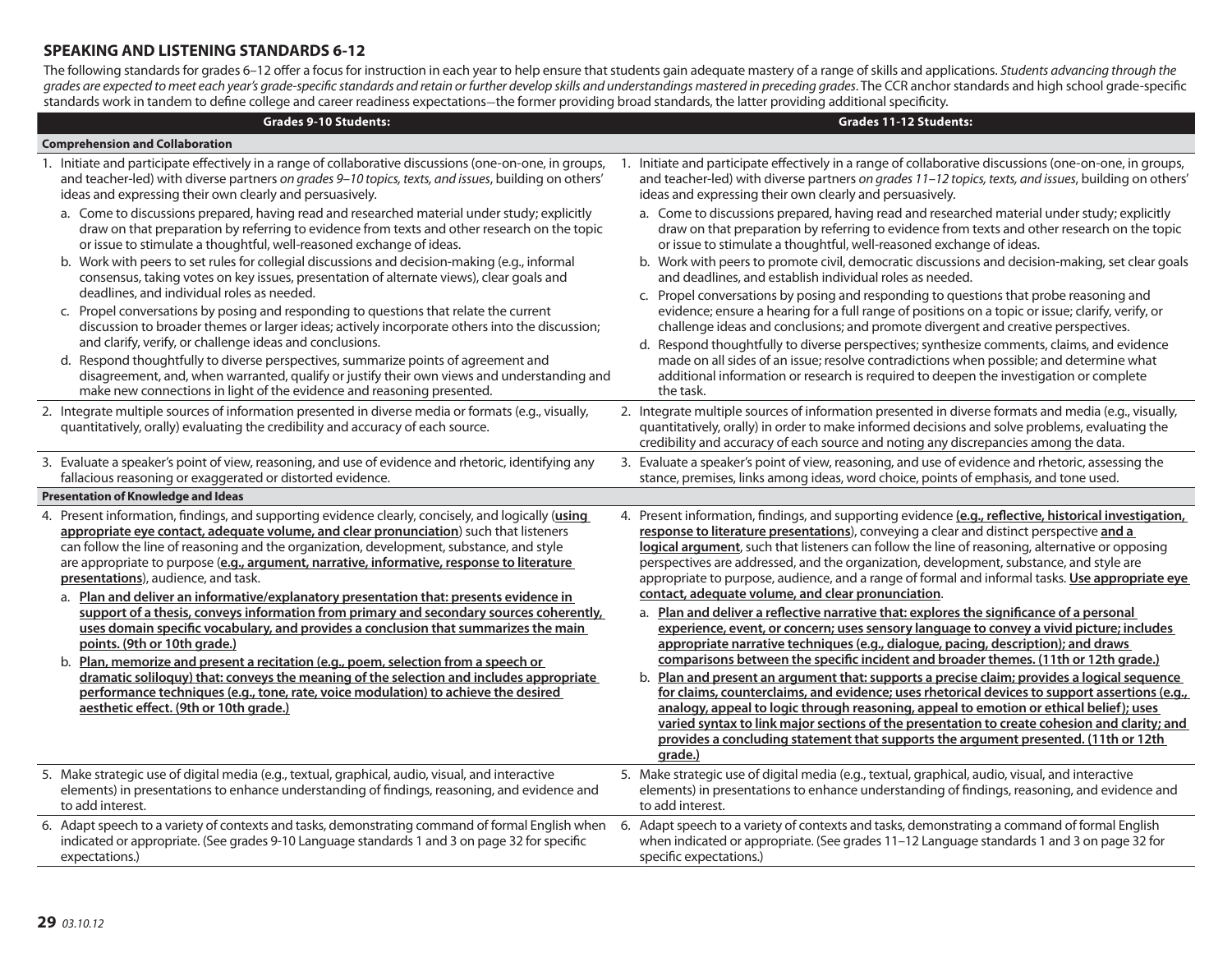## **LANGUAGE STANDARDS 6-12**

The following standards for grades 6-12 offer a focus for instruction each year to help ensure that students gain adequate mastery of a range of skills and applications. Students advancing through the grades are expected to meet each year's grade-specific standards and retain or further develop skills and understandings mastered in preceding grades. Beginning in grade 3, skills and understandings that are particularly likely to require continued attention in higher grades as they are applied to increasingly sophisticated writing and speaking are marked with an asterisk (\*). See the table on page 33 for a complete listing and Appendix A for an example of how these skills develop in sophistication.

| <b>Grade 6 Students:</b>                                                                                                                                                                                                                                                                                                                                                                                                                                                                                                                                                                                                                                                            | <b>Grade 7 Students:</b>                                                                                                                                                                                                                                                                                                                                                                                                                                                  | <b>Grade 8 Students:</b>                                                                                                                                                                                                                                                                                                                                                                                                                                                                             |
|-------------------------------------------------------------------------------------------------------------------------------------------------------------------------------------------------------------------------------------------------------------------------------------------------------------------------------------------------------------------------------------------------------------------------------------------------------------------------------------------------------------------------------------------------------------------------------------------------------------------------------------------------------------------------------------|---------------------------------------------------------------------------------------------------------------------------------------------------------------------------------------------------------------------------------------------------------------------------------------------------------------------------------------------------------------------------------------------------------------------------------------------------------------------------|------------------------------------------------------------------------------------------------------------------------------------------------------------------------------------------------------------------------------------------------------------------------------------------------------------------------------------------------------------------------------------------------------------------------------------------------------------------------------------------------------|
| <b>Conventions of Standard English</b>                                                                                                                                                                                                                                                                                                                                                                                                                                                                                                                                                                                                                                              |                                                                                                                                                                                                                                                                                                                                                                                                                                                                           |                                                                                                                                                                                                                                                                                                                                                                                                                                                                                                      |
| 1. Demonstrate command of the conventions of standard English<br>grammar and usage when writing or speaking.<br>a. Ensure that pronouns are in the proper case (subjective,<br>objective, possessive).<br>b. Use all pronouns, including intensive pronouns (e.g.,<br>myself, ourselves) correctly.<br>c. Recognize and correct inappropriate shifts in pronoun<br>number and person.*<br>d. Recognize and correct vague pronouns (i.e., ones with<br>unclear or ambiguous antecedents).*<br>e. Recognize variations from standard English in their<br>own and others' writing and speaking, and identify<br>and use strategies to improve expression in<br>conventional language.* | Demonstrate command of the conventions of standard English<br>grammar and usage when writing or speaking.<br>a. Explain the function of phrases and clauses in general and<br>their function in specific sentences.<br>b. Choose among simple, compound, complex, and<br>compound-complex sentences to signal differing<br>relationships among ideas.<br>c. Place phrases and clauses within a sentence, recognizing<br>and correcting misplaced and dangling modifiers.* | Demonstrate command of the conventions of standard English<br>grammar and usage when writing or speaking.<br>a. Explain the function of verbals (gerunds,<br>participles, infinitives) in general and their<br>function in particular sentences.<br>b. Form and use verbs in the active and passive voice.<br>c. Form and use verbs in the indicative, imperative,<br>interrogative, conditional, and subjunctive mood.<br>d. Recognize and correct inappropriate shifts in verb voice<br>and mood.* |
| 2. Demonstrate command of the conventions of standard English 2. Demonstrate command of the conventions of standard English<br>capitalization, punctuation, and spelling when writing.<br>a. Use punctuation (commas, parentheses, dashes) to set off<br>nonrestrictive/parenthetical elements.*<br>b. Spell correctly.                                                                                                                                                                                                                                                                                                                                                             | capitalization, punctuation, and spelling when writing.<br>a. Use a comma to separate coordinate adjectives (e.g., It<br>was a fascinating, enjoyable movie but not He wore an old[,]<br>green shirt).<br>b. Spell correctly.                                                                                                                                                                                                                                             | Demonstrate command of the conventions of standard English<br>2.<br>capitalization, punctuation, and spelling when writing.<br>a. Use punctuation (comma, ellipsis, dash) to indicate a pause<br>or break.<br>b. Use an ellipsis to indicate an omission.<br>c. Spell correctly.                                                                                                                                                                                                                     |
| <b>Knowledge of Language</b>                                                                                                                                                                                                                                                                                                                                                                                                                                                                                                                                                                                                                                                        |                                                                                                                                                                                                                                                                                                                                                                                                                                                                           |                                                                                                                                                                                                                                                                                                                                                                                                                                                                                                      |
| 3. Use knowledge of language and its conventions when writing,<br>3.<br>speaking, reading, or listening.<br>a. Vary sentence patterns for meaning, reader/listener<br>interest, and style.*<br>b. Maintain consistency in style and tone.*                                                                                                                                                                                                                                                                                                                                                                                                                                          | Use knowledge of language and its conventions when writing,<br>speaking, reading, or listening.<br>a. Choose language that expresses ideas precisely and<br>concisely, recognizing and eliminating wordiness<br>and redundancy.*                                                                                                                                                                                                                                          | Use knowledge of language and its conventions when writing,<br>3.<br>speaking, reading, or listening.<br>a. Use verbs in the active and passive voice and in the<br>conditional and subjunctive mood to achieve particular<br>effects (e.g., emphasizing the actor or the action; expressing<br>uncertainty or describing a state contrary to fact).                                                                                                                                                 |

*(continues on the following page)*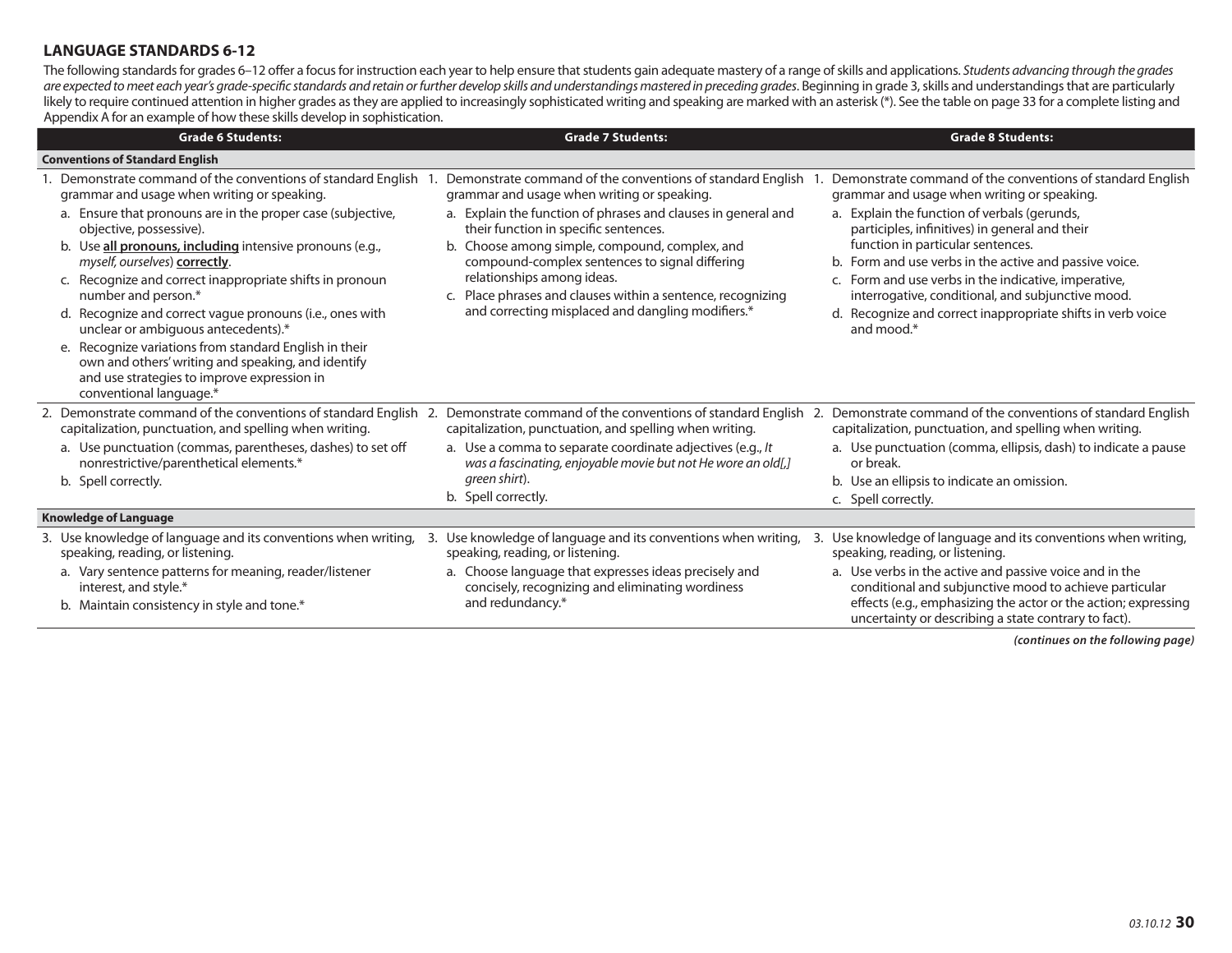## **LANGUAGE STANDARDS 6-12** *(continued)*

| <b>Grade 6 Students:</b>                                                                                                                                               | <b>Grade 7 Students:</b><br><b>Grade 8 Students:</b>                                                                                                                                     |                                                                                                                                                                                 |
|------------------------------------------------------------------------------------------------------------------------------------------------------------------------|------------------------------------------------------------------------------------------------------------------------------------------------------------------------------------------|---------------------------------------------------------------------------------------------------------------------------------------------------------------------------------|
| <b>Vocabulary Acquisition and Use</b>                                                                                                                                  |                                                                                                                                                                                          |                                                                                                                                                                                 |
| 4. Determine or clarify the meaning of unknown and multiple-                                                                                                           | 4. Determine or clarify the meaning of unknown and multiple-                                                                                                                             | 4. Determine or clarify the meaning of unknown and multiple-                                                                                                                    |
| meaning words and phrases based on grade 6 reading and                                                                                                                 | meaning words and phrases based on grade 7 reading and                                                                                                                                   | meaning words and phrases based on grade 8 reading and                                                                                                                          |
| content, choosing flexibly from a range of strategies.                                                                                                                 | content, choosing flexibly from a range of strategies.                                                                                                                                   | content, choosing flexibly from a range of strategies.                                                                                                                          |
| a. Use context (e.g., the overall meaning of a sentence or                                                                                                             | a. Use context (e.g., the overall meaning of a sentence or                                                                                                                               | a. Use context (e.g., the overall meaning of a sentence or                                                                                                                      |
| paragraph; a word's position or function in a sentence) as a                                                                                                           | paragraph; a word's position or function in a sentence) as a                                                                                                                             | paragraph; a word's position or function in a sentence) as a                                                                                                                    |
| clue to the meaning of a word or phrase.                                                                                                                               | clue to the meaning of a word or phrase.                                                                                                                                                 | clue to the meaning of a word or phrase.                                                                                                                                        |
| b. Use common, grade-appropriate Greek or Latin affixes                                                                                                                | b. Use common, grade-appropriate Greek or Latin affixes and                                                                                                                              | b. Use common, grade-appropriate Greek or Latin affixes                                                                                                                         |
| and roots as clues to the meaning of a word (e.g., <i>audience</i> ,                                                                                                   | roots as clues to the meaning of a word (e.g., belligerent,                                                                                                                              | and roots as clues to the meaning of a word (e.g., precede,                                                                                                                     |
| auditory, audible).                                                                                                                                                    | bellicose, rebel).                                                                                                                                                                       | recede, secede).                                                                                                                                                                |
| c. Consult reference materials (e.g., dictionaries, glossaries,                                                                                                        | c. Consult general and specialized reference materials (e.g.,                                                                                                                            | c. Consult general and specialized reference materials (e.g.,                                                                                                                   |
| thesauruses), both print and digital, to find the                                                                                                                      | dictionaries, glossaries, thesauruses), both print and digital,                                                                                                                          | dictionaries, glossaries, thesauruses), both print and digital,                                                                                                                 |
| pronunciation of a word or determine or clarify its precise                                                                                                            | to find the pronunciation of a word or determine or clarify                                                                                                                              | to find the pronunciation of a word or determine or clarify                                                                                                                     |
| meaning or its part of speech.                                                                                                                                         | its precise meaning or its part of speech or trace the                                                                                                                                   | its precise meaning or its part of speech or trace the                                                                                                                          |
| d. Verify the preliminary determination of the meaning of a<br>word or phrase (e.g., by checking the inferred meaning in<br>context or in a dictionary).               | etymology of words.<br>d. Verify the preliminary determination of the meaning of a<br>word or phrase (e.g., by checking the inferred meaning in<br>context or in a dictionary).          | etymology of words.<br>d. Verify the preliminary determination of the meaning of a<br>word or phrase (e.g., by checking the inferred meaning in<br>context or in a dictionary). |
| 5. Demonstrate understanding of figurative language, word                                                                                                              | 5. Demonstrate understanding of figurative language, word                                                                                                                                | 5. Demonstrate understanding of figurative language, word                                                                                                                       |
| relationships, and nuances in word meanings.                                                                                                                           | relationships, and nuances in word meanings.                                                                                                                                             | relationships, and nuances in word meanings.                                                                                                                                    |
| a. Interpret figures of speech (e.g., personification) in context.                                                                                                     | a. Interpret figures of speech (e.g., literary, biblical, and                                                                                                                            | a. Interpret figures of speech (e.g. verbal irony, puns)                                                                                                                        |
| b. Use the relationship between particular words (e.g., cause/                                                                                                         | mythological allusions) in context.                                                                                                                                                      | in context.                                                                                                                                                                     |
| effect, part/whole, item/category) to better understand                                                                                                                | b. Use the relationship between particular words (e.g.,                                                                                                                                  | b. Use the relationship between particular words to better                                                                                                                      |
| each of the words.                                                                                                                                                     | synonym/antonym, analogy) to better understand each of                                                                                                                                   | understand each of the words.                                                                                                                                                   |
| c. Distinguish among the connotations (associations) of<br>words with similar denotations (definitions) (e.g., stingy,<br>scrimping, economical, unwasteful, thrifty). | the words.<br>c. Distinguish among the connotations (associations) of<br>words with similar denotations (definitions) (e.g., refined,<br>respectful, polite, diplomatic, condescending). | c. Distinguish among the connotations (associations)<br>of words with similar denotations (definitions) (e.g.,<br>bullheaded, willful, firm, persistent, resolute).             |
| 6. Acquire and use accurately grade-appropriate general                                                                                                                | 6. Acquire and use accurately grade-appropriate general                                                                                                                                  | 6. Acquire and use accurately grade-appropriate general                                                                                                                         |
| academic and domain-specific words and phrases; gather                                                                                                                 | academic and domain-specific words and phrases; gather                                                                                                                                   | academic and domain-specific words and phrases; gather                                                                                                                          |
| vocabulary knowledge when considering a word or phrase                                                                                                                 | vocabulary knowledge when considering a word or phrase                                                                                                                                   | vocabulary knowledge when considering a word or phrase                                                                                                                          |
| important to comprehension or expression.                                                                                                                              | important to comprehension or expression.                                                                                                                                                | important to comprehension or expression.                                                                                                                                       |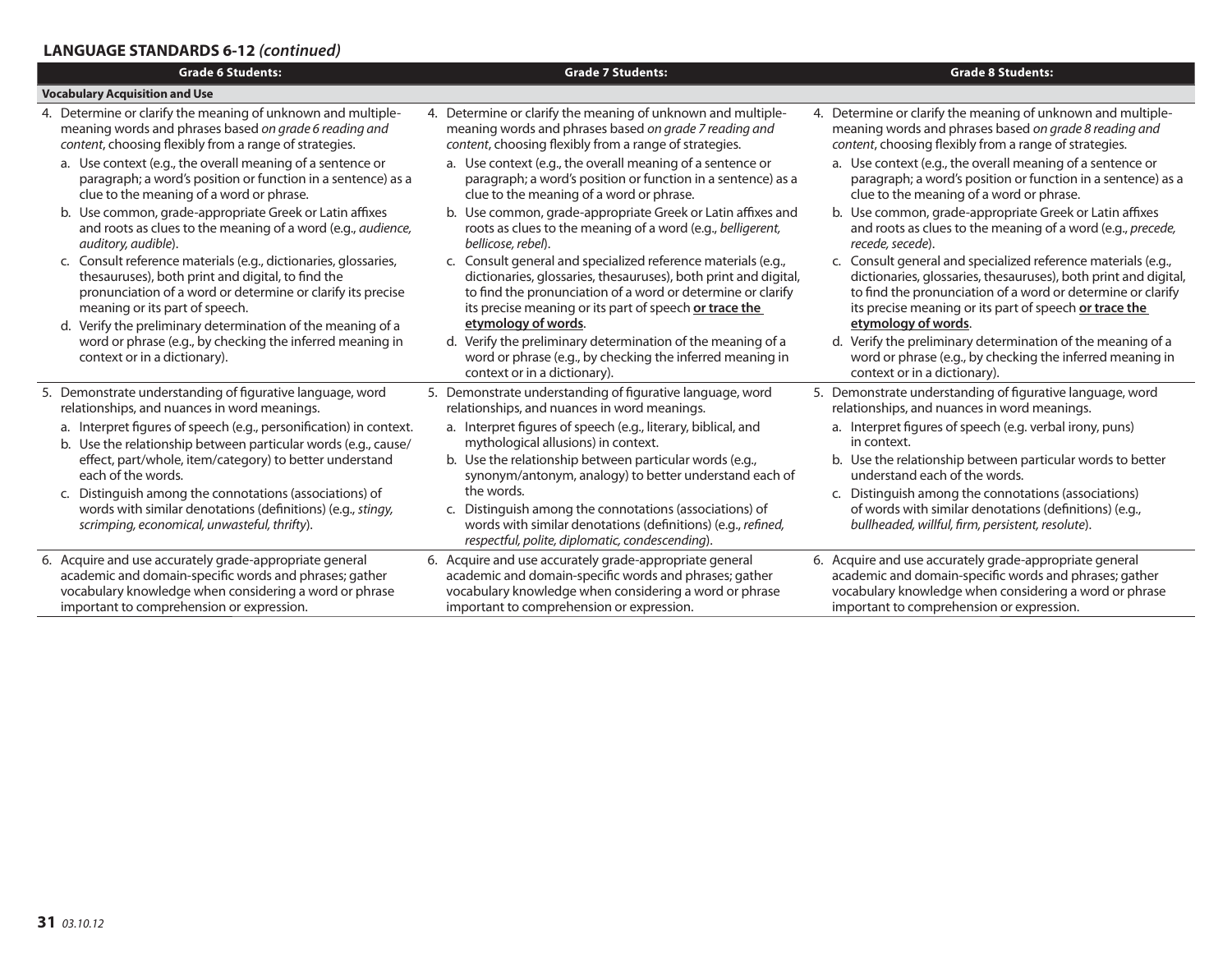## **LANGUAGE STANDARDS 6-12**

The following standards for grades 6–12 offer a focus for instruction each year to help ensure that students gain adequate mastery of a range of skills and applications. Students advancing through the grades are expected to meet each year's grade-specific standards and retain or further develop skills and understandings mastered in preceding grades. Beginning in grade 3, skills and understandings that are particularly likely to require continued attention in higher grades as they are applied to increasingly sophisticated writing and speaking are marked with an asterisk (\*). See the table on page 33 for a complete listing and Appendix A for an example of how these skills develop in sophistication. The CCR anchor standards and high school grade-specific standards work in tandem to define college and career readiness expectations—the former providing broad standards, the latter providing additional specificity.

| Grades 9-10 Students:                                                                                                                                                                                                                                                                                                                                                                                                                                                                                                                                                                                                                                                                                                                     | <b>Grades 11-12 Students:</b>                                                                                                                                                                                                                                                                                                                                                                                                                                                                                                                                                                                                                                                                                                                                             |
|-------------------------------------------------------------------------------------------------------------------------------------------------------------------------------------------------------------------------------------------------------------------------------------------------------------------------------------------------------------------------------------------------------------------------------------------------------------------------------------------------------------------------------------------------------------------------------------------------------------------------------------------------------------------------------------------------------------------------------------------|---------------------------------------------------------------------------------------------------------------------------------------------------------------------------------------------------------------------------------------------------------------------------------------------------------------------------------------------------------------------------------------------------------------------------------------------------------------------------------------------------------------------------------------------------------------------------------------------------------------------------------------------------------------------------------------------------------------------------------------------------------------------------|
| <b>Conventions of Standard English</b>                                                                                                                                                                                                                                                                                                                                                                                                                                                                                                                                                                                                                                                                                                    |                                                                                                                                                                                                                                                                                                                                                                                                                                                                                                                                                                                                                                                                                                                                                                           |
| 1. Demonstrate command of the conventions of standard English grammar and usage when<br>writing or speaking.<br>a. Use parallel structure.*<br>b. Use various types of phrases (noun, verb, adjectival, adverbial, participial, prepositional,<br>absolute) and clauses (independent, dependent; noun, relative, adverbial) to convey specific<br>meanings and add variety and interest to writing or presentations.                                                                                                                                                                                                                                                                                                                      | 1. Demonstrate command of the conventions of standard English grammar and usage when<br>writing or speaking.<br>a. Apply the understanding that usage is a matter of convention, can change over time, and is<br>sometimes contested.<br>b. Resolve issues of complex or contested usage, consulting references (e.g., Merriam-Webster's<br>Dictionary of English Usage, Garner's Modern American Usage) as needed.                                                                                                                                                                                                                                                                                                                                                       |
| 2. Demonstrate command of the conventions of standard English capitalization, punctuation, and<br>spelling when writing.<br>a. Use a semicolon (and perhaps a conjunctive adverb) to link two or more closely related<br>independent clauses.<br>b. Use a colon to introduce a list or quotation.<br>c. Spell correctly.                                                                                                                                                                                                                                                                                                                                                                                                                  | 2. Demonstrate command of the conventions of standard English capitalization, punctuation, and<br>spelling when writing.<br>a. Observe hyphenation conventions.<br>b. Spell correctly.                                                                                                                                                                                                                                                                                                                                                                                                                                                                                                                                                                                    |
| <b>Knowledge of Language</b>                                                                                                                                                                                                                                                                                                                                                                                                                                                                                                                                                                                                                                                                                                              |                                                                                                                                                                                                                                                                                                                                                                                                                                                                                                                                                                                                                                                                                                                                                                           |
| 3. Apply knowledge of language to understand how language functions in different contexts, to make<br>effective choices for meaning or style, and to comprehend more fully when reading or listening.<br>a. Write and edit work so that it conforms to the guidelines in a style manual (e.g., MLA<br>Handbook, Turabian's Manual for Writers) appropriate for the discipline and writing type.                                                                                                                                                                                                                                                                                                                                           | 3. Apply knowledge of language to understand how language functions in different contexts, to make<br>effective choices for meaning or style, and to comprehend more fully when reading or listening.<br>a. Vary syntax for effect, consulting references (e.g., Tufte's Artful Sentences) for guidance as<br>needed; apply an understanding of syntax to the study of complex texts when reading.                                                                                                                                                                                                                                                                                                                                                                        |
| <b>Vocabulary Acquisition and Use</b>                                                                                                                                                                                                                                                                                                                                                                                                                                                                                                                                                                                                                                                                                                     |                                                                                                                                                                                                                                                                                                                                                                                                                                                                                                                                                                                                                                                                                                                                                                           |
| 4. Determine or clarify the meaning of unknown and multiple-meaning words and phrases based<br>on grades 9-10 reading and content, choosing flexibly from a range of strategies.                                                                                                                                                                                                                                                                                                                                                                                                                                                                                                                                                          | 4. Determine or clarify the meaning of unknown and multiple-meaning words and phrases based<br>on grades 11-12 reading and content, choosing flexibly from a range of strategies.                                                                                                                                                                                                                                                                                                                                                                                                                                                                                                                                                                                         |
| a. Use context (e.g., the overall meaning of a sentence, paragraph, or text; a word's position or<br>function in a sentence) as a clue to the meaning of a word or phrase.                                                                                                                                                                                                                                                                                                                                                                                                                                                                                                                                                                | a. Use context (e.g., the overall meaning of a sentence, paragraph, or text; a word's position or<br>function in a sentence) as a clue to the meaning of a word or phrase.                                                                                                                                                                                                                                                                                                                                                                                                                                                                                                                                                                                                |
| b. Identify and correctly use patterns of word changes that indicate different meanings or<br>parts of speech (e.g., analyze, analysis, analytical; advocate, advocacy) and continue to apply<br>knowledge of Greek and Latin roots and affixes.<br>Consult general and specialized reference materials (e.g., college-level dictionaries, rhyming<br>C.<br>dictionaries, bilingual dictionaries, glossaries, thesauruses), both print and digital, to find<br>the pronunciation of a word or determine or clarify its precise meaning, its part of speech,<br>or its etymology.<br>d. Verify the preliminary determination of the meaning of a word or phrase (e.g., by checking<br>the inferred meaning in context or in a dictionary). | b. Identify and correctly use patterns of word changes that indicate different meanings or parts<br>of speech (e.g., conceive, conception, conceivable). Apply knowledge of Greek, Latin, and<br>Anglo-Saxon roots and affixes to draw inferences concerning the meaning of scientific and<br>mathematical terminology.<br>c. Consult general and specialized reference materials (e.g., college-level dictionaries, rhyming<br>dictionaries, bilingual dictionaries, glossaries, thesauruses), both print and digital, to find<br>the pronunciation of a word or determine or clarify its precise meaning, its part of speech, its<br>etymology, or its standard usage.<br>d. Verify the preliminary determination of the meaning of a word or phrase (e.g., by checking |
| 5. Demonstrate understanding of figurative language, word relationships, and nuances in                                                                                                                                                                                                                                                                                                                                                                                                                                                                                                                                                                                                                                                   | the inferred meaning in context or in a dictionary).<br>5. Demonstrate understanding of figurative language, word relationships, and nuances in                                                                                                                                                                                                                                                                                                                                                                                                                                                                                                                                                                                                                           |
| word meanings.                                                                                                                                                                                                                                                                                                                                                                                                                                                                                                                                                                                                                                                                                                                            | word meanings.                                                                                                                                                                                                                                                                                                                                                                                                                                                                                                                                                                                                                                                                                                                                                            |
| a. Interpret figures of speech (e.g., euphemism, oxymoron) in context and analyze their role<br>in the text.                                                                                                                                                                                                                                                                                                                                                                                                                                                                                                                                                                                                                              | a. Interpret figures of speech (e.g., hyperbole, paradox) in context and analyze their role<br>in the text.                                                                                                                                                                                                                                                                                                                                                                                                                                                                                                                                                                                                                                                               |
| b. Analyze nuances in the meaning of words with similar denotations.                                                                                                                                                                                                                                                                                                                                                                                                                                                                                                                                                                                                                                                                      | b. Analyze nuances in the meaning of words with similar denotations.                                                                                                                                                                                                                                                                                                                                                                                                                                                                                                                                                                                                                                                                                                      |
| 6. Acquire and use accurately general academic domain-specific words and phrases, sufficient for<br>reading, writing, speaking, and listening at the college and career readiness level; demonstrate<br>independence in gathering vocabulary knowledge when considering a word or phrase<br>important to comprehension or expression.                                                                                                                                                                                                                                                                                                                                                                                                     | 6. Acquire and use accurately general academic domain-specific words and phrases, sufficient for<br>reading, writing, speaking, and listening at the college and career readiness level; demonstrate<br>independence in gathering vocabulary knowledge when considering a word or phrase<br>important to comprehension or expression.                                                                                                                                                                                                                                                                                                                                                                                                                                     |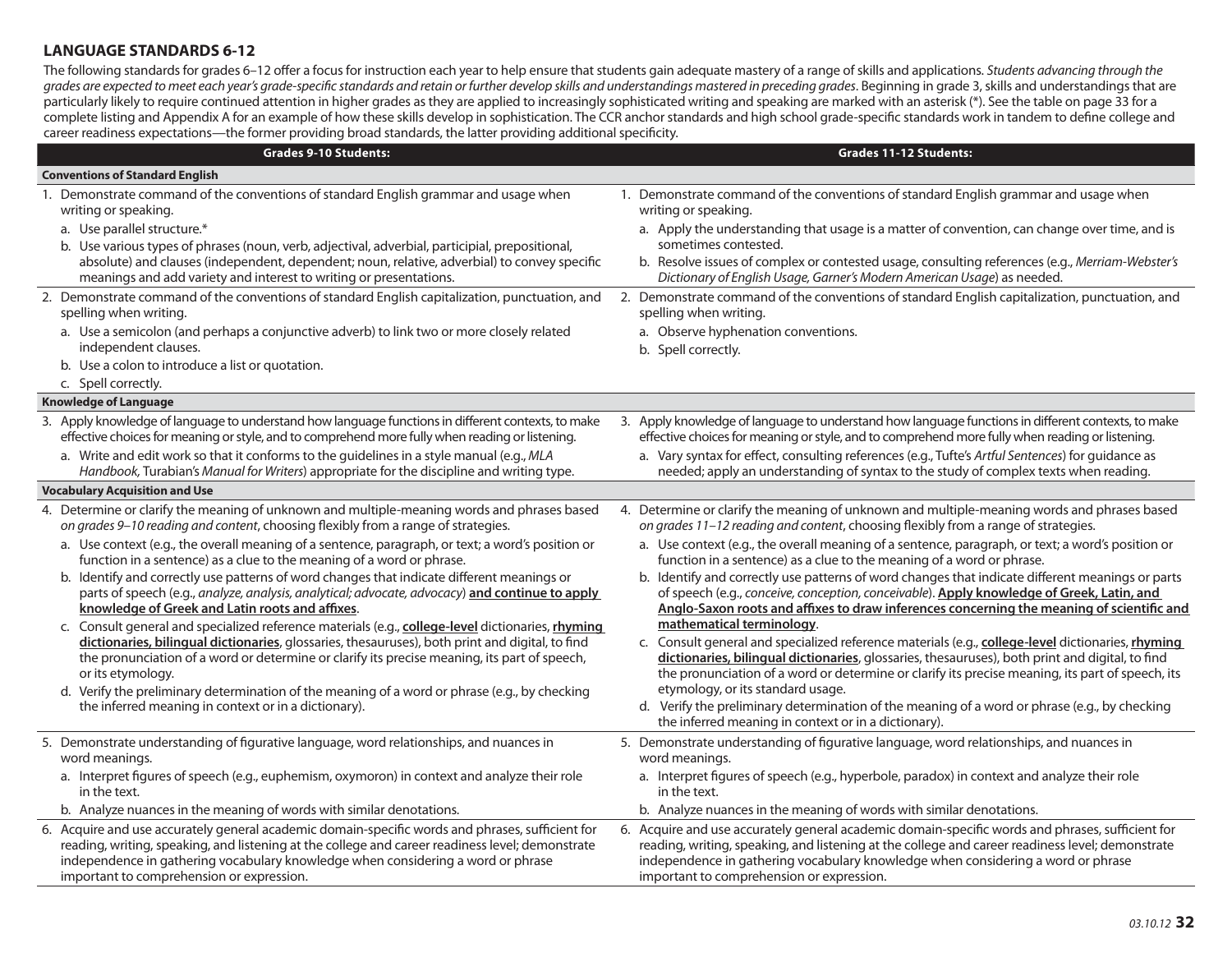# **LANGUAGE PROGRESSIVE SKILLS, BY GRADE**

The following skills, marked with an asterisk (\*) in Language standards 1-3, are particularly likely to require continued attention in higher grades as they are applied to increasingly sophisticated writing and speaking.

|                  |                                                                                                                                                                                    | Grade(s) |   |   |   |  |   |          |           |
|------------------|------------------------------------------------------------------------------------------------------------------------------------------------------------------------------------|----------|---|---|---|--|---|----------|-----------|
|                  | <b>Standard</b>                                                                                                                                                                    | 3        | 4 | 5 | 6 |  | 8 | $9 - 10$ | $11 - 12$ |
| L.3.1f.          | Ensure subject-verb and pronoun-antecedent agreement.                                                                                                                              |          |   |   |   |  |   |          |           |
| L.3.3a.          | Choose words and phrases for effect.                                                                                                                                               |          |   |   |   |  |   |          |           |
| L.4.1f.          | Produce complete sentences, recognizing and correcting<br>inappropriate fragments and run-ons.                                                                                     |          |   |   |   |  |   |          |           |
| L.4.1q.          | Correctly use frequently confused words (e.g., to/too/two;<br>there/their).                                                                                                        |          |   |   |   |  |   |          |           |
| L.4.3a.          | Choose words and phrases to convey ideas precisely.*                                                                                                                               |          |   |   |   |  |   |          |           |
| L.4.3b.          | Choose punctuation for effect.                                                                                                                                                     |          |   |   |   |  |   |          |           |
| L.5.1d.          | Recognize and correct inappropriate shifts in verb tense.                                                                                                                          |          |   |   |   |  |   |          |           |
| L.5.2a.          | Use punctuation to separate items in a series.**                                                                                                                                   |          |   |   |   |  |   |          |           |
| L.6.1c.          | Recognize and correct inappropriate shifts in pronoun<br>number and person.                                                                                                        |          |   |   |   |  |   |          |           |
| L.6.1d.          | Recognize and correct vague pronouns (i.e., ones with<br>unclear or ambiguous antecedents).                                                                                        |          |   |   |   |  |   |          |           |
| L.6.1e.          | Recognize variations from standard English in their<br>own and others' writing and speaking, and identify<br>and use strategies to improve expression in<br>conventional language. |          |   |   |   |  |   |          |           |
| L.6.2a.          | Use punctuation (commas, parentheses, dashes) to set off<br>nonrestrictive/parenthetical elements.                                                                                 |          |   |   |   |  |   |          |           |
| L.6.3a.          | Vary sentence patterns for meaning, reader/listener<br>interest, and style.***                                                                                                     |          |   |   |   |  |   |          |           |
| L.6.3b.          | Maintain consistency in style and tone.                                                                                                                                            |          |   |   |   |  |   |          |           |
| L.7.1c.          | Place phrases and clauses within a sentence, recognizing<br>and correcting misplaced and dangling modifiers.                                                                       |          |   |   |   |  |   |          |           |
| L.7.3a.          | Choose language that expresses ideas precisely and<br>concisely, recognizing and eliminating wordiness and<br>redundancy.                                                          |          |   |   |   |  |   |          |           |
| L.8.1d.          | Recognize and correct inappropriate shifts in verb voice<br>and mood.                                                                                                              |          |   |   |   |  |   |          |           |
| $L.9-$<br>10.1a. | Use parallel structure.                                                                                                                                                            |          |   |   |   |  |   |          |           |
|                  | *Subsumed by L.7.3a                                                                                                                                                                |          |   |   |   |  |   |          |           |

**STANDARD 10: RANGE, QUALITY, AND COMPLEXITY OF STUDENT READING 6-12**

#### MEASURING TEXT COMPLEXITY: THREE FACTORS

 $\blacktriangle$ 

|                                                                                                                                                                                             | of the text:                                                                                                                                                                                        |                                                                                                                                                             | structure, language<br>conventionality<br>and clarity, and<br>knowledge demands                                                                                                                             |
|---------------------------------------------------------------------------------------------------------------------------------------------------------------------------------------------|-----------------------------------------------------------------------------------------------------------------------------------------------------------------------------------------------------|-------------------------------------------------------------------------------------------------------------------------------------------------------------|-------------------------------------------------------------------------------------------------------------------------------------------------------------------------------------------------------------|
| alitative<br>25<br><b>Reader and Task</b>                                                                                                                                                   | Quantitative<br><b>Ouantitative</b>                                                                                                                                                                 | evaluation of the text:                                                                                                                                     | Readability measures<br>and other scores of<br>text complexity                                                                                                                                              |
|                                                                                                                                                                                             | and task:                                                                                                                                                                                           | Matching reader to text                                                                                                                                     | Reader variables<br>(such as motivation,<br>knowledge, and<br>experiences) and<br>task variables<br>(such as purpose<br>and the complexity<br>generated by the<br>task assigned and the<br>questions posed) |
| RANGE OF TEXT TYPES FOR 6-12<br>types, with texts selected from a broad range of cultures and periods.                                                                                      |                                                                                                                                                                                                     |                                                                                                                                                             | Note: More detailed information on text complexity<br>and how it is measured is contained in Appendix A<br>Students in grades 6-12 apply the Reading standards to the following range of text               |
|                                                                                                                                                                                             | <b>Literature</b>                                                                                                                                                                                   |                                                                                                                                                             | <b>Informational Text</b>                                                                                                                                                                                   |
| <b>Stories</b>                                                                                                                                                                              | <b>Drama</b>                                                                                                                                                                                        | <b>Poetry</b>                                                                                                                                               | <b>Literary Nonfiction</b>                                                                                                                                                                                  |
| Includes the<br>subgenres of<br>adventure stories.<br>historical<br>fiction, mysteries,<br>myths,<br>science fiction,<br>realistic fiction,<br>allegories, parodies,<br>satire, and graphic | Includes classical<br><u>through</u><br>contemporary<br>one-act and multi-<br>act plays, both<br>in written form<br>and on film, <b>and</b><br>works by writers<br>representing a<br>broad range of | Includes classical<br>through<br>contemporary<br>works and the<br>subgenres of<br>narrative poems,<br>lyrical poems,<br>free verse poems,<br>sonnets, odes, | Includes the<br>subgenres of<br>exposition,<br>argument, and<br>functional text<br>in the form of<br>personal essays,<br>speeches, opinion<br>pieces, essays about<br>art or literature,                    |

**Qualitative evaluation** 

Levels of meaning,

sources) written for a broad audience.

\*\*Subsumed by L.9-10.1a \*\*\*Subsumed by L.11-12.3a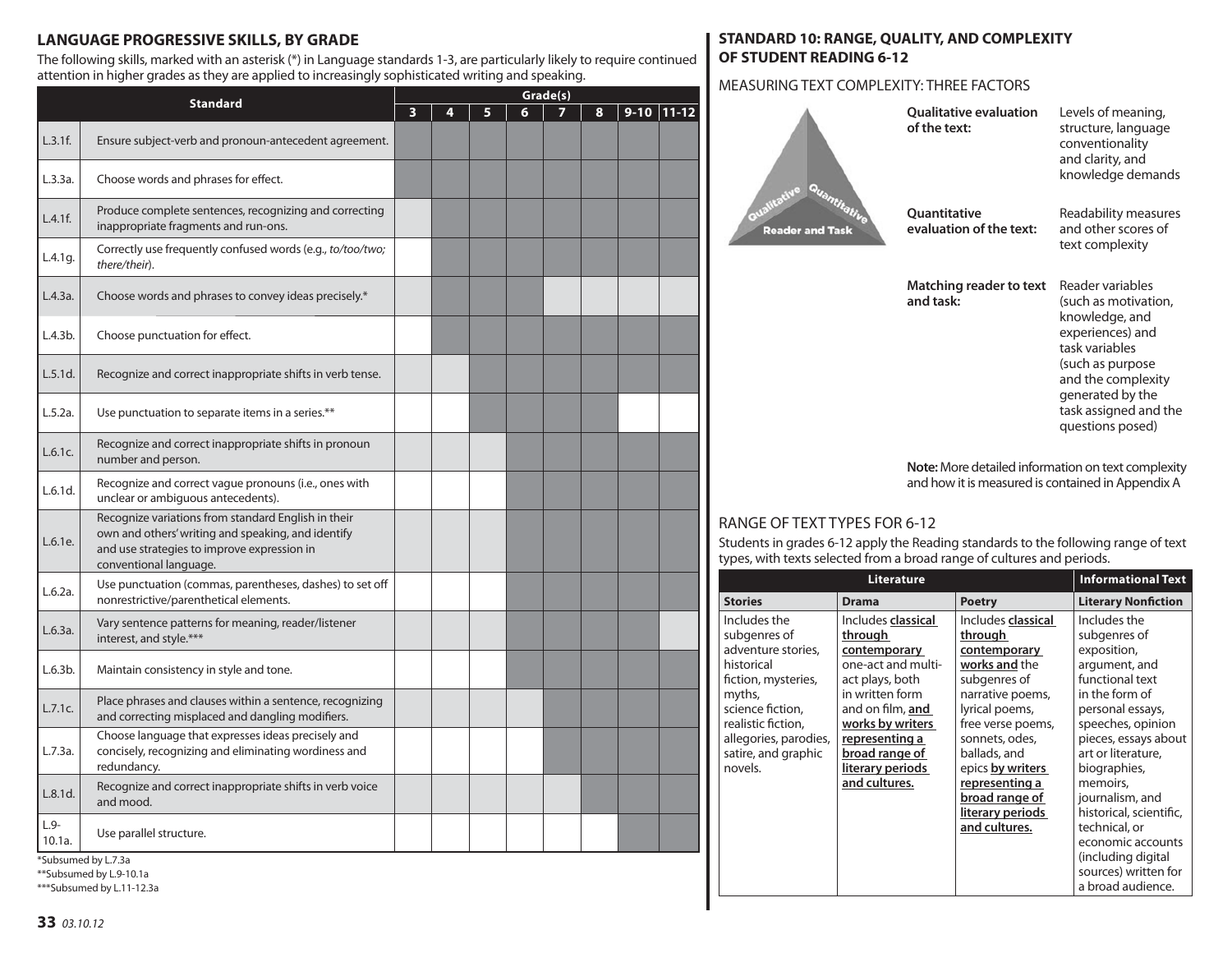# **TEXT ILLUSTRATING THE COMPLEXITY, QUALITY, AND RANGE OF STUDENT READING 6-12**

|          | <b>Literature: Stories, Dramas, Poetry</b>                       | <b>Informational Texts: Literary Nonfiction</b>                                                       |
|----------|------------------------------------------------------------------|-------------------------------------------------------------------------------------------------------|
|          | • Little Women by Louisa May Alcott (1869)                       | • "Letter on Thomas Jefferson" by John Adams (1776)                                                   |
|          | • The Adventures of Tom Sawyer by Mark Twain (1876)              | · Narrative of the Life of Frederick Douglass, an American Slave by Frederick Douglass (1845)         |
| $6 - 8$  | • "The Road Not Taken" by Robert Frost (1915)                    | . "Blood, Toil, Tears and Sweat: Address to Parliament on May 13th, 1940" by Winston Churchill (1940) |
|          | • The Dark Is Rising by Susan Cooper (1973)                      | • Harriet Tubman: Conductor on the Underground Railroad by Ann Petry (1955)                           |
|          | • Dragonwings by Laurence Yep (1975)                             | · Travels with Charley: In Search of America by John Steinbeck (1962)                                 |
|          | • Roll of Thunder, Hear My Cry by Mildred Taylor (1976)          |                                                                                                       |
|          | • The Tragedy of Macbeth by William Shakespeare (1592)           | • "Speech to the Second Virginia Convention" by Patrick Henry (1775)                                  |
|          | • "Ozymandias" by Percy Bysshe Shelley (1817)                    | • "Farewell Address" by George Washington (1796)                                                      |
|          | • "The Raven" by Edgar Allen Poe (1845)                          | • "Gettysburg Address" by Abraham Lincoln (1863)                                                      |
| $9 - 10$ | • "The Gift of the Magi" by O. Henry (1906)                      | <sup>4</sup> "State of the Union Address" by Franklin Delano Roosevelt (1941)                         |
|          | • The Grapes of Wrath by John Steinbeck (1939)                   | • "Letter from Birmingham Jail" by Martin Luther King, Jr. (1964)                                     |
|          | • Fahrenheit 451 by Ray Bradbury (1953)                          | • "Hope, Despair and Memory" by Elie Wiesel (1997)                                                    |
|          | • The Killer Angels by Michael Shaara (1975)                     |                                                                                                       |
|          | • "Ode on a Grecian Urn" by John Keats (1820)                    | • Common Sense by Thomas Paine (1776)                                                                 |
|          | · Jane Eyre by Charlotte Brontë (1848)                           | • Walden by Henry David Thoreau (1854)                                                                |
|          | • "Because I Could Not Stop for Death" by Emily Dickinson (1890) | • "Society and Solitude" by Ralph Waldo Emerson (1857)                                                |
| $11-CCR$ | • The Great Gatsby by F. Scott Fitzgerald (1925)                 | • "The Fallacy of Success" by G. K. Chesterton (1909)                                                 |
|          | • Their Eyes Were Watching God by Zora Neale Hurston (1937)      | • Black Boy by Richard Wright (1945)                                                                  |
|          | • A Raisin in the Sun by Lorraine Hansberry (1959)               | • "Politics and the English Language" by George Orwell (1946)                                         |
|          | • The Namesake by Jhumpa Lahiri (2003)                           | • "Take the Tortillas Out of Your Poetry" by Rudolfo Anaya (1995)                                     |

Note: Given space limitations, the illustrative texts listed above are meant only to show individual titles that are representative of a range of topics and genres. (See Appendix B for excerpts of these and other texts ill and range.) At a curricular or instructional level, within and across grade levels, texts need to be selected around topics or themes that generate knowledge and allow students to study those topics or themes in depth.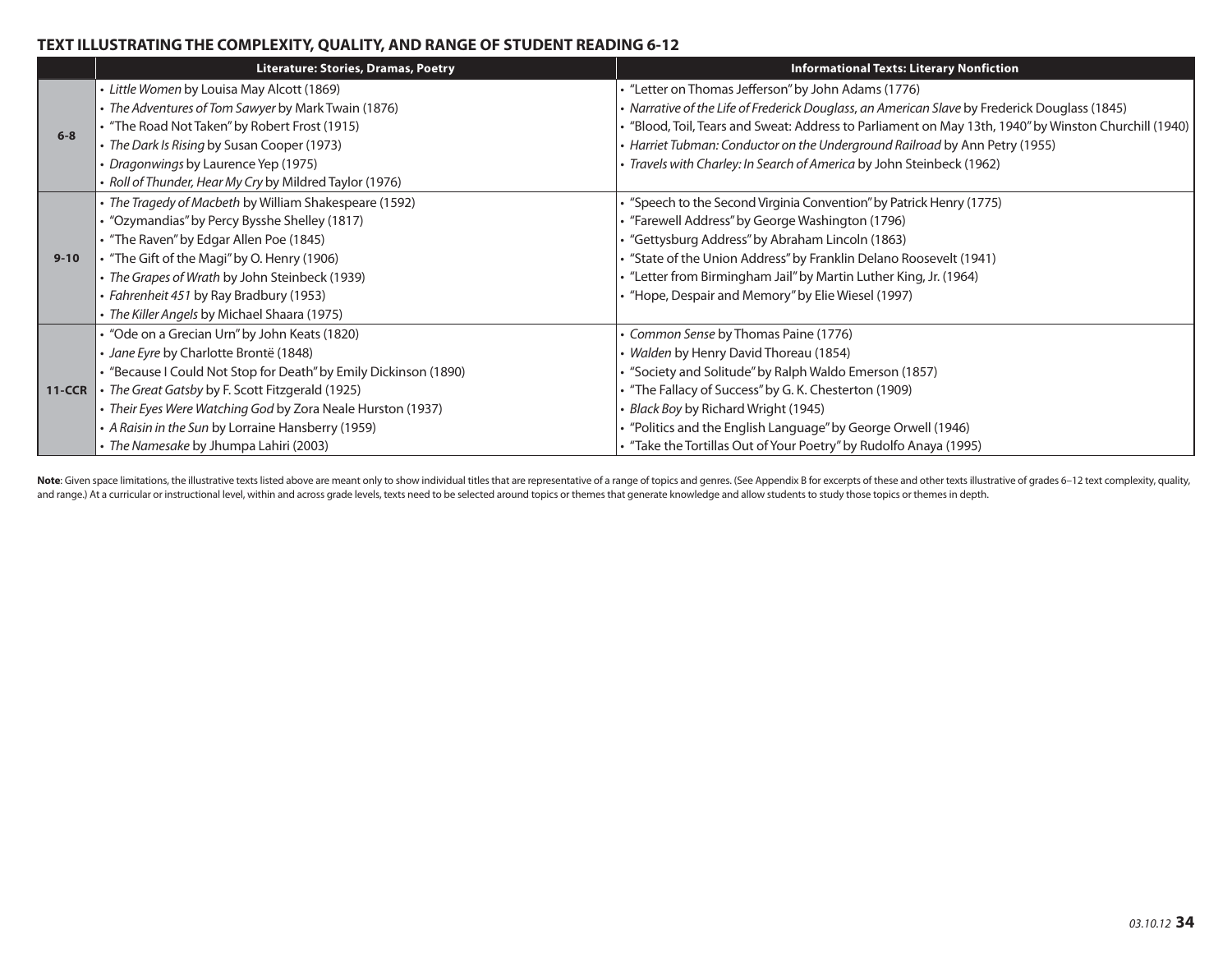#### **READING STANDARDS FOR LITERACY IN HISTORY/SOCIAL STUDIES 6-12**

The standards below begin at grade 6; standards for K-5 reading in history/social studies, science, and technical subjects are integrated into the K-5 Reading standards. The CCR anchor standards and high school standards in literacy work in tandem to define college and career readiness expectations—the former providing broad standards, the latter providing additional specificity.

|                              | <b>Grades 6-8 Students:</b>                                                                                                                                                  |    | <b>Grades 9-10 Students:</b>                                                                                                                                                              |    | <b>Grades 11-12 Students:</b>                                                                                                                                                                                                                    |  |
|------------------------------|------------------------------------------------------------------------------------------------------------------------------------------------------------------------------|----|-------------------------------------------------------------------------------------------------------------------------------------------------------------------------------------------|----|--------------------------------------------------------------------------------------------------------------------------------------------------------------------------------------------------------------------------------------------------|--|
| <b>Key Ideas and Details</b> |                                                                                                                                                                              |    |                                                                                                                                                                                           |    |                                                                                                                                                                                                                                                  |  |
|                              | 1. Cite specific textual evidence to support analysis of primary<br>and secondary sources.                                                                                   |    | 1. Cite specific textual evidence to support analysis of primary<br>and secondary sources, attending to such features as the date<br>and origin of the information.                       |    | 1. Cite specific textual evidence to support analysis of primary<br>and secondary sources, connecting insights gained from<br>specific details to an understanding of the text as a whole.                                                       |  |
|                              | 2. Determine the central ideas or information of a primary or<br>secondary source; provide an accurate summary of the source<br>distinct from prior knowledge or opinions.   |    | 2. Determine the central ideas or information of a primary or<br>secondary source; provide an accurate summary of how key<br>events or ideas develop over the course of the text.         |    | 2. Determine the central ideas or information of a primary or<br>secondary source; provide an accurate summary that makes<br>clear the relationships among the key details and ideas.                                                            |  |
|                              | 3. Identify key steps in a text's description of a process related<br>to history/social studies (e.g., how a bill becomes law, how<br>interest rates are raised or lowered). |    | 3. Analyze in detail a series of events described in a text;<br>determine whether earlier events caused later ones or simply<br>preceded them.                                            |    | 3. Evaluate various explanations for actions or events<br>and determine which explanation best accords with<br>textual evidence, acknowledging where the text leaves<br>matters uncertain.                                                       |  |
|                              | <b>Craft and Structure</b>                                                                                                                                                   |    |                                                                                                                                                                                           |    |                                                                                                                                                                                                                                                  |  |
|                              | 4. Determine the meaning of words and phrases as they are used<br>in a text, including vocabulary specific to domains related to<br>history/social studies.                  | 4. | Determine the meaning of words and phrases as they are used<br>in a text, including vocabulary describing political, social, or<br>economic aspects of history/social science.            | 4. | Determine the meaning of words and phrases as they are used<br>in a text, including analyzing how an author uses and refines<br>the meaning of a key term over the course of a text (e.g., how<br>Madison defines faction in Federalist No. 10). |  |
|                              | 5. Describe how a text presents information (e.g., sequentially,<br>comparatively, causally).                                                                                |    | 5. Analyze how a text uses structure to emphasize key points or<br>advance an explanation or analysis.                                                                                    |    | 5. Analyze in detail how a complex primary source is structured,<br>including how key sentences, paragraphs, and larger portions<br>of the text contribute to the whole.                                                                         |  |
|                              | 6. Identify aspects of a text that reveal an author's point of view<br>or purpose (e.g., loaded language, inclusion or avoidance of<br>particular facts).                    |    | 6. Compare the point of view of two or more authors for how<br>they treat the same or similar topics, including which details<br>they include and emphasize in their respective accounts. |    | 6. Evaluate authors' differing points of view on the same<br>historical event or issue by assessing the authors' claims,<br>reasoning, and evidence.                                                                                             |  |
|                              | <b>Integration of Knowledge and Ideas</b>                                                                                                                                    |    |                                                                                                                                                                                           |    |                                                                                                                                                                                                                                                  |  |
|                              | 7. Integrate visual information (e.g., in charts, graphs,<br>photographs, videos, or maps) with other information<br>in print and digital texts.                             |    | 7. Integrate quantitative or technical analysis (e.g., charts,<br>research data) with qualitative analysis in print or digital text.                                                      |    | 7. Integrate and evaluate multiple sources of information<br>presented in diverse formats and media (e.g., visually,<br>quantitatively, as well as in words) in order to address a<br>question or solve a problem.                               |  |
|                              | 8. Distinguish among fact, opinion, and reasoned judgment<br>in a text.                                                                                                      |    | 8. Assess the extent to which the reasoning and evidence in a<br>text support the author's claims.                                                                                        |    | 8. Evaluate an author's premises, claims, and evidence by<br>corroborating or challenging them with other information.                                                                                                                           |  |
|                              | 9. Analyze the relationship between a primary and secondary<br>source on the same topic.                                                                                     |    | 9. Compare and contrast treatments of the same topic in several<br>primary and secondary sources.                                                                                         |    | 9. Integrate information from diverse sources, both primary and<br>secondary, into a coherent understanding of an idea or event,<br>noting discrepancies among sources.                                                                          |  |
|                              | <b>Range of Reading and Level of Text Complexity</b>                                                                                                                         |    |                                                                                                                                                                                           |    |                                                                                                                                                                                                                                                  |  |
|                              | 10. By the end of grade 8, read and comprehend history/<br>social studies texts in the grades 6-8 text complexity band<br>independently and proficiently.                    |    | 10. By the end of grade 10, read and comprehend history/<br>social studies texts in the grades 9-10 text complexity band<br>independently and proficiently.                               |    | 10. By the end of grade 12, read and comprehend history/social<br>studies texts in the grades 11-CCR text complexity band<br>independently and proficiently.                                                                                     |  |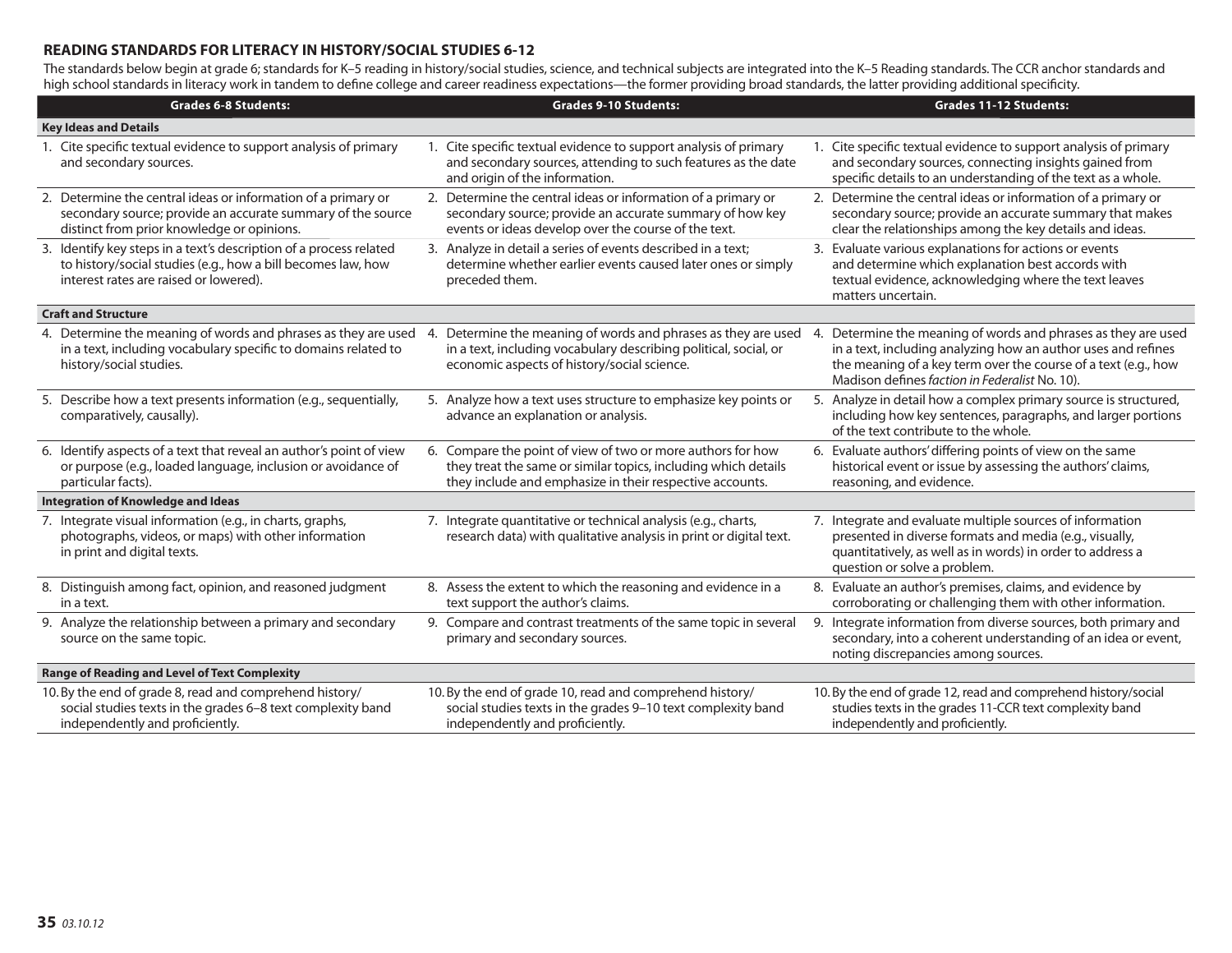## **READING STANDARDS FOR LITERACY IN SCIENCE AND TECHNICAL SUBJECTS 6-12**

The standards below begin at grade 6; standards for K-5 reading in history/social studies, science, and technical subjects are integrated into the K-5 Reading standards. The CCR anchor standards and high school standards in literacy work in tandem to define college and career readiness expectations—the former providing broad standards, the latter providing additional specificity.

|                              | <b>Grades 6-8 Students:</b>                                                                                                                                                                                  |    | <b>Grades 9-10 Students:</b>                                                                                                                                                                                                                                       |  | <b>Grades 11-12 Students:</b>                                                                                                                                                                                           |  |
|------------------------------|--------------------------------------------------------------------------------------------------------------------------------------------------------------------------------------------------------------|----|--------------------------------------------------------------------------------------------------------------------------------------------------------------------------------------------------------------------------------------------------------------------|--|-------------------------------------------------------------------------------------------------------------------------------------------------------------------------------------------------------------------------|--|
| <b>Key Ideas and Details</b> |                                                                                                                                                                                                              |    |                                                                                                                                                                                                                                                                    |  |                                                                                                                                                                                                                         |  |
|                              | 1. Cite specific textual evidence to support analysis of science<br>and technical texts.                                                                                                                     |    | 1. Cite specific textual evidence to support analysis of science<br>and technical texts, attending to the precise details of<br>explanations or descriptions.                                                                                                      |  | 1. Cite specific textual evidence to support analysis of science<br>and technical texts, attending to important distinctions<br>the author makes and to any gaps or inconsistencies in<br>the account.                  |  |
|                              | 2. Determine the central ideas or conclusions of a text; provide<br>an accurate summary of the text distinct from prior knowledge<br>or opinions.                                                            |    | 2. Determine the central ideas or conclusions of a text; trace<br>the text's explanation or depiction of a complex process,<br>phenomenon, or concept; provide an accurate summary of<br>the text.                                                                 |  | 2. Determine the central ideas or conclusions of a text;<br>summarize complex concepts, processes, or information<br>presented in a text by paraphrasing them in simpler but still<br>accurate terms.                   |  |
|                              | 3. Follow precisely a multistep procedure when carrying<br>out experiments, taking measurements, or performing<br>technical tasks.                                                                           |    | 3. Follow precisely a complex multistep procedure when carrying 3. Follow precisely a complex multistep procedure when<br>out experiments, taking measurements, or performing<br>technical tasks, attending to special cases or exceptions<br>defined in the text. |  | carrying out experiments, taking measurements, or<br>performing technical tasks; analyze the specific results<br>based on explanations in the text.                                                                     |  |
|                              | <b>Craft and Structure</b>                                                                                                                                                                                   |    |                                                                                                                                                                                                                                                                    |  |                                                                                                                                                                                                                         |  |
|                              | 4. Determine the meaning of symbols, key terms, and other<br>domain-specific words and phrases as they are used in a<br>specific scientific or technical context relevant to grades 6-8<br>texts and topics. | 4. | Determine the meaning of symbols, key terms, and other<br>domain-specific words and phrases as they are used in a<br>specific scientific or technical context relevant to grades 9-10<br>texts and topics.                                                         |  | 4. Determine the meaning of symbols, key terms, and other<br>domain-specific words and phrases as they are used in a<br>specific scientific or technical context relevant to grades 11-12<br>texts and topics.          |  |
|                              | 5. Analyze the structure an author uses to organize a text,<br>including how the major sections contribute to the whole and<br>to an understanding of the topic.                                             |    | 5. Analyze the structure of the relationships among concepts<br>in a text, including relationships among key terms (e.g., force,<br>friction, reaction force, energy).                                                                                             |  | 5. Analyze how the text structures information or ideas into<br>categories or hierarchies, demonstrating understanding of the<br>information or ideas.                                                                  |  |
|                              | 6. Analyze the author's purpose in providing an explanation,<br>describing a procedure, or discussing an experiment in a text.                                                                               |    | 6. Analyze the author's purpose in providing an explanation,<br>describing a procedure, or discussing an experiment in a text,<br>defining the question the author seeks to address.                                                                               |  | 6. Analyze the author's purpose in providing an explanation,<br>describing a procedure, or discussing an experiment in a text,<br>identifying important issues that remain unresolved.                                  |  |
|                              | <b>Integration of Knowledge and Ideas</b>                                                                                                                                                                    |    |                                                                                                                                                                                                                                                                    |  |                                                                                                                                                                                                                         |  |
|                              | 7. Integrate quantitative or technical information expressed in<br>words in a text with a version of that information expressed<br>visually (e.g., in a flowchart, diagram, model, graph, or table).         |    | 7. Translate quantitative or technical information expressed<br>in words in a text into visual form (e.g., a table or chart) and<br>translate information expressed visually or mathematically<br>(e.g., in an equation) into words.                               |  | 7. Integrate and evaluate multiple sources of information<br>presented in diverse formats and media (e.g., quantitative<br>data, video, multimedia) in order to address a question or<br>solve a problem.               |  |
|                              | 8. Distinguish among facts, reasoned judgment based on<br>research findings, and speculation in a text.                                                                                                      |    | 8. Assess the extent to which the reasoning and evidence in<br>a text support the author's claim or a recommendation for<br>solving a scientific or technical problem.                                                                                             |  | 8. Evaluate the hypotheses, data, analysis, and conclusions in<br>a science or technical text, verifying the data when possible<br>and corroborating or challenging conclusions with other<br>sources of information.   |  |
|                              | 9. Compare and contrast the information gained from<br>experiments, simulations, video, or multimedia sources with<br>that gained from reading a text on the same topic.                                     |    | 9. Compare and contrast findings presented in a text to those<br>from other sources (including their own experiments), noting<br>when the findings support or contradict previous explanations<br>or accounts.                                                     |  | 9. Synthesize information from a range of sources (e.g., texts,<br>experiments, simulations) into a coherent understanding of<br>a process, phenomenon, or concept, resolving conflicting<br>information when possible. |  |
|                              | <b>Range of Reading and Level of Text Complexity</b>                                                                                                                                                         |    |                                                                                                                                                                                                                                                                    |  |                                                                                                                                                                                                                         |  |
|                              | 10. By the end of grade 8, read and comprehend science/technical 10. By the end of grade 10, read and comprehend science/<br>texts in the grades 6-8 text complexity band independently<br>and proficiently. |    | technical texts in the grades 9-10 text complexity band<br>independently and proficiently.                                                                                                                                                                         |  | 10. By the end of grade 12, read and comprehend science/<br>technical texts in the grades 11-CCR text complexity band<br>independently and proficiently.                                                                |  |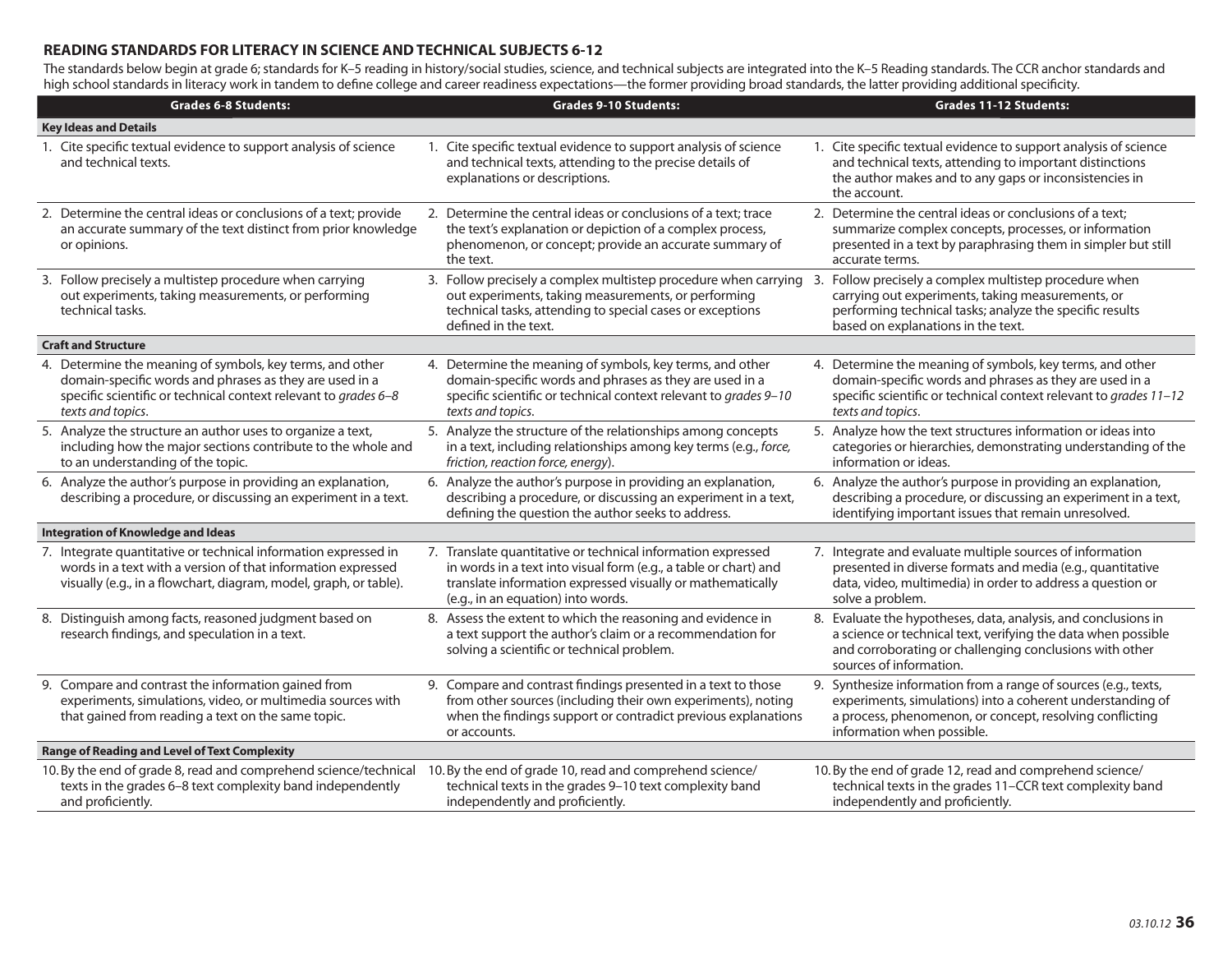#### **WRITING STANDARDS FOR LITERACY IN HISTORY/SOCIAL STUDIES, SCIENCE, AND TECHNICAL SUBJECTS 6-12**

The standards below begin at grade 6; standards for K–5 writing in history/social studies, science, and technical subjects are integrated into the K–5 Writing standards. The CCR anchor standards and high school standards in literacy work in tandem to define college and career readiness expectations—the former providing broad standards, the latter providing additional specificity.

| <b>Grades 6-8 Students:</b>                                                                                                                                                                                                                                                                                                                                                                                                                                                                                                                                                                                                                                                                                                                                                                                                                                                                                                                                                                                                                | <b>Grades 9-10 Students:</b>                                                                                                                                                                                                                                                                                                                                                                                                                                                                                                                                                                                                                                                                                                                                                                                                                                                                                                                                                                                                                                                                                                                                                                                                                                                                                                                                                                                      | <b>Grades 11-12 Students:</b>                                                                                                                                                                                                                                                                                                                                                                                                                                                                                                                                                                                                                                                                                                                                                                                                                                                                                                                                                                                                                                                                                                                                                                                                                                                                                                                                                                          |
|--------------------------------------------------------------------------------------------------------------------------------------------------------------------------------------------------------------------------------------------------------------------------------------------------------------------------------------------------------------------------------------------------------------------------------------------------------------------------------------------------------------------------------------------------------------------------------------------------------------------------------------------------------------------------------------------------------------------------------------------------------------------------------------------------------------------------------------------------------------------------------------------------------------------------------------------------------------------------------------------------------------------------------------------|-------------------------------------------------------------------------------------------------------------------------------------------------------------------------------------------------------------------------------------------------------------------------------------------------------------------------------------------------------------------------------------------------------------------------------------------------------------------------------------------------------------------------------------------------------------------------------------------------------------------------------------------------------------------------------------------------------------------------------------------------------------------------------------------------------------------------------------------------------------------------------------------------------------------------------------------------------------------------------------------------------------------------------------------------------------------------------------------------------------------------------------------------------------------------------------------------------------------------------------------------------------------------------------------------------------------------------------------------------------------------------------------------------------------|--------------------------------------------------------------------------------------------------------------------------------------------------------------------------------------------------------------------------------------------------------------------------------------------------------------------------------------------------------------------------------------------------------------------------------------------------------------------------------------------------------------------------------------------------------------------------------------------------------------------------------------------------------------------------------------------------------------------------------------------------------------------------------------------------------------------------------------------------------------------------------------------------------------------------------------------------------------------------------------------------------------------------------------------------------------------------------------------------------------------------------------------------------------------------------------------------------------------------------------------------------------------------------------------------------------------------------------------------------------------------------------------------------|
| <b>Text Types and Purposes</b>                                                                                                                                                                                                                                                                                                                                                                                                                                                                                                                                                                                                                                                                                                                                                                                                                                                                                                                                                                                                             |                                                                                                                                                                                                                                                                                                                                                                                                                                                                                                                                                                                                                                                                                                                                                                                                                                                                                                                                                                                                                                                                                                                                                                                                                                                                                                                                                                                                                   |                                                                                                                                                                                                                                                                                                                                                                                                                                                                                                                                                                                                                                                                                                                                                                                                                                                                                                                                                                                                                                                                                                                                                                                                                                                                                                                                                                                                        |
| 1. Write arguments focused on discipline-specific content.<br>a. Introduce claim(s) about a topic or issue, acknowledge and<br>distinguish the claim(s) from alternate or opposing claims,<br>and organize the reasons and evidence logically.<br>b. Support claim(s) with logical reasoning and relevant,<br>accurate data and evidence that demonstrate an<br>understanding of the topic or text, using credible sources.<br>c. Use words, phrases, and clauses to create cohesion and<br>clarify the relationships among claim(s), counterclaims,<br>reasons, and evidence.<br>d. Establish and maintain a formal style.<br>e. Provide a concluding statement or section that follows<br>from and supports the argument presented.                                                                                                                                                                                                                                                                                                      | 1. Write arguments focused on discipline-specific content.<br>a. Introduce precise claim(s), distinguish the claim(s) from<br>alternate or opposing claims, and create an organization<br>that establishes clear relationships among the claim(s),<br>counterclaims, reasons, and evidence.<br>b. Develop claim(s) and counterclaims fairly, supplying data<br>and evidence for each while pointing out the strengths<br>and limitations of both claim(s) and counterclaims in<br>a discipline-appropriate form and in a manner that<br>anticipates the audience's knowledge level and concerns.<br>c. Use words, phrases, and clauses to link the major sections<br>of the text, create cohesion, and clarify the relationships<br>between claim(s) and reasons, between reasons and<br>evidence, and between claim(s) and counterclaims.<br>d. Establish and maintain a formal style and objective tone<br>while attending to the norms and conventions of the<br>discipline in which they are writing.<br>e. Provide a concluding statement or section that follows<br>from or supports the argument presented.                                                                                                                                                                                                                                                                                                | 1. Write arguments focused on discipline-specific content.<br>a. Introduce precise, knowledgeable claim(s), establish the<br>significance of the claim(s), distinguish the claim(s) from alternate<br>or opposing claims, and create an organization that logically<br>sequences the claim(s), counterclaims, reasons, and evidence.<br>b. Develop claim(s) and counterclaims fairly and thoroughly,<br>supplying the most relevant data and evidence for each<br>while pointing out the strengths and limitations of both<br>claim(s) and counterclaims in a discipline-appropriate form<br>that anticipates the audience's knowledge level, concerns,<br>values, and possible biases.<br>c. Use words, phrases, and clauses as well as varied syntax to link<br>the major sections of the text, create cohesion, and clarify the<br>relationships between claim(s) and reasons, between reasons<br>and evidence, and between claim(s) and counterclaims.<br>d. Establish and maintain a formal style and objective tone<br>while attending to the norms and conventions of the<br>discipline in which they are writing.<br>e. Provide a concluding statement or section that follows from or<br>supports the argument presented.                                                                                                                                                                     |
| 2. Write informative/explanatory texts, including the narration<br>of historical events, scientific procedures/experiments, or<br>technical processes.<br>a. Introduce a topic clearly, previewing what is to follow;<br>organize ideas, concepts, and information into broader<br>categories as appropriate to achieving purpose; include<br>formatting (e.g., headings), graphics (e.g., charts, tables),<br>and multimedia when useful to aiding comprehension.<br>b. Develop the topic with relevant, well-chosen facts,<br>definitions, concrete details, quotations, or other<br>information and examples.<br>c. Use appropriate and varied transitions to create cohesion<br>and clarify the relationships among ideas and concepts.<br>d. Use precise language and domain-specific vocabulary to<br>inform about or explain the topic.<br>e. Establish and maintain a formal style and objective tone.<br>f. Provide a concluding statement or section that follows from<br>and supports the information or explanation presented. | 2. Write informative/explanatory texts, including the narration<br>of historical events, scientific procedures/experiments, or<br>technical processes.<br>a. Introduce a topic and organize ideas, concepts, and<br>information to make important connections and distinctions;<br>include formatting (e.g., headings), graphics (e.g., figures,<br>tables), and multimedia when useful to aiding comprehension.<br>b. Develop the topic with well-chosen, relevant, and sufficient<br>facts, extended definitions, concrete details, quotations,<br>or other information and examples appropriate to the<br>audience's knowledge of the topic.<br>c. Use varied transitions and sentence structures to link the<br>major sections of the text, create cohesion, and clarify the<br>relationships among ideas and concepts.<br>d. Use precise language and domain-specific vocabulary to<br>manage the complexity of the topic and convey a style<br>appropriate to the discipline and context as well as to the<br>expertise of likely readers.<br>e. Establish and maintain a formal style and objective tone<br>while attending to the norms and conventions of the<br>discipline in which they are writing.<br>f. Provide a concluding statement or section that follows from<br>and supports the information or explanation presented (e.g.,<br>articulating implications or the significance of the topic). | 2. Write informative/explanatory texts, including the narration<br>of historical events, scientific procedures/experiments, or<br>technical processes.<br>a. Introduce a topic and organize complex ideas, concepts, and<br>information so that each new element builds on that which<br>precedes it to create a unified whole; include formatting (e.g.,<br>headings), graphics (e.g., figures, tables), and multimedia<br>when useful to aiding comprehension.<br>b. Develop the topic thoroughly by selecting the most<br>significant and relevant facts, extended definitions, concrete<br>details, quotations, or other information and examples<br>appropriate to the audience's knowledge of the topic.<br>c. Use varied transitions and sentence structures to link the<br>major sections of the text, create cohesion, and clarify the<br>relationships among complex ideas and concepts.<br>d. Use precise language, domain-specific vocabulary and<br>techniques such as metaphor, simile, and analogy to manage<br>the complexity of the topic; convey a knowledgeable stance<br>in a style that responds to the discipline and context as well<br>as to the expertise of likely readers.<br>e. Provide a concluding statement or section that follows from<br>and supports the information or explanation provided (e.g.,<br>articulating implications or the significance of the topic). |
| 3. (See note; not applicable as a separate requirement)                                                                                                                                                                                                                                                                                                                                                                                                                                                                                                                                                                                                                                                                                                                                                                                                                                                                                                                                                                                    | 3. (See note; not applicable as a separate requirement)                                                                                                                                                                                                                                                                                                                                                                                                                                                                                                                                                                                                                                                                                                                                                                                                                                                                                                                                                                                                                                                                                                                                                                                                                                                                                                                                                           | 3. (See note; not applicable as a separate requirement)                                                                                                                                                                                                                                                                                                                                                                                                                                                                                                                                                                                                                                                                                                                                                                                                                                                                                                                                                                                                                                                                                                                                                                                                                                                                                                                                                |

**37** 03.10.12Note: Students' narrative skills continue to grow in these grades. The Standards require that students be able to incorporate narrative elements effectively into arguments and informative/explanatory texts. In history/social studies, students must be able to incorporate narrative accounts into their analyses of individuals or events of historical import. In science and technical subjects, students must be able to write precise enough descriptions of the step-by-step procedures they use in their investigations or technical work that others can replicate them and (possibly) reach the same results.